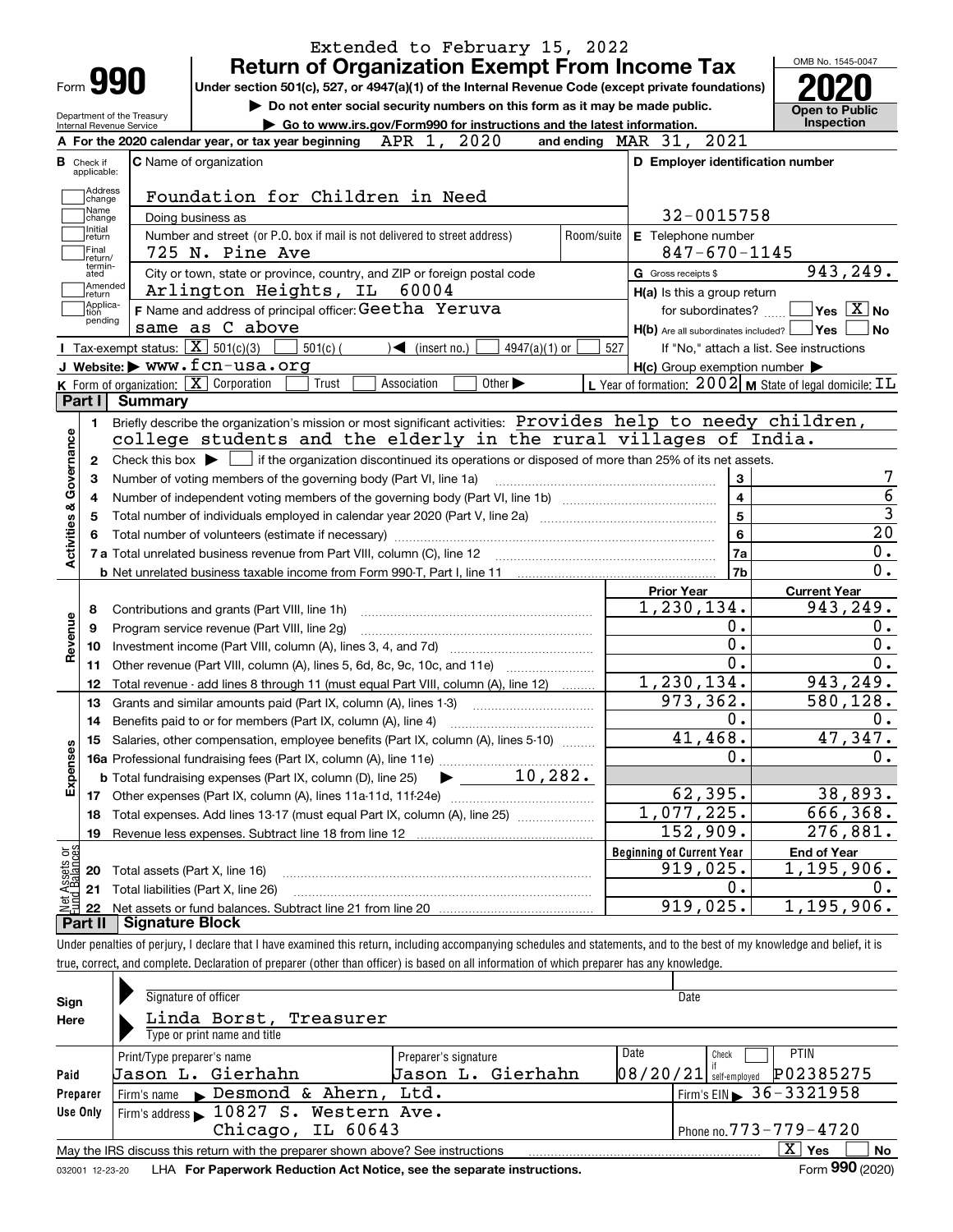|              | Foundation for Children in Need<br>Form 990 (2020)                                                                                                                                                                                  | 32-0015758                                                      | Page 2                                  |
|--------------|-------------------------------------------------------------------------------------------------------------------------------------------------------------------------------------------------------------------------------------|-----------------------------------------------------------------|-----------------------------------------|
|              | <b>Statement of Program Service Accomplishments</b><br>Part III                                                                                                                                                                     |                                                                 |                                         |
|              | Check if Schedule O contains a response or note to any line in this Part III                                                                                                                                                        |                                                                 |                                         |
| 1.           | Briefly describe the organization's mission:                                                                                                                                                                                        |                                                                 |                                         |
|              | The purpose of the Foundation is to provide assistance to the needy                                                                                                                                                                 |                                                                 |                                         |
|              | children, college students and elderly in the rural villages of India.<br>The Foundation also addresses various humanitarian needs such as                                                                                          |                                                                 |                                         |
|              | medical care, health education, women development and others.                                                                                                                                                                       |                                                                 |                                         |
| $\mathbf{2}$ | Did the organization undertake any significant program services during the year which were not listed on the                                                                                                                        |                                                                 |                                         |
|              | prior Form 990 or 990-EZ?                                                                                                                                                                                                           |                                                                 | $\Box$ Yes $[\overline{\mathrm{X}}]$ No |
|              | If "Yes," describe these new services on Schedule O.                                                                                                                                                                                |                                                                 |                                         |
| 3            | Did the organization cease conducting, or make significant changes in how it conducts, any program services?                                                                                                                        | $\blacksquare$ Yes $\lceil$ $\overline{\mathrm{X}}$ $\rceil$ No |                                         |
|              | If "Yes," describe these changes on Schedule O.                                                                                                                                                                                     |                                                                 |                                         |
| 4            | Describe the organization's program service accomplishments for each of its three largest program services, as measured by expenses.                                                                                                |                                                                 |                                         |
|              | Section 501(c)(3) and 501(c)(4) organizations are required to report the amount of grants and allocations to others, the total expenses, and                                                                                        |                                                                 |                                         |
|              | revenue, if any, for each program service reported.                                                                                                                                                                                 |                                                                 |                                         |
| 4a l         | 636, 309. including grants of \$ 580, 128. ) (Revenue \$<br>(Express \$<br>(Code:                                                                                                                                                   |                                                                 |                                         |
|              | Foundation for Children in Need provided sponsorship support for 2,000                                                                                                                                                              |                                                                 |                                         |
|              | children and college students and 50 elderly individuals. FCN provided                                                                                                                                                              |                                                                 |                                         |
|              | grants for Cleft Lip Surgeries, Clothing for Poor, for the construction                                                                                                                                                             |                                                                 |                                         |
|              | of Compound wall, Garage and Sump and Cement Roads, Covid 19 relief                                                                                                                                                                 |                                                                 |                                         |
|              | work, FCN Home maintenance, Invertors for FCN Home, Medical Help, New                                                                                                                                                               |                                                                 |                                         |
|              | Year Gifts, Masks and Sanitizers, Physiotherapy Equipment and Water                                                                                                                                                                 |                                                                 |                                         |
|              | Purification system.                                                                                                                                                                                                                |                                                                 |                                         |
|              |                                                                                                                                                                                                                                     |                                                                 |                                         |
|              |                                                                                                                                                                                                                                     |                                                                 |                                         |
|              |                                                                                                                                                                                                                                     |                                                                 |                                         |
|              |                                                                                                                                                                                                                                     |                                                                 |                                         |
|              |                                                                                                                                                                                                                                     |                                                                 |                                         |
| 4b           | (Code: <u>Code:</u> etc. The second of the second of the second of the second of the second of the second of the second of the second of the second of the second of the second of the second of the second of the second of the se |                                                                 |                                         |
|              |                                                                                                                                                                                                                                     |                                                                 |                                         |
|              |                                                                                                                                                                                                                                     |                                                                 |                                         |
|              |                                                                                                                                                                                                                                     |                                                                 |                                         |
|              |                                                                                                                                                                                                                                     |                                                                 |                                         |
|              |                                                                                                                                                                                                                                     |                                                                 |                                         |
|              |                                                                                                                                                                                                                                     |                                                                 |                                         |
|              |                                                                                                                                                                                                                                     |                                                                 |                                         |
|              |                                                                                                                                                                                                                                     |                                                                 |                                         |
|              |                                                                                                                                                                                                                                     |                                                                 |                                         |
|              |                                                                                                                                                                                                                                     |                                                                 |                                         |
|              |                                                                                                                                                                                                                                     |                                                                 |                                         |
|              |                                                                                                                                                                                                                                     |                                                                 |                                         |
| 4c           | (Code: ) (Expenses \$<br>including grants of $$$                                                                                                                                                                                    |                                                                 |                                         |
|              |                                                                                                                                                                                                                                     |                                                                 |                                         |
|              |                                                                                                                                                                                                                                     |                                                                 |                                         |
|              |                                                                                                                                                                                                                                     |                                                                 |                                         |
|              |                                                                                                                                                                                                                                     |                                                                 |                                         |
|              |                                                                                                                                                                                                                                     |                                                                 |                                         |
|              |                                                                                                                                                                                                                                     |                                                                 |                                         |
|              |                                                                                                                                                                                                                                     |                                                                 |                                         |
|              |                                                                                                                                                                                                                                     |                                                                 |                                         |
|              |                                                                                                                                                                                                                                     |                                                                 |                                         |
|              |                                                                                                                                                                                                                                     |                                                                 |                                         |
|              |                                                                                                                                                                                                                                     |                                                                 |                                         |
| 4d           | Other program services (Describe on Schedule O.)                                                                                                                                                                                    |                                                                 |                                         |
|              | (Expenses \$<br>(Revenue \$<br>including grants of \$                                                                                                                                                                               |                                                                 |                                         |
| 4е           | 636, 309.<br>Total program service expenses                                                                                                                                                                                         |                                                                 |                                         |
|              |                                                                                                                                                                                                                                     |                                                                 | Form 990 (2020)                         |
|              | 032002 12-23-20                                                                                                                                                                                                                     |                                                                 |                                         |
|              |                                                                                                                                                                                                                                     |                                                                 |                                         |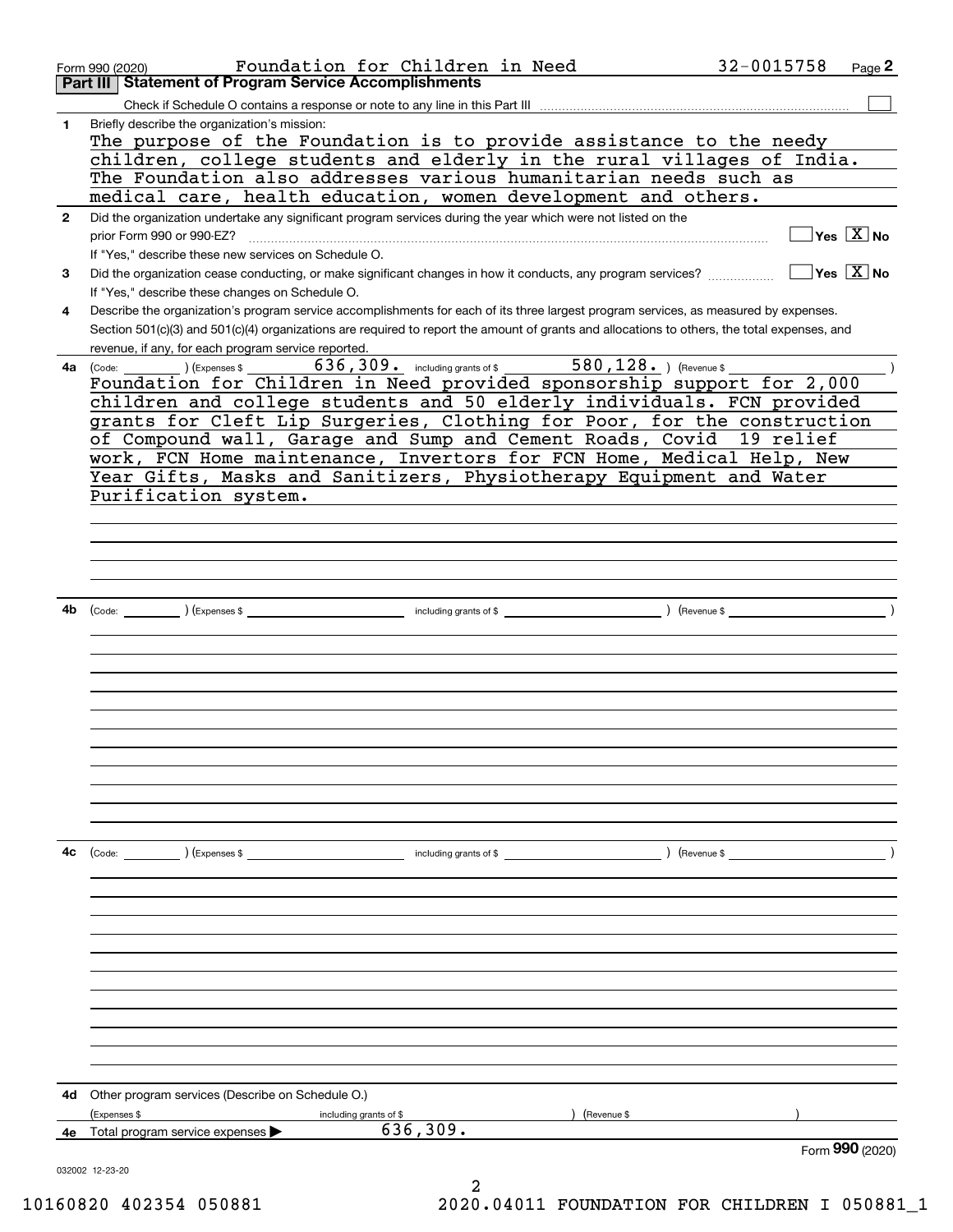| Form 990 (2020) |  |  |
|-----------------|--|--|

Form 990 (2020) Foundation for Children in Need 32-0015758 <sub>Page</sub> 3<br>**Part IV | Checklist of Required Schedules** 

|     |                                                                                                                                  |                 | Yes         | No              |
|-----|----------------------------------------------------------------------------------------------------------------------------------|-----------------|-------------|-----------------|
| 1   | Is the organization described in section $501(c)(3)$ or $4947(a)(1)$ (other than a private foundation)?                          |                 |             |                 |
|     |                                                                                                                                  | 1.              | X           |                 |
| 2   |                                                                                                                                  | $\overline{2}$  | $\mathbf X$ |                 |
| 3   | Did the organization engage in direct or indirect political campaign activities on behalf of or in opposition to candidates for  |                 |             |                 |
|     |                                                                                                                                  | 3               |             | х               |
| 4   | Section 501(c)(3) organizations. Did the organization engage in lobbying activities, or have a section 501(h) election in effect |                 |             |                 |
|     |                                                                                                                                  | 4               |             | х               |
| 5   | Is the organization a section 501(c)(4), 501(c)(5), or 501(c)(6) organization that receives membership dues, assessments, or     |                 |             |                 |
|     |                                                                                                                                  | 5               |             | х               |
| 6   | Did the organization maintain any donor advised funds or any similar funds or accounts for which donors have the right to        |                 |             |                 |
|     | provide advice on the distribution or investment of amounts in such funds or accounts? If "Yes," complete Schedule D, Part I     | 6               |             | х               |
| 7   | Did the organization receive or hold a conservation easement, including easements to preserve open space,                        |                 |             |                 |
|     |                                                                                                                                  | $\overline{7}$  |             | х               |
| 8   | Did the organization maintain collections of works of art, historical treasures, or other similar assets? If "Yes," complete     |                 |             |                 |
|     |                                                                                                                                  | 8               |             | х               |
| 9   | Did the organization report an amount in Part X, line 21, for escrow or custodial account liability, serve as a custodian for    |                 |             |                 |
|     | amounts not listed in Part X; or provide credit counseling, debt management, credit repair, or debt negotiation services?        |                 |             |                 |
|     |                                                                                                                                  | 9               |             | х               |
| 10  | Did the organization, directly or through a related organization, hold assets in donor-restricted endowments                     |                 |             | x               |
|     |                                                                                                                                  | 10              |             |                 |
| 11  | If the organization's answer to any of the following questions is "Yes," then complete Schedule D, Parts VI, VII, VIII, IX, or X |                 |             |                 |
|     | as applicable.                                                                                                                   |                 |             |                 |
|     | a Did the organization report an amount for land, buildings, and equipment in Part X, line 10? If "Yes," complete Schedule D,    | 11a             | X           |                 |
|     | Did the organization report an amount for investments - other securities in Part X, line 12, that is 5% or more of its total     |                 |             |                 |
|     |                                                                                                                                  | 11 <sub>b</sub> |             | x               |
| c   | Did the organization report an amount for investments - program related in Part X, line 13, that is 5% or more of its total      |                 |             |                 |
|     |                                                                                                                                  | 11c             |             | x               |
|     | d Did the organization report an amount for other assets in Part X, line 15, that is 5% or more of its total assets reported in  |                 |             |                 |
|     |                                                                                                                                  | <b>11d</b>      |             | х               |
|     | e Did the organization report an amount for other liabilities in Part X, line 25? If "Yes," complete Schedule D, Part X          | 11e             |             | $\mathbf X$     |
|     | Did the organization's separate or consolidated financial statements for the tax year include a footnote that addresses          |                 |             |                 |
|     | the organization's liability for uncertain tax positions under FIN 48 (ASC 740)? If "Yes," complete Schedule D, Part X           | 11f             | Х           |                 |
|     | 12a Did the organization obtain separate, independent audited financial statements for the tax year? If "Yes." complete          |                 |             |                 |
|     |                                                                                                                                  | 12a             | X           |                 |
|     | <b>b</b> Was the organization included in consolidated, independent audited financial statements for the tax year?               |                 |             |                 |
|     | If "Yes," and if the organization answered "No" to line 12a, then completing Schedule D, Parts XI and XII is optional            | 12b             |             | ᅀ               |
| 13  |                                                                                                                                  | 13              |             | X               |
| 14a | Did the organization maintain an office, employees, or agents outside of the United States?                                      | 14a             |             | х               |
| b   | Did the organization have aggregate revenues or expenses of more than \$10,000 from grantmaking, fundraising, business,          |                 |             |                 |
|     | investment, and program service activities outside the United States, or aggregate foreign investments valued at \$100,000       |                 |             |                 |
|     |                                                                                                                                  | 14 <sub>b</sub> | х           |                 |
| 15  | Did the organization report on Part IX, column (A), line 3, more than \$5,000 of grants or other assistance to or for any        |                 |             |                 |
|     |                                                                                                                                  | 15              | х           |                 |
| 16  | Did the organization report on Part IX, column (A), line 3, more than \$5,000 of aggregate grants or other assistance to         |                 |             |                 |
|     |                                                                                                                                  | 16              |             | x               |
| 17  | Did the organization report a total of more than \$15,000 of expenses for professional fundraising services on Part IX,          |                 |             |                 |
|     |                                                                                                                                  | 17              |             | x               |
| 18  | Did the organization report more than \$15,000 total of fundraising event gross income and contributions on Part VIII, lines     |                 |             |                 |
|     |                                                                                                                                  | 18              |             | х               |
| 19  | Did the organization report more than \$15,000 of gross income from gaming activities on Part VIII, line 9a? If "Yes."           |                 |             |                 |
|     |                                                                                                                                  | 19              |             | x               |
| 20a |                                                                                                                                  | <b>20a</b>      |             | х               |
| b   | If "Yes" to line 20a, did the organization attach a copy of its audited financial statements to this return?                     | 20 <sub>b</sub> |             |                 |
| 21  | Did the organization report more than \$5,000 of grants or other assistance to any domestic organization or                      |                 |             | х               |
|     |                                                                                                                                  | 21              |             | Form 990 (2020) |
|     | 032003 12-23-20                                                                                                                  |                 |             |                 |

032003 12-23-20

3 10160820 402354 050881 2020.04011 FOUNDATION FOR CHILDREN I 050881\_1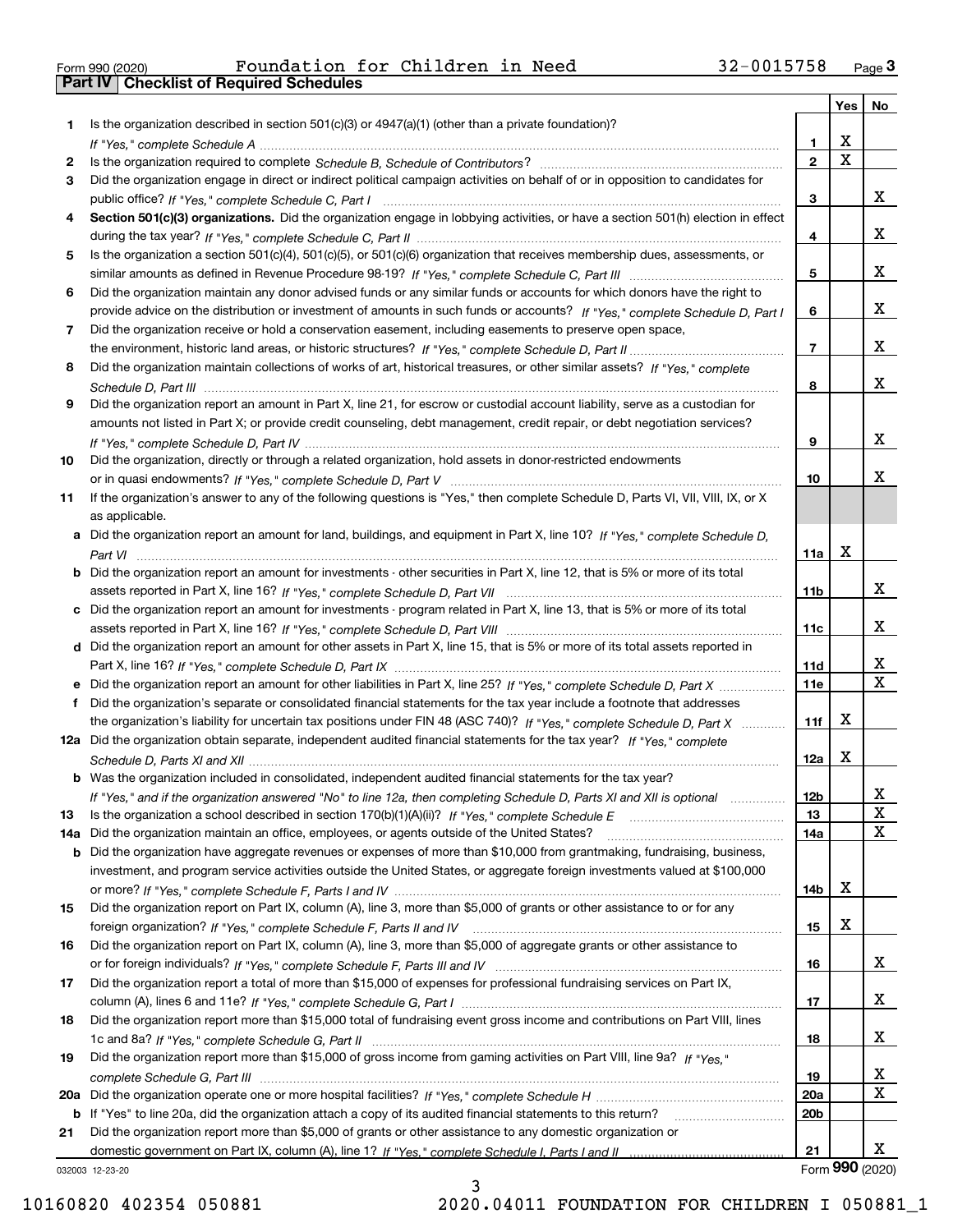|  | Form 990 (2020) |
|--|-----------------|
|  |                 |

|               |                                                                                                                                                                                                                                                         |                        | Yes | No                      |
|---------------|---------------------------------------------------------------------------------------------------------------------------------------------------------------------------------------------------------------------------------------------------------|------------------------|-----|-------------------------|
| 22            | Did the organization report more than \$5,000 of grants or other assistance to or for domestic individuals on                                                                                                                                           |                        |     |                         |
|               |                                                                                                                                                                                                                                                         | 22                     |     | x                       |
| 23            | Did the organization answer "Yes" to Part VII, Section A, line 3, 4, or 5 about compensation of the organization's current                                                                                                                              |                        |     |                         |
|               | and former officers, directors, trustees, key employees, and highest compensated employees? If "Yes," complete                                                                                                                                          |                        |     |                         |
|               |                                                                                                                                                                                                                                                         | 23                     |     | x                       |
|               | 24a Did the organization have a tax-exempt bond issue with an outstanding principal amount of more than \$100,000 as of the                                                                                                                             |                        |     |                         |
|               | last day of the year, that was issued after December 31, 2002? If "Yes," answer lines 24b through 24d and complete                                                                                                                                      |                        |     |                         |
|               |                                                                                                                                                                                                                                                         | 24a                    |     | x                       |
|               |                                                                                                                                                                                                                                                         | 24b                    |     |                         |
|               | c Did the organization maintain an escrow account other than a refunding escrow at any time during the year to defease                                                                                                                                  |                        |     |                         |
|               |                                                                                                                                                                                                                                                         | 24c                    |     |                         |
|               |                                                                                                                                                                                                                                                         | 24d                    |     |                         |
|               | 25a Section 501(c)(3), 501(c)(4), and 501(c)(29) organizations. Did the organization engage in an excess benefit                                                                                                                                        |                        |     |                         |
|               |                                                                                                                                                                                                                                                         | 25a                    |     | x                       |
|               | b Is the organization aware that it engaged in an excess benefit transaction with a disqualified person in a prior year, and                                                                                                                            |                        |     |                         |
|               | that the transaction has not been reported on any of the organization's prior Forms 990 or 990-EZ? If "Yes," complete                                                                                                                                   |                        |     |                         |
|               | Schedule L. Part I                                                                                                                                                                                                                                      | 25 <sub>b</sub>        |     | x                       |
| 26            | Did the organization report any amount on Part X, line 5 or 22, for receivables from or payables to any current                                                                                                                                         |                        |     |                         |
|               | or former officer, director, trustee, key employee, creator or founder, substantial contributor, or 35%                                                                                                                                                 |                        |     |                         |
|               |                                                                                                                                                                                                                                                         | 26                     |     | x                       |
|               |                                                                                                                                                                                                                                                         |                        |     |                         |
| 27            | Did the organization provide a grant or other assistance to any current or former officer, director, trustee, key employee,                                                                                                                             |                        |     |                         |
|               | creator or founder, substantial contributor or employee thereof, a grant selection committee member, or to a 35% controlled<br>entity (including an employee thereof) or family member of any of these persons? If "Yes," complete Schedule L, Part III | 27                     |     | х                       |
|               |                                                                                                                                                                                                                                                         |                        |     |                         |
| 28            | Was the organization a party to a business transaction with one of the following parties (see Schedule L, Part IV                                                                                                                                       |                        |     |                         |
|               | instructions, for applicable filing thresholds, conditions, and exceptions):                                                                                                                                                                            |                        |     |                         |
|               | a A current or former officer, director, trustee, key employee, creator or founder, or substantial contributor? If                                                                                                                                      |                        |     | x                       |
|               |                                                                                                                                                                                                                                                         | 28a<br>28 <sub>b</sub> | X   |                         |
|               |                                                                                                                                                                                                                                                         |                        |     |                         |
|               | c A 35% controlled entity of one or more individuals and/or organizations described in lines 28a or 28b? If                                                                                                                                             |                        |     | x                       |
|               |                                                                                                                                                                                                                                                         | 28c<br>29              |     | $\overline{\mathbf{x}}$ |
| 29            |                                                                                                                                                                                                                                                         |                        |     |                         |
| 30            | Did the organization receive contributions of art, historical treasures, or other similar assets, or qualified conservation                                                                                                                             |                        |     | х                       |
|               |                                                                                                                                                                                                                                                         | 30                     |     | $\mathbf X$             |
| 31            | Did the organization liquidate, terminate, or dissolve and cease operations? If "Yes," complete Schedule N, Part I                                                                                                                                      | 31                     |     |                         |
| 32            | Did the organization sell, exchange, dispose of, or transfer more than 25% of its net assets? If "Yes," complete                                                                                                                                        |                        |     | x                       |
|               |                                                                                                                                                                                                                                                         | 32                     |     |                         |
| 33            | Did the organization own 100% of an entity disregarded as separate from the organization under Regulations                                                                                                                                              |                        |     | х                       |
|               |                                                                                                                                                                                                                                                         | 33                     |     |                         |
| 34            | Was the organization related to any tax-exempt or taxable entity? If "Yes," complete Schedule R, Part II, III, or IV, and                                                                                                                               |                        |     |                         |
|               |                                                                                                                                                                                                                                                         | 34                     |     | x<br>$\mathbf{X}$       |
|               | 35a Did the organization have a controlled entity within the meaning of section 512(b)(13)?                                                                                                                                                             | <b>35a</b>             |     |                         |
|               | b If "Yes" to line 35a, did the organization receive any payment from or engage in any transaction with a controlled entity                                                                                                                             |                        |     |                         |
|               |                                                                                                                                                                                                                                                         | 35b                    |     |                         |
| 36            | Section 501(c)(3) organizations. Did the organization make any transfers to an exempt non-charitable related organization?                                                                                                                              |                        |     |                         |
|               |                                                                                                                                                                                                                                                         | 36                     |     | x                       |
| 37            | Did the organization conduct more than 5% of its activities through an entity that is not a related organization                                                                                                                                        |                        |     |                         |
|               | and that is treated as a partnership for federal income tax purposes? If "Yes," complete Schedule R, Part VI                                                                                                                                            | 37                     |     | x                       |
| 38            | Did the organization complete Schedule O and provide explanations in Schedule O for Part VI, lines 11b and 19?                                                                                                                                          |                        |     |                         |
| <b>Part V</b> | Note: All Form 990 filers are required to complete Schedule O<br><b>Statements Regarding Other IRS Filings and Tax Compliance</b>                                                                                                                       | 38                     | х   |                         |
|               |                                                                                                                                                                                                                                                         |                        |     |                         |
|               | Check if Schedule O contains a response or note to any line in this Part V                                                                                                                                                                              |                        |     |                         |
|               |                                                                                                                                                                                                                                                         |                        | Yes | No                      |
|               | <b>1a</b> Enter the number reported in Box 3 of Form 1096. Enter -0- if not applicable<br>1a<br>0                                                                                                                                                       |                        |     |                         |
|               | <b>b</b> Enter the number of Forms W-2G included in line 1a. Enter -0- if not applicable<br>1b                                                                                                                                                          |                        |     |                         |
|               | c Did the organization comply with backup withholding rules for reportable payments to vendors and reportable gaming                                                                                                                                    |                        |     |                         |
|               | (gambling) winnings to prize winners?                                                                                                                                                                                                                   | 1c                     |     | Form 990 (2020)         |
|               | 032004 12-23-20<br>4                                                                                                                                                                                                                                    |                        |     |                         |

10160820 402354 050881 2020.04011 FOUNDATION FOR CHILDREN I 050881\_1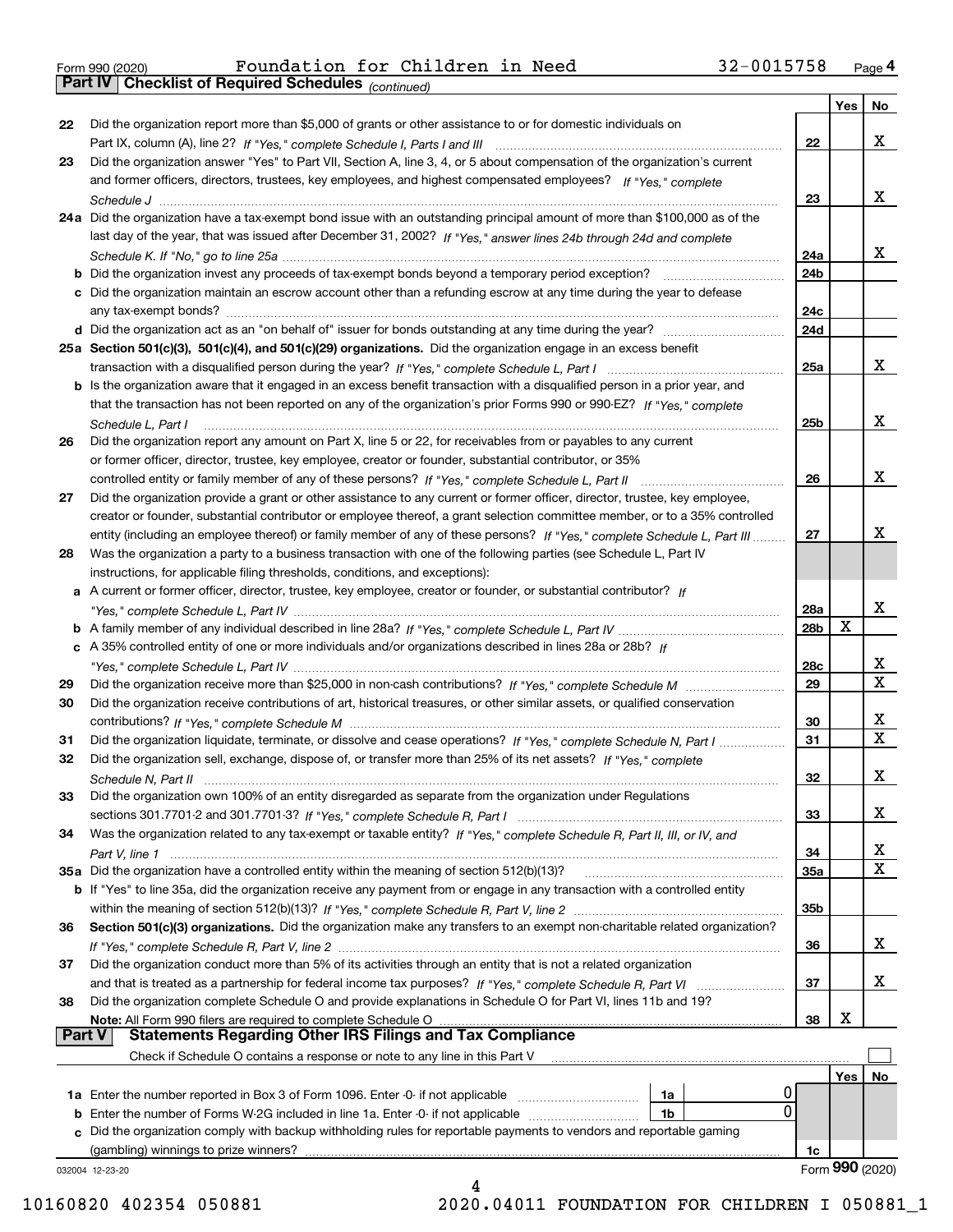|               | 32-0015758<br>Foundation for Children in Need<br>Form 990 (2020)                                                                                                                                                                      |                |     | $_{\text{Page}}$ 5 |  |  |  |  |  |  |  |
|---------------|---------------------------------------------------------------------------------------------------------------------------------------------------------------------------------------------------------------------------------------|----------------|-----|--------------------|--|--|--|--|--|--|--|
| <b>Part V</b> | Statements Regarding Other IRS Filings and Tax Compliance (continued)                                                                                                                                                                 |                |     |                    |  |  |  |  |  |  |  |
|               |                                                                                                                                                                                                                                       |                | Yes | No                 |  |  |  |  |  |  |  |
|               | 2a Enter the number of employees reported on Form W-3, Transmittal of Wage and Tax Statements,                                                                                                                                        |                |     |                    |  |  |  |  |  |  |  |
|               | 3<br>filed for the calendar year ending with or within the year covered by this return<br>2a                                                                                                                                          |                |     |                    |  |  |  |  |  |  |  |
|               |                                                                                                                                                                                                                                       |                |     |                    |  |  |  |  |  |  |  |
|               |                                                                                                                                                                                                                                       |                |     |                    |  |  |  |  |  |  |  |
|               | 3a Did the organization have unrelated business gross income of \$1,000 or more during the year?                                                                                                                                      |                |     |                    |  |  |  |  |  |  |  |
| b             |                                                                                                                                                                                                                                       | 3 <sub>b</sub> |     |                    |  |  |  |  |  |  |  |
|               | 4a At any time during the calendar year, did the organization have an interest in, or a signature or other authority over, a                                                                                                          |                |     |                    |  |  |  |  |  |  |  |
|               | financial account in a foreign country (such as a bank account, securities account, or other financial account)?                                                                                                                      | 4a             |     | х                  |  |  |  |  |  |  |  |
|               | <b>b</b> If "Yes," enter the name of the foreign country                                                                                                                                                                              |                |     |                    |  |  |  |  |  |  |  |
|               | See instructions for filing requirements for FinCEN Form 114, Report of Foreign Bank and Financial Accounts (FBAR).                                                                                                                   |                |     |                    |  |  |  |  |  |  |  |
|               |                                                                                                                                                                                                                                       | 5а             |     | х                  |  |  |  |  |  |  |  |
| b             |                                                                                                                                                                                                                                       | 5b             |     | х                  |  |  |  |  |  |  |  |
| c             |                                                                                                                                                                                                                                       | 5c             |     |                    |  |  |  |  |  |  |  |
|               | 6a Does the organization have annual gross receipts that are normally greater than \$100,000, and did the organization solicit                                                                                                        |                |     |                    |  |  |  |  |  |  |  |
|               | any contributions that were not tax deductible as charitable contributions?                                                                                                                                                           | 6a             |     | х                  |  |  |  |  |  |  |  |
|               | <b>b</b> If "Yes," did the organization include with every solicitation an express statement that such contributions or gifts                                                                                                         |                |     |                    |  |  |  |  |  |  |  |
|               | were not tax deductible?                                                                                                                                                                                                              | 6b             |     |                    |  |  |  |  |  |  |  |
| 7             | Organizations that may receive deductible contributions under section 170(c).                                                                                                                                                         |                |     |                    |  |  |  |  |  |  |  |
| а             | Did the organization receive a payment in excess of \$75 made partly as a contribution and partly for goods and services provided to the payor?                                                                                       | 7a             |     | х                  |  |  |  |  |  |  |  |
| b             | If "Yes," did the organization notify the donor of the value of the goods or services provided?                                                                                                                                       | 7b             |     |                    |  |  |  |  |  |  |  |
|               | c Did the organization sell, exchange, or otherwise dispose of tangible personal property for which it was required                                                                                                                   |                |     |                    |  |  |  |  |  |  |  |
|               |                                                                                                                                                                                                                                       | 7c             |     | х                  |  |  |  |  |  |  |  |
|               | 7d                                                                                                                                                                                                                                    |                |     |                    |  |  |  |  |  |  |  |
| е             | Did the organization receive any funds, directly or indirectly, to pay premiums on a personal benefit contract?                                                                                                                       | 7e             |     | х                  |  |  |  |  |  |  |  |
| f             | Did the organization, during the year, pay premiums, directly or indirectly, on a personal benefit contract?                                                                                                                          | 7f             |     | х                  |  |  |  |  |  |  |  |
| g             | If the organization received a contribution of qualified intellectual property, did the organization file Form 8899 as required?                                                                                                      | 7g             |     |                    |  |  |  |  |  |  |  |
| h             | If the organization received a contribution of cars, boats, airplanes, or other vehicles, did the organization file a Form 1098-C?                                                                                                    | 7h             |     |                    |  |  |  |  |  |  |  |
| 8             | Sponsoring organizations maintaining donor advised funds. Did a donor advised fund maintained by the                                                                                                                                  |                |     |                    |  |  |  |  |  |  |  |
|               | sponsoring organization have excess business holdings at any time during the year?                                                                                                                                                    | 8              |     |                    |  |  |  |  |  |  |  |
| 9             | Sponsoring organizations maintaining donor advised funds.                                                                                                                                                                             |                |     |                    |  |  |  |  |  |  |  |
| а             | Did the sponsoring organization make any taxable distributions under section 4966?                                                                                                                                                    | 9а             |     |                    |  |  |  |  |  |  |  |
| b             | Did the sponsoring organization make a distribution to a donor, donor advisor, or related person?                                                                                                                                     | 9b             |     |                    |  |  |  |  |  |  |  |
| 10            | Section 501(c)(7) organizations. Enter:                                                                                                                                                                                               |                |     |                    |  |  |  |  |  |  |  |
|               | 10a<br>a Initiation fees and capital contributions included on Part VIII, line 12 [111] [11] [12] [11] [12] [11] [12] [11] [12] [11] [12] [11] [12] [11] [12] [11] [12] [11] [12] [11] [12] [11] [12] [11] [12] [11] [12] [11] [12] [ |                |     |                    |  |  |  |  |  |  |  |
|               | Gross receipts, included on Form 990, Part VIII, line 12, for public use of club facilities<br> 10 <sub>b</sub>                                                                                                                       |                |     |                    |  |  |  |  |  |  |  |
| 11            | Section 501(c)(12) organizations. Enter:                                                                                                                                                                                              |                |     |                    |  |  |  |  |  |  |  |
|               | 11a                                                                                                                                                                                                                                   |                |     |                    |  |  |  |  |  |  |  |
|               | b Gross income from other sources (Do not net amounts due or paid to other sources against                                                                                                                                            |                |     |                    |  |  |  |  |  |  |  |
|               | 11b                                                                                                                                                                                                                                   |                |     |                    |  |  |  |  |  |  |  |
|               | 12a Section 4947(a)(1) non-exempt charitable trusts. Is the organization filing Form 990 in lieu of Form 1041?                                                                                                                        | <b>12a</b>     |     |                    |  |  |  |  |  |  |  |
|               | 12b<br><b>b</b> If "Yes," enter the amount of tax-exempt interest received or accrued during the year                                                                                                                                 |                |     |                    |  |  |  |  |  |  |  |
| 13            | Section 501(c)(29) qualified nonprofit health insurance issuers.                                                                                                                                                                      |                |     |                    |  |  |  |  |  |  |  |
|               | a Is the organization licensed to issue qualified health plans in more than one state?                                                                                                                                                | <b>13a</b>     |     |                    |  |  |  |  |  |  |  |
|               | Note: See the instructions for additional information the organization must report on Schedule O.                                                                                                                                     |                |     |                    |  |  |  |  |  |  |  |
|               | <b>b</b> Enter the amount of reserves the organization is required to maintain by the states in which the                                                                                                                             |                |     |                    |  |  |  |  |  |  |  |
|               | 13 <sub>b</sub>                                                                                                                                                                                                                       |                |     |                    |  |  |  |  |  |  |  |
|               | 13 <sub>c</sub>                                                                                                                                                                                                                       |                |     |                    |  |  |  |  |  |  |  |
| 14a           | Did the organization receive any payments for indoor tanning services during the tax year?                                                                                                                                            | 14a            |     | x                  |  |  |  |  |  |  |  |
| b             | If "Yes," has it filed a Form 720 to report these payments? If "No," provide an explanation on Schedule O                                                                                                                             | 14b            |     |                    |  |  |  |  |  |  |  |
| 15            | Is the organization subject to the section 4960 tax on payment(s) of more than \$1,000,000 in remuneration or                                                                                                                         |                |     |                    |  |  |  |  |  |  |  |
|               |                                                                                                                                                                                                                                       | 15             |     | x                  |  |  |  |  |  |  |  |
|               | If "Yes," see instructions and file Form 4720, Schedule N.                                                                                                                                                                            |                |     |                    |  |  |  |  |  |  |  |
| 16            | Is the organization an educational institution subject to the section 4968 excise tax on net investment income?                                                                                                                       | 16             |     | х                  |  |  |  |  |  |  |  |
|               | If "Yes," complete Form 4720, Schedule O.                                                                                                                                                                                             |                |     |                    |  |  |  |  |  |  |  |

5

Form (2020) **990**

032005 12-23-20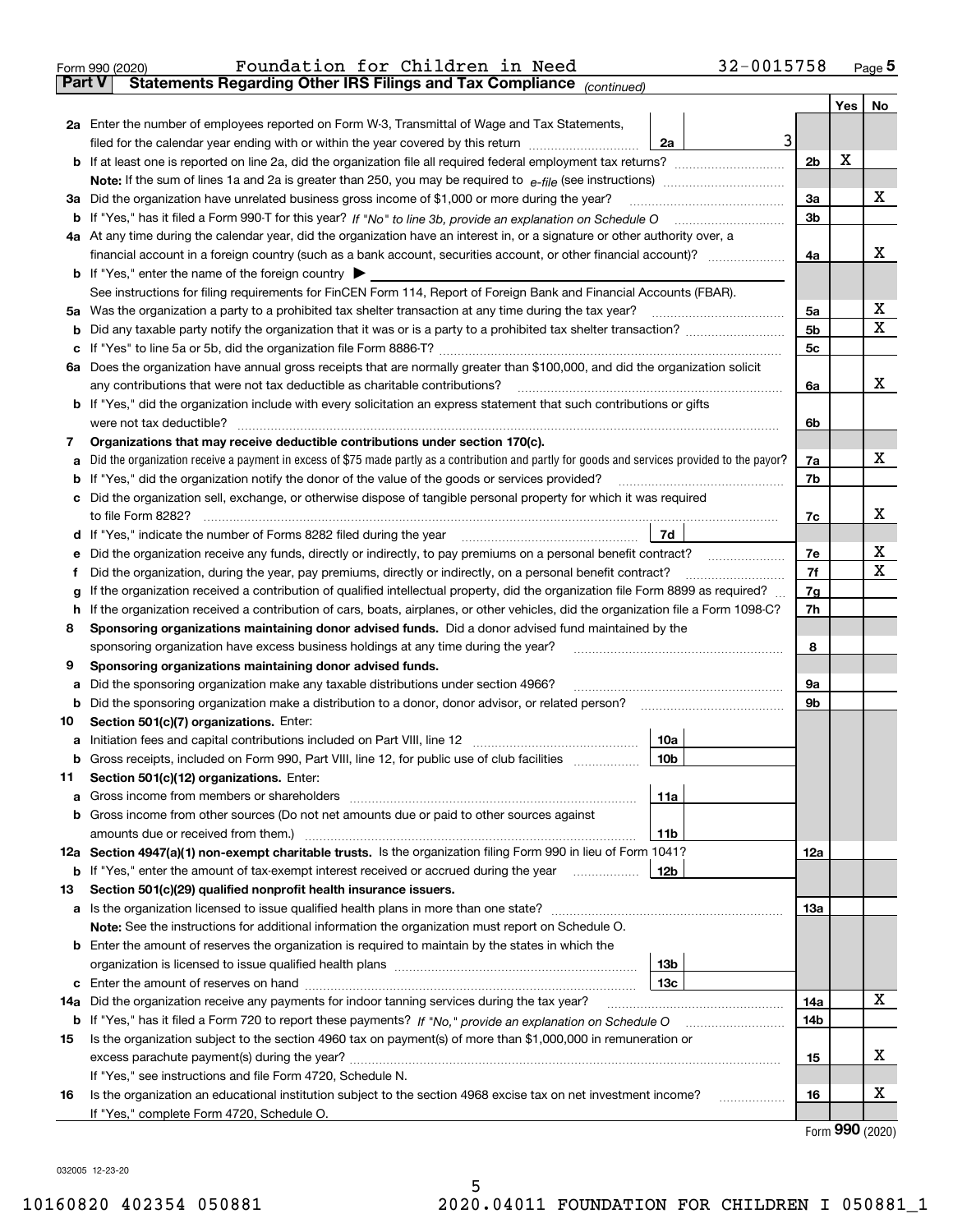|  | Form 990 (2020) |
|--|-----------------|
|  |                 |

*For each "Yes" response to lines 2 through 7b below, and for a "No" response to line 8a, 8b, or 10b below, describe the circumstances, processes, or changes on Schedule O. See instructions.* Form 990 (2020) **Page 6 Foundation for Children in Need** 32-0015758 Page **6 Page 6 Page 6 Page 6 Page 6 Page 6 Page 6 Page 6 Page 6 Page 6 Page 6 Page 6 Page 6 Page 6 Page 6 Page 6 Page 10** 

|                 |                                                                                                                                                                                                                                |    |                         | Yes   No        |                         |
|-----------------|--------------------------------------------------------------------------------------------------------------------------------------------------------------------------------------------------------------------------------|----|-------------------------|-----------------|-------------------------|
|                 | <b>1a</b> Enter the number of voting members of the governing body at the end of the tax year                                                                                                                                  | 1a | 7                       |                 |                         |
|                 | If there are material differences in voting rights among members of the governing body, or if the governing                                                                                                                    |    |                         |                 |                         |
|                 | body delegated broad authority to an executive committee or similar committee, explain on Schedule O.                                                                                                                          |    |                         |                 |                         |
| b               | Enter the number of voting members included on line 1a, above, who are independent                                                                                                                                             | 1b | 6                       |                 |                         |
| 2               | Did any officer, director, trustee, or key employee have a family relationship or a business relationship with any other                                                                                                       |    |                         |                 |                         |
|                 | officer, director, trustee, or key employee?                                                                                                                                                                                   |    | $\mathbf{2}$            |                 | X                       |
| З               | Did the organization delegate control over management duties customarily performed by or under the direct supervision                                                                                                          |    |                         |                 |                         |
|                 | of officers, directors, trustees, or key employees to a management company or other person?                                                                                                                                    |    | 3                       |                 | X                       |
| 4               | Did the organization make any significant changes to its governing documents since the prior Form 990 was filed?                                                                                                               |    | $\overline{\mathbf{4}}$ |                 | $\overline{\mathbf{x}}$ |
| 5               |                                                                                                                                                                                                                                |    | 5                       |                 | $\overline{\mathbf{x}}$ |
| 6               | Did the organization have members or stockholders?                                                                                                                                                                             |    | 6                       |                 | $\mathbf X$             |
| 7a              | Did the organization have members, stockholders, or other persons who had the power to elect or appoint one or                                                                                                                 |    |                         |                 |                         |
|                 |                                                                                                                                                                                                                                |    | 7a                      |                 | X                       |
|                 | <b>b</b> Are any governance decisions of the organization reserved to (or subject to approval by) members, stockholders, or                                                                                                    |    |                         |                 |                         |
|                 | persons other than the governing body?                                                                                                                                                                                         |    | 7b                      |                 | х                       |
| 8               | Did the organization contemporaneously document the meetings held or written actions undertaken during the year by the following:                                                                                              |    |                         |                 |                         |
| a               |                                                                                                                                                                                                                                |    | 8а                      | x               |                         |
| b               |                                                                                                                                                                                                                                |    | 8b                      | X               |                         |
| 9               | Is there any officer, director, trustee, or key employee listed in Part VII, Section A, who cannot be reached at the                                                                                                           |    |                         |                 |                         |
|                 |                                                                                                                                                                                                                                |    | 9                       |                 | X                       |
|                 | Section B. Policies (This Section B requests information about policies not required by the Internal Revenue Code.)                                                                                                            |    |                         |                 |                         |
|                 |                                                                                                                                                                                                                                |    |                         | Yes             | No                      |
|                 |                                                                                                                                                                                                                                |    | 10a                     |                 | X                       |
|                 | <b>b</b> If "Yes," did the organization have written policies and procedures governing the activities of such chapters, affiliates,                                                                                            |    |                         |                 |                         |
|                 |                                                                                                                                                                                                                                |    | 10 <sub>b</sub>         |                 |                         |
|                 | 11a Has the organization provided a complete copy of this Form 990 to all members of its governing body before filing the form?                                                                                                |    | 11a                     | X               |                         |
|                 | <b>b</b> Describe in Schedule O the process, if any, used by the organization to review this Form 990.                                                                                                                         |    |                         |                 |                         |
|                 |                                                                                                                                                                                                                                |    | 12a                     | X               |                         |
|                 | <b>b</b> Were officers, directors, or trustees, and key employees required to disclose annually interests that could give rise to conflicts?                                                                                   |    | 12 <sub>b</sub>         | х               |                         |
|                 | c Did the organization regularly and consistently monitor and enforce compliance with the policy? If "Yes," describe                                                                                                           |    |                         |                 |                         |
|                 |                                                                                                                                                                                                                                |    | 12c                     | X               |                         |
|                 | in Schedule O how this was done manufactured and continuum control of the Schedule O how this was done manufactured and continuum control of the Schedule O how this was done                                                  |    | 13                      | X               |                         |
| 13              |                                                                                                                                                                                                                                |    | 14                      | X               |                         |
| 14              | Did the process for determining compensation of the following persons include a review and approval by independent                                                                                                             |    |                         |                 |                         |
| 15              |                                                                                                                                                                                                                                |    |                         |                 |                         |
|                 | persons, comparability data, and contemporaneous substantiation of the deliberation and decision?                                                                                                                              |    |                         |                 | х                       |
|                 | a The organization's CEO, Executive Director, or top management official manufactured content content of the organization's CEO, Executive Director, or top management official manufactured content of the state of the state |    | 15a                     |                 | X                       |
|                 |                                                                                                                                                                                                                                |    | 15b                     |                 |                         |
|                 | If "Yes" to line 15a or 15b, describe the process in Schedule O (see instructions).                                                                                                                                            |    |                         |                 |                         |
|                 | 16a Did the organization invest in, contribute assets to, or participate in a joint venture or similar arrangement with a                                                                                                      |    |                         |                 |                         |
|                 | taxable entity during the year?                                                                                                                                                                                                |    | 16a                     |                 | X                       |
|                 | b If "Yes," did the organization follow a written policy or procedure requiring the organization to evaluate its participation                                                                                                 |    |                         |                 |                         |
|                 | in joint venture arrangements under applicable federal tax law, and take steps to safeguard the organization's                                                                                                                 |    |                         |                 |                         |
|                 | exempt status with respect to such arrangements?                                                                                                                                                                               |    | 16b                     |                 |                         |
|                 | <b>Section C. Disclosure</b>                                                                                                                                                                                                   |    |                         |                 |                         |
| 17              | List the states with which a copy of this Form 990 is required to be filed $\blacktriangleright$ IL                                                                                                                            |    |                         |                 |                         |
| 18              | Section 6104 requires an organization to make its Forms 1023 (1024 or 1024-A, if applicable), 990, and 990-T (Section 501(c)(3)s only) available                                                                               |    |                         |                 |                         |
|                 | for public inspection. Indicate how you made these available. Check all that apply.                                                                                                                                            |    |                         |                 |                         |
|                 | $\vert X \vert$ Another's website<br>$\lfloor x \rfloor$ Upon request<br>$\mid$ $\rm X\mid$ Own website<br>Other (explain on Schedule O)                                                                                       |    |                         |                 |                         |
| 19              | Describe on Schedule O whether (and if so, how) the organization made its governing documents, conflict of interest policy, and financial                                                                                      |    |                         |                 |                         |
|                 | statements available to the public during the tax year.                                                                                                                                                                        |    |                         |                 |                         |
| 20              | State the name, address, and telephone number of the person who possesses the organization's books and records                                                                                                                 |    |                         |                 |                         |
|                 | Linda Borst - 847-670-1145                                                                                                                                                                                                     |    |                         |                 |                         |
|                 | 60004<br>725 N. Pine Ave, Arlington Heights, IL                                                                                                                                                                                |    |                         |                 |                         |
| 032006 12-23-20 |                                                                                                                                                                                                                                |    |                         | Form 990 (2020) |                         |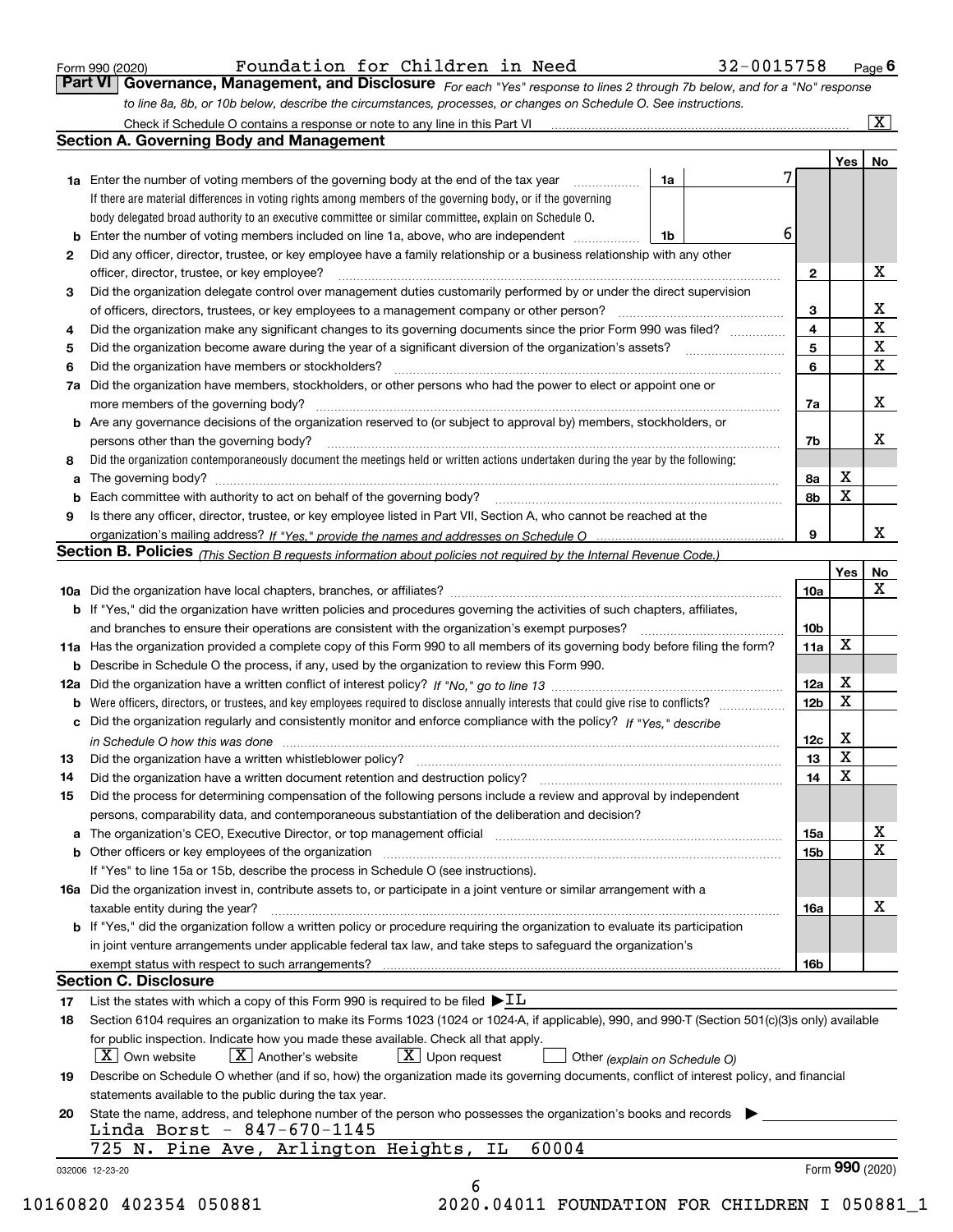$\mathcal{L}^{\text{max}}$ 

# **7Part VII Compensation of Officers, Directors, Trustees, Key Employees, Highest Compensated Employees, and Independent Contractors**

Check if Schedule O contains a response or note to any line in this Part VII

**Section A. Officers, Directors, Trustees, Key Employees, and Highest Compensated Employees**

**1a**  Complete this table for all persons required to be listed. Report compensation for the calendar year ending with or within the organization's tax year. **•** List all of the organization's current officers, directors, trustees (whether individuals or organizations), regardless of amount of compensation.

Enter -0- in columns (D), (E), and (F) if no compensation was paid.

 $\bullet$  List all of the organization's  $\,$ current key employees, if any. See instructions for definition of "key employee."

**•** List the organization's five current highest compensated employees (other than an officer, director, trustee, or key employee) who received reportable compensation (Box 5 of Form W-2 and/or Box 7 of Form 1099-MISC) of more than \$100,000 from the organization and any related organizations.

**•** List all of the organization's former officers, key employees, and highest compensated employees who received more than \$100,000 of reportable compensation from the organization and any related organizations.

**former directors or trustees**  ¥ List all of the organization's that received, in the capacity as a former director or trustee of the organization, more than \$10,000 of reportable compensation from the organization and any related organizations.

See instructions for the order in which to list the persons above.

Check this box if neither the organization nor any related organization compensated any current officer, director, or trustee.  $\mathcal{L}^{\text{max}}$ 

| (A)                  | (B)            | (C)                            |                                                                  |             |              |                                         | (D)       | (E)             | (F)             |               |
|----------------------|----------------|--------------------------------|------------------------------------------------------------------|-------------|--------------|-----------------------------------------|-----------|-----------------|-----------------|---------------|
| Name and title       | Average        |                                | Position<br>(do not check more than one                          |             |              |                                         |           | Reportable      | Reportable      | Estimated     |
|                      | hours per      |                                | box, unless person is both an<br>officer and a director/trustee) |             | compensation | compensation                            | amount of |                 |                 |               |
|                      | week           |                                |                                                                  |             |              |                                         |           | from            | from related    | other         |
|                      | (list any      |                                |                                                                  |             |              |                                         |           | the             | organizations   | compensation  |
|                      | hours for      |                                |                                                                  |             |              |                                         |           | organization    | (W-2/1099-MISC) | from the      |
|                      | related        |                                |                                                                  |             |              |                                         |           | (W-2/1099-MISC) |                 | organization  |
|                      | organizations  |                                |                                                                  |             |              |                                         |           |                 |                 | and related   |
|                      | below          | Individual trustee or director | Institutional trustee                                            | Officer     | Key employee | <br>  Highest compensated<br>  employee | Former    |                 |                 | organizations |
| (1) Geetha Yeruva    | line)<br>80.00 |                                |                                                                  |             |              |                                         |           |                 |                 |               |
| President            |                | $\mathbf X$                    |                                                                  | $\mathbf X$ |              |                                         |           | 18,000.         | 0.              | $0_{.}$       |
| (2) Ken Overholt     | 2.00           |                                |                                                                  |             |              |                                         |           |                 |                 |               |
| Chair                |                | $\mathbf X$                    |                                                                  | $\rm X$     |              |                                         |           | $0$ .           | $0$ .           | $0_{.}$       |
| (3) Pam Van De Walle | 2.00           |                                |                                                                  |             |              |                                         |           |                 |                 |               |
| Secretary            |                | $\mathbf X$                    |                                                                  | $\mathbf X$ |              |                                         |           | 0.              | 0.              | $0_{.}$       |
| (4) Linda Borst      | 3.00           |                                |                                                                  |             |              |                                         |           |                 |                 |               |
| Treasurer            |                | $\mathbf x$                    |                                                                  | $\mathbf X$ |              |                                         |           | $0$ .           | 0.              | $\mathbf 0$ . |
| (5) Fr. Jim Croglio  | 1.00           |                                |                                                                  |             |              |                                         |           |                 |                 |               |
| Director             |                | $\mathbf X$                    |                                                                  |             |              |                                         |           | $\mathbf 0$ .   | 0.              | 0.            |
| (6) Paul Graessle    | 1.00           |                                |                                                                  |             |              |                                         |           |                 |                 |               |
| Director             |                | $\mathbf X$                    |                                                                  |             |              |                                         |           | $\mathbf 0$ .   | 0.              | 0.            |
| (7) Donna Wheeler    | 1.00           |                                |                                                                  |             |              |                                         |           |                 |                 |               |
| Director             |                | $\mathbf x$                    |                                                                  |             |              |                                         |           | $0$ .           | 0.              | $\mathbf 0$ . |
|                      |                |                                |                                                                  |             |              |                                         |           |                 |                 |               |
|                      |                |                                |                                                                  |             |              |                                         |           |                 |                 |               |
|                      |                |                                |                                                                  |             |              |                                         |           |                 |                 |               |
|                      |                |                                |                                                                  |             |              |                                         |           |                 |                 |               |
|                      |                |                                |                                                                  |             |              |                                         |           |                 |                 |               |
|                      |                |                                |                                                                  |             |              |                                         |           |                 |                 |               |
|                      |                |                                |                                                                  |             |              |                                         |           |                 |                 |               |
|                      |                |                                |                                                                  |             |              |                                         |           |                 |                 |               |
|                      |                |                                |                                                                  |             |              |                                         |           |                 |                 |               |
|                      |                |                                |                                                                  |             |              |                                         |           |                 |                 |               |
|                      |                |                                |                                                                  |             |              |                                         |           |                 |                 |               |
|                      |                |                                |                                                                  |             |              |                                         |           |                 |                 |               |
|                      |                |                                |                                                                  |             |              |                                         |           |                 |                 |               |
|                      |                |                                |                                                                  |             |              |                                         |           |                 |                 |               |
|                      |                |                                |                                                                  |             |              |                                         |           |                 |                 |               |
|                      |                |                                |                                                                  |             |              |                                         |           |                 |                 |               |
|                      |                |                                |                                                                  |             |              |                                         |           |                 |                 |               |
|                      |                |                                |                                                                  |             |              |                                         |           |                 |                 |               |
|                      |                |                                |                                                                  |             |              |                                         |           |                 |                 |               |

7

032007 12-23-20

Form (2020) **990**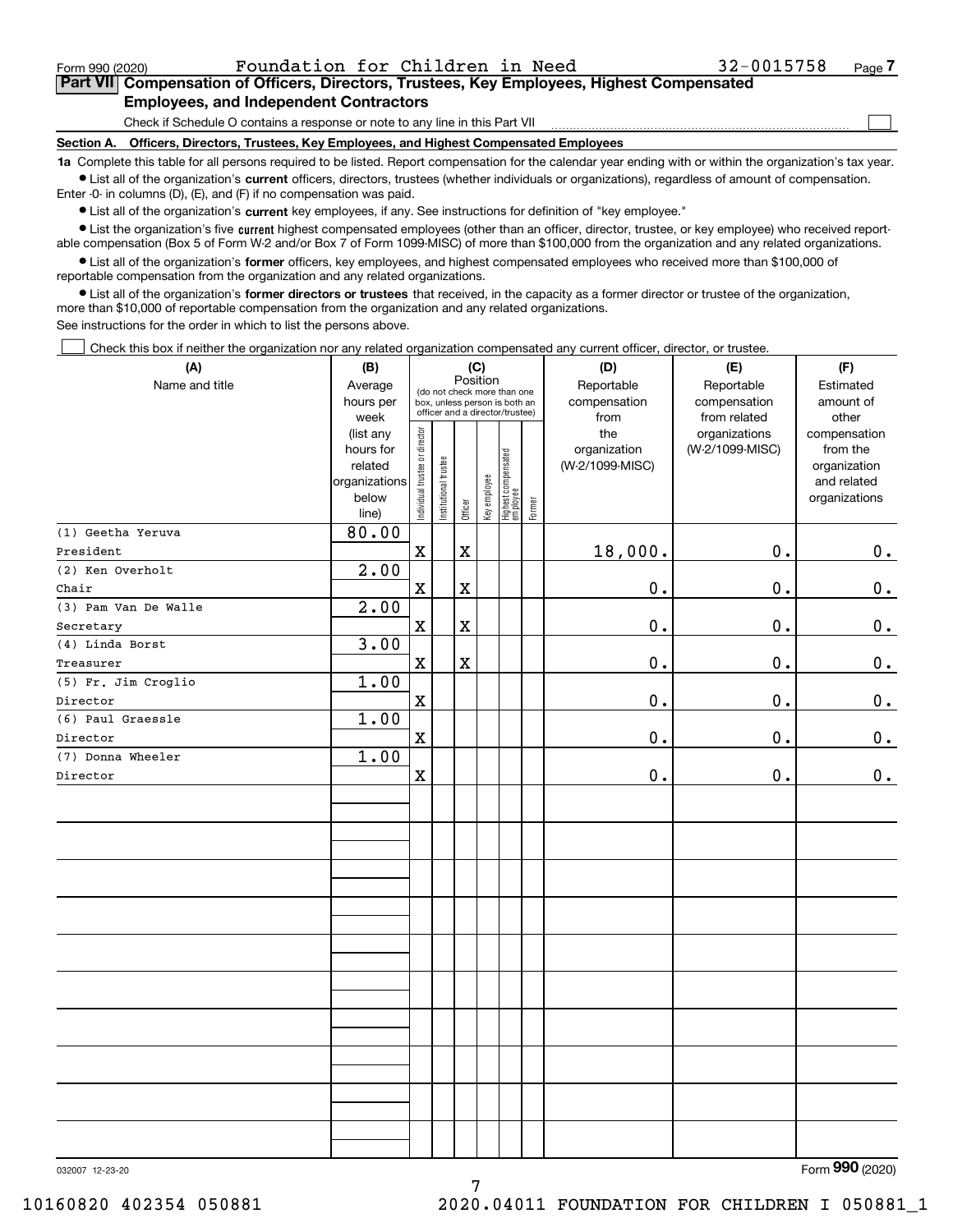|                 | Foundation for Children in Need<br>Form 990 (2020)                                                                                              |                |                                |                        |          |              |                                                              |        |                         | 32-0015758      |                  |                 |               | Page 8           |
|-----------------|-------------------------------------------------------------------------------------------------------------------------------------------------|----------------|--------------------------------|------------------------|----------|--------------|--------------------------------------------------------------|--------|-------------------------|-----------------|------------------|-----------------|---------------|------------------|
| <b>Part VII</b> | Section A. Officers, Directors, Trustees, Key Employees, and Highest Compensated Employees (continued)                                          |                |                                |                        |          |              |                                                              |        |                         |                 |                  |                 |               |                  |
|                 | (B)<br>(A)                                                                                                                                      |                |                                |                        |          | (C)<br>(D)   |                                                              |        |                         |                 |                  |                 | (F)           |                  |
|                 | Name and title                                                                                                                                  | Average        |                                |                        | Position |              |                                                              |        | Reportable              | Reportable      |                  |                 | Estimated     |                  |
|                 |                                                                                                                                                 | hours per      |                                |                        |          |              | (do not check more than one<br>box, unless person is both an |        | compensation            | compensation    |                  |                 | amount of     |                  |
|                 |                                                                                                                                                 | week           |                                |                        |          |              | officer and a director/trustee)                              |        | from                    | from related    |                  |                 | other         |                  |
|                 |                                                                                                                                                 | (list any      |                                |                        |          |              |                                                              |        | the                     | organizations   |                  |                 | compensation  |                  |
|                 |                                                                                                                                                 | hours for      | Individual trustee or director |                        |          |              |                                                              |        | organization            | (W-2/1099-MISC) |                  |                 | from the      |                  |
|                 |                                                                                                                                                 | related        |                                |                        |          |              |                                                              |        | (W-2/1099-MISC)         |                 |                  |                 | organization  |                  |
|                 |                                                                                                                                                 | organizations  |                                |                        |          |              |                                                              |        |                         |                 |                  |                 | and related   |                  |
|                 |                                                                                                                                                 | below<br>line) |                                | In stitutional trustee | Officer  | key employee | <br>  Highest compensated<br>  employee                      | Former |                         |                 |                  |                 | organizations |                  |
|                 |                                                                                                                                                 |                |                                |                        |          |              |                                                              |        |                         |                 |                  |                 |               |                  |
|                 |                                                                                                                                                 |                |                                |                        |          |              |                                                              |        |                         |                 |                  |                 |               |                  |
|                 |                                                                                                                                                 |                |                                |                        |          |              |                                                              |        |                         |                 |                  |                 |               |                  |
|                 |                                                                                                                                                 |                |                                |                        |          |              |                                                              |        |                         |                 |                  |                 |               |                  |
|                 |                                                                                                                                                 |                |                                |                        |          |              |                                                              |        |                         |                 |                  |                 |               |                  |
|                 |                                                                                                                                                 |                |                                |                        |          |              |                                                              |        |                         |                 |                  |                 |               |                  |
|                 |                                                                                                                                                 |                |                                |                        |          |              |                                                              |        |                         |                 |                  |                 |               |                  |
|                 |                                                                                                                                                 |                |                                |                        |          |              |                                                              |        |                         |                 |                  |                 |               |                  |
|                 |                                                                                                                                                 |                |                                |                        |          |              |                                                              |        |                         |                 |                  |                 |               |                  |
|                 |                                                                                                                                                 |                |                                |                        |          |              |                                                              |        |                         |                 |                  |                 |               |                  |
|                 |                                                                                                                                                 |                |                                |                        |          |              |                                                              |        |                         |                 |                  |                 |               |                  |
|                 |                                                                                                                                                 |                |                                |                        |          |              |                                                              |        |                         |                 |                  |                 |               |                  |
|                 |                                                                                                                                                 |                |                                |                        |          |              |                                                              |        |                         |                 |                  |                 |               |                  |
|                 |                                                                                                                                                 |                |                                |                        |          |              |                                                              |        |                         |                 |                  |                 |               |                  |
|                 |                                                                                                                                                 |                |                                |                        |          |              |                                                              |        |                         |                 |                  |                 |               |                  |
|                 |                                                                                                                                                 |                |                                |                        |          |              |                                                              |        |                         |                 |                  |                 |               |                  |
|                 |                                                                                                                                                 |                |                                |                        |          |              |                                                              |        |                         |                 |                  |                 |               |                  |
|                 |                                                                                                                                                 |                |                                |                        |          |              |                                                              |        |                         |                 |                  |                 |               |                  |
|                 |                                                                                                                                                 |                |                                |                        |          |              |                                                              |        |                         |                 |                  |                 |               |                  |
|                 |                                                                                                                                                 |                |                                |                        |          |              |                                                              |        | 18,000.                 |                 | 0.               |                 |               | 0.               |
|                 |                                                                                                                                                 |                |                                |                        |          |              |                                                              |        | 0.                      |                 | $\overline{0}$ . |                 |               | $\overline{0}$ . |
|                 | c Total from continuation sheets to Part VII, Section A                                                                                         |                |                                |                        |          |              |                                                              |        |                         |                 | 0.               |                 |               |                  |
|                 |                                                                                                                                                 |                |                                |                        |          |              |                                                              |        | 18,000.                 |                 |                  |                 |               | $\overline{0}$ . |
| $\mathbf{2}$    | Total number of individuals (including but not limited to those listed above) who received more than \$100,000 of reportable                    |                |                                |                        |          |              |                                                              |        |                         |                 |                  |                 |               |                  |
|                 | compensation from the organization                                                                                                              |                |                                |                        |          |              |                                                              |        |                         |                 |                  |                 |               | 0                |
|                 |                                                                                                                                                 |                |                                |                        |          |              |                                                              |        |                         |                 |                  |                 | Yes           | No               |
| 3               | Did the organization list any former officer, director, trustee, key employee, or highest compensated employee on                               |                |                                |                        |          |              |                                                              |        |                         |                 |                  |                 |               |                  |
|                 | line 1a? If "Yes," complete Schedule J for such individual manufactured contained and the 1a? If "Yes," complete Schedule J for such individual |                |                                |                        |          |              |                                                              |        |                         |                 |                  | З               |               | х                |
|                 | For any individual listed on line 1a, is the sum of reportable compensation and other compensation from the organization                        |                |                                |                        |          |              |                                                              |        |                         |                 |                  |                 |               |                  |
|                 |                                                                                                                                                 |                |                                |                        |          |              |                                                              |        |                         |                 |                  | 4               |               | х                |
| 5               | Did any person listed on line 1a receive or accrue compensation from any unrelated organization or individual for services                      |                |                                |                        |          |              |                                                              |        |                         |                 |                  |                 |               |                  |
|                 |                                                                                                                                                 |                |                                |                        |          |              |                                                              |        |                         |                 |                  | 5               |               | х                |
|                 | <b>Section B. Independent Contractors</b>                                                                                                       |                |                                |                        |          |              |                                                              |        |                         |                 |                  |                 |               |                  |
| 1               | Complete this table for your five highest compensated independent contractors that received more than \$100,000 of compensation from            |                |                                |                        |          |              |                                                              |        |                         |                 |                  |                 |               |                  |
|                 | the organization. Report compensation for the calendar year ending with or within the organization's tax year.                                  |                |                                |                        |          |              |                                                              |        |                         |                 |                  |                 |               |                  |
|                 | (A)                                                                                                                                             |                |                                |                        |          |              |                                                              |        | (B)                     |                 |                  | (C)             |               |                  |
|                 | Name and business address                                                                                                                       |                |                                | <b>NONE</b>            |          |              |                                                              |        | Description of services |                 |                  | Compensation    |               |                  |
|                 |                                                                                                                                                 |                |                                |                        |          |              |                                                              |        |                         |                 |                  |                 |               |                  |
|                 |                                                                                                                                                 |                |                                |                        |          |              |                                                              |        |                         |                 |                  |                 |               |                  |
|                 |                                                                                                                                                 |                |                                |                        |          |              |                                                              |        |                         |                 |                  |                 |               |                  |
|                 |                                                                                                                                                 |                |                                |                        |          |              |                                                              |        |                         |                 |                  |                 |               |                  |
|                 |                                                                                                                                                 |                |                                |                        |          |              |                                                              |        |                         |                 |                  |                 |               |                  |
|                 |                                                                                                                                                 |                |                                |                        |          |              |                                                              |        |                         |                 |                  |                 |               |                  |
|                 |                                                                                                                                                 |                |                                |                        |          |              |                                                              |        |                         |                 |                  |                 |               |                  |
|                 |                                                                                                                                                 |                |                                |                        |          |              |                                                              |        |                         |                 |                  |                 |               |                  |
|                 |                                                                                                                                                 |                |                                |                        |          |              |                                                              |        |                         |                 |                  |                 |               |                  |
|                 |                                                                                                                                                 |                |                                |                        |          |              |                                                              |        |                         |                 |                  |                 |               |                  |
|                 |                                                                                                                                                 |                |                                |                        |          |              |                                                              |        |                         |                 |                  |                 |               |                  |
| 2               | Total number of independent contractors (including but not limited to those listed above) who received more than                                |                |                                |                        |          |              |                                                              |        |                         |                 |                  |                 |               |                  |
|                 | \$100,000 of compensation from the organization                                                                                                 |                |                                |                        |          | 0            |                                                              |        |                         |                 |                  |                 |               |                  |
|                 |                                                                                                                                                 |                |                                |                        |          |              |                                                              |        |                         |                 |                  | Form 990 (2020) |               |                  |

032008 12-23-20

8 10160820 402354 050881 2020.04011 FOUNDATION FOR CHILDREN I 050881\_1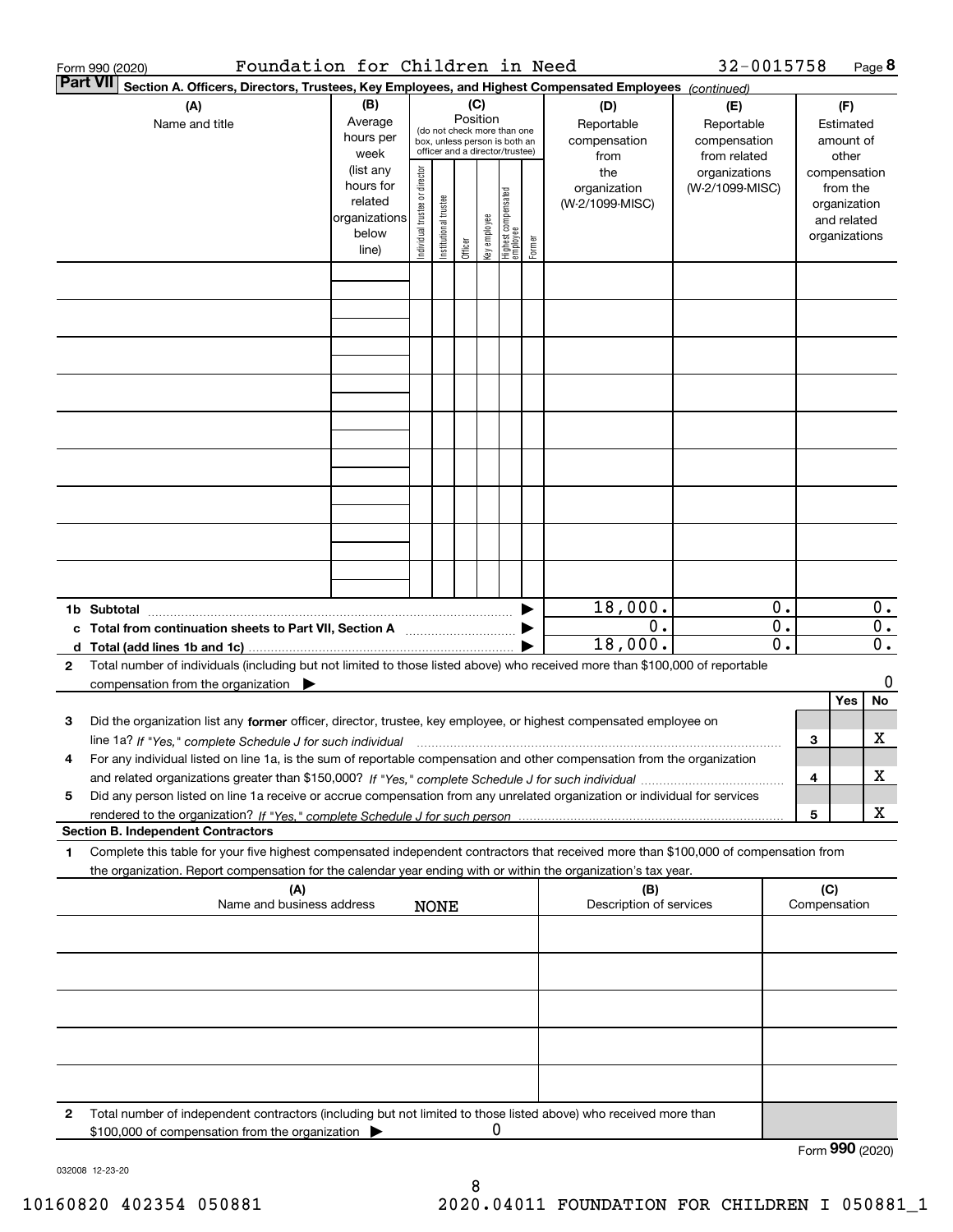|                                                           |                  |        | Foundation for Children in Need<br>Form 990 (2020)                                                                    |                      |                      |                                              | 32-0015758                                        | Page 9                                                          |
|-----------------------------------------------------------|------------------|--------|-----------------------------------------------------------------------------------------------------------------------|----------------------|----------------------|----------------------------------------------|---------------------------------------------------|-----------------------------------------------------------------|
|                                                           | <b>Part VIII</b> |        | <b>Statement of Revenue</b>                                                                                           |                      |                      |                                              |                                                   |                                                                 |
|                                                           |                  |        | Check if Schedule O contains a response or note to any line in this Part VIII                                         |                      |                      |                                              |                                                   |                                                                 |
|                                                           |                  |        |                                                                                                                       |                      | (A)<br>Total revenue | (B)<br>Related or exempt<br>function revenue | $\overline{(C)}$<br>Unrelated<br>business revenue | (D)<br>Revenue excluded<br>from tax under<br>sections 512 - 514 |
|                                                           |                  |        | 1a<br>1 a Federated campaigns                                                                                         |                      |                      |                                              |                                                   |                                                                 |
| Contributions, Gifts, Grants<br>and Other Similar Amounts |                  |        | 1 <sub>b</sub><br><b>b</b> Membership dues                                                                            |                      |                      |                                              |                                                   |                                                                 |
|                                                           |                  |        | 1 <sub>c</sub><br>c Fundraising events                                                                                |                      |                      |                                              |                                                   |                                                                 |
|                                                           |                  |        | 1 <sub>d</sub><br>d Related organizations                                                                             |                      |                      |                                              |                                                   |                                                                 |
|                                                           |                  | е      | Government grants (contributions)<br>1e                                                                               |                      |                      |                                              |                                                   |                                                                 |
|                                                           |                  |        | f All other contributions, gifts, grants, and                                                                         |                      |                      |                                              |                                                   |                                                                 |
|                                                           |                  |        | similar amounts not included above<br>1f                                                                              | 943,249.             |                      |                                              |                                                   |                                                                 |
|                                                           |                  |        | $1g$ \$<br>g Noncash contributions included in lines 1a-1f                                                            |                      |                      |                                              |                                                   |                                                                 |
|                                                           |                  |        |                                                                                                                       |                      | 943,249.             |                                              |                                                   |                                                                 |
|                                                           |                  |        |                                                                                                                       | <b>Business Code</b> |                      |                                              |                                                   |                                                                 |
| Program Service<br>Revenue                                | 2a               |        |                                                                                                                       |                      |                      |                                              |                                                   |                                                                 |
|                                                           |                  | b      | <u> 1989 - Johann Stein, mars an deutscher Stein († 1989)</u>                                                         |                      |                      |                                              |                                                   |                                                                 |
|                                                           |                  | c<br>d | <u> 1989 - Johann Harry Harry Harry Harry Harry Harry Harry Harry Harry Harry Harry Harry Harry Harry Harry Harry</u> |                      |                      |                                              |                                                   |                                                                 |
|                                                           |                  | е      | the control of the control of the control of the control of the control of the control of                             |                      |                      |                                              |                                                   |                                                                 |
|                                                           |                  | f.     |                                                                                                                       |                      |                      |                                              |                                                   |                                                                 |
|                                                           |                  | a      |                                                                                                                       | ▶                    |                      |                                              |                                                   |                                                                 |
|                                                           | 3                |        | Investment income (including dividends, interest, and                                                                 |                      |                      |                                              |                                                   |                                                                 |
|                                                           |                  |        |                                                                                                                       | ▶                    |                      |                                              |                                                   |                                                                 |
|                                                           | 4                |        | Income from investment of tax-exempt bond proceeds                                                                    |                      |                      |                                              |                                                   |                                                                 |
|                                                           | 5                |        |                                                                                                                       |                      |                      |                                              |                                                   |                                                                 |
|                                                           |                  |        | (i) Real                                                                                                              | (ii) Personal        |                      |                                              |                                                   |                                                                 |
|                                                           | 6а               |        | 6а<br>Gross rents<br>$\frac{1}{2}$                                                                                    |                      |                      |                                              |                                                   |                                                                 |
|                                                           |                  | b      | 6b<br>Less: rental expenses                                                                                           |                      |                      |                                              |                                                   |                                                                 |
|                                                           |                  | c      | 6c<br>Rental income or (loss)                                                                                         |                      |                      |                                              |                                                   |                                                                 |
|                                                           |                  |        | d Net rental income or (loss)<br>(i) Securities                                                                       | (ii) Other           |                      |                                              |                                                   |                                                                 |
|                                                           |                  |        | 7 a Gross amount from sales of<br>assets other than inventory<br>7a                                                   |                      |                      |                                              |                                                   |                                                                 |
|                                                           |                  |        | <b>b</b> Less: cost or other basis                                                                                    |                      |                      |                                              |                                                   |                                                                 |
|                                                           |                  |        | and sales expenses<br>7b                                                                                              |                      |                      |                                              |                                                   |                                                                 |
| venue                                                     |                  |        | 7c<br><b>c</b> Gain or (loss) $\ldots$                                                                                |                      |                      |                                              |                                                   |                                                                 |
|                                                           |                  |        |                                                                                                                       |                      |                      |                                              |                                                   |                                                                 |
| Other Re                                                  |                  |        | 8 a Gross income from fundraising events (not                                                                         |                      |                      |                                              |                                                   |                                                                 |
|                                                           |                  |        | including \$<br>and the contract of the contract of                                                                   |                      |                      |                                              |                                                   |                                                                 |
|                                                           |                  |        | contributions reported on line 1c). See                                                                               |                      |                      |                                              |                                                   |                                                                 |
|                                                           |                  |        |                                                                                                                       | 8a                   |                      |                                              |                                                   |                                                                 |
|                                                           |                  |        | <b>b</b> Less: direct expenses                                                                                        | 8bl                  |                      |                                              |                                                   |                                                                 |
|                                                           |                  |        | c Net income or (loss) from fundraising events                                                                        |                      |                      |                                              |                                                   |                                                                 |
|                                                           |                  |        | 9 a Gross income from gaming activities. See                                                                          |                      |                      |                                              |                                                   |                                                                 |
|                                                           |                  |        |                                                                                                                       | 9a                   |                      |                                              |                                                   |                                                                 |
|                                                           |                  |        | <b>b</b> Less: direct expenses <b>manually</b>                                                                        | 9b                   |                      |                                              |                                                   |                                                                 |
|                                                           |                  |        | c Net income or (loss) from gaming activities                                                                         |                      |                      |                                              |                                                   |                                                                 |
|                                                           |                  |        | 10 a Gross sales of inventory, less returns                                                                           | 10a                  |                      |                                              |                                                   |                                                                 |
|                                                           |                  |        | <b>b</b> Less: cost of goods sold                                                                                     | 10 <sub>b</sub>      |                      |                                              |                                                   |                                                                 |
|                                                           |                  |        | c Net income or (loss) from sales of inventory                                                                        |                      |                      |                                              |                                                   |                                                                 |
|                                                           |                  |        |                                                                                                                       | <b>Business Code</b> |                      |                                              |                                                   |                                                                 |
|                                                           | 11 a             |        |                                                                                                                       |                      |                      |                                              |                                                   |                                                                 |
|                                                           |                  | b      |                                                                                                                       |                      |                      |                                              |                                                   |                                                                 |
|                                                           |                  | c      |                                                                                                                       |                      |                      |                                              |                                                   |                                                                 |
| Miscellaneous<br>Revenue                                  |                  |        |                                                                                                                       |                      |                      |                                              |                                                   |                                                                 |
|                                                           |                  |        |                                                                                                                       | ▶                    |                      |                                              |                                                   |                                                                 |
|                                                           | 12               |        |                                                                                                                       |                      | 943,249.             | 0.                                           | $0$ .                                             | 0.                                                              |
| 032009 12-23-20                                           |                  |        |                                                                                                                       |                      |                      |                                              |                                                   | Form 990 (2020)                                                 |

9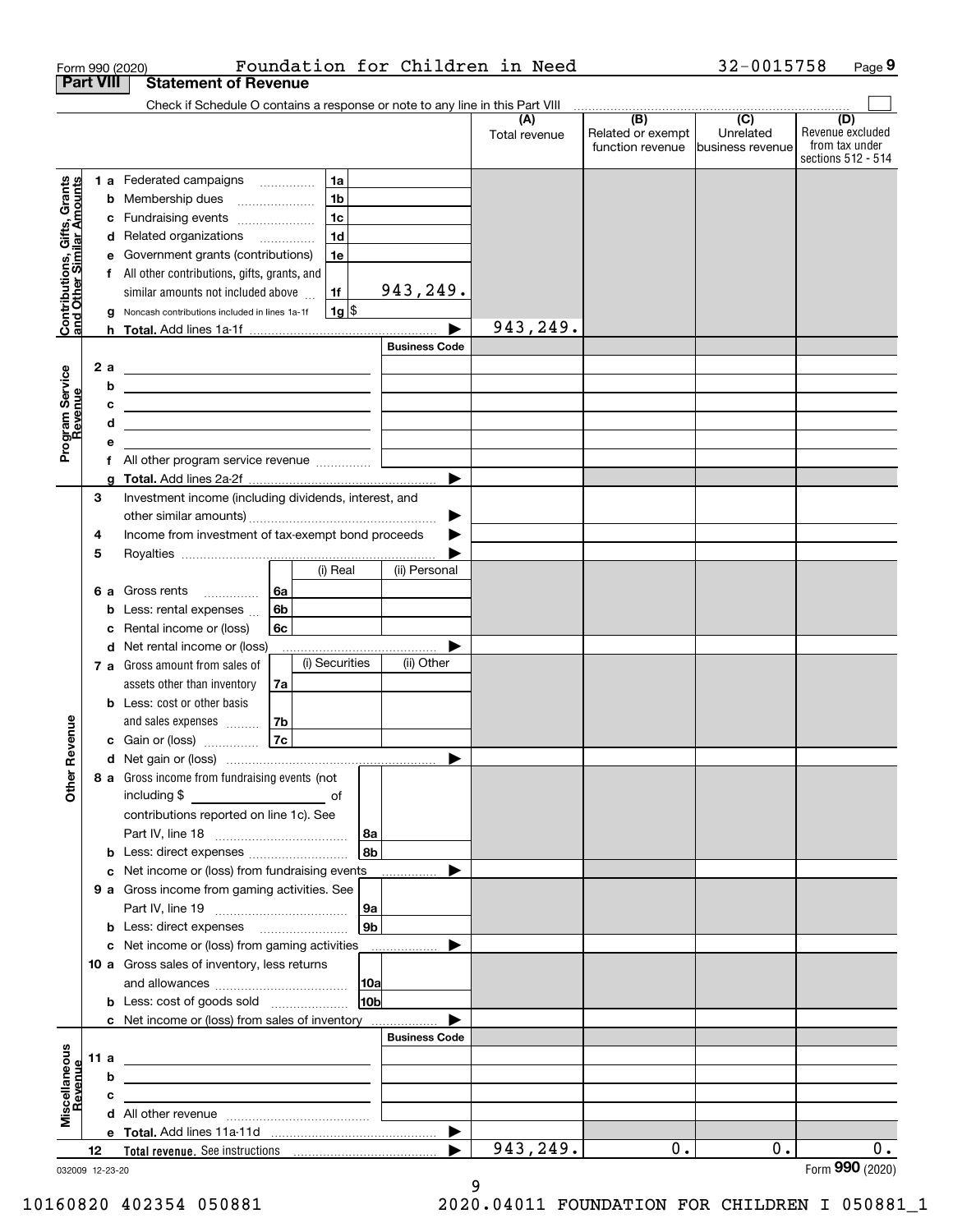Form 990 (2020) Page **Part IX Statement of Functional Expenses** Foundation for Children in Need 32-0015758

|              | Section 501(c)(3) and 501(c)(4) organizations must complete all columns. All other organizations must complete column (A).                                 |                              |                                    |                                           |                                |
|--------------|------------------------------------------------------------------------------------------------------------------------------------------------------------|------------------------------|------------------------------------|-------------------------------------------|--------------------------------|
|              | Check if Schedule O contains a response or note to any line in this Part IX                                                                                |                              |                                    |                                           |                                |
|              | Do not include amounts reported on lines 6b,<br>7b, 8b, 9b, and 10b of Part VIII.                                                                          | (A)<br>Total expenses        | (B)<br>Program service<br>expenses | (C)<br>Management and<br>general expenses | (D)<br>Fundraising<br>expenses |
| $\mathbf 1$  | Grants and other assistance to domestic organizations                                                                                                      |                              |                                    |                                           |                                |
|              | and domestic governments. See Part IV, line 21                                                                                                             |                              |                                    |                                           |                                |
| $\mathbf{2}$ | Grants and other assistance to domestic                                                                                                                    |                              |                                    |                                           |                                |
|              | individuals. See Part IV, line 22                                                                                                                          |                              |                                    |                                           |                                |
| 3            | Grants and other assistance to foreign                                                                                                                     |                              |                                    |                                           |                                |
|              | organizations, foreign governments, and foreign                                                                                                            |                              |                                    |                                           |                                |
|              | individuals. See Part IV, lines 15 and 16                                                                                                                  | 580,128.                     | 580,128.                           |                                           |                                |
| 4            | Benefits paid to or for members                                                                                                                            |                              |                                    |                                           |                                |
| 5            | Compensation of current officers, directors,                                                                                                               |                              |                                    |                                           |                                |
|              |                                                                                                                                                            | 18,000.                      | 13,680.                            | 2,160.                                    | 2,160.                         |
| 6            | Compensation not included above to disqualified                                                                                                            |                              |                                    |                                           |                                |
|              | persons (as defined under section 4958(f)(1)) and                                                                                                          |                              |                                    |                                           |                                |
|              | persons described in section 4958(c)(3)(B)                                                                                                                 |                              |                                    |                                           |                                |
| 7            |                                                                                                                                                            | 25,982.                      | 17,987.                            | 3,997.                                    | 3,998.                         |
| 8            | Pension plan accruals and contributions (include                                                                                                           |                              |                                    |                                           |                                |
|              | section 401(k) and 403(b) employer contributions)                                                                                                          |                              |                                    |                                           |                                |
| 9            |                                                                                                                                                            |                              |                                    |                                           |                                |
| 10           |                                                                                                                                                            | 3,365.                       | 2,423.                             | 471.                                      | 471.                           |
| 11           | Fees for services (nonemployees):                                                                                                                          |                              |                                    |                                           |                                |
| a            |                                                                                                                                                            |                              |                                    |                                           |                                |
| b            |                                                                                                                                                            |                              |                                    |                                           |                                |
| c            |                                                                                                                                                            | 6,000.                       |                                    | 6,000.                                    |                                |
| d            |                                                                                                                                                            |                              |                                    |                                           |                                |
| е            | Professional fundraising services. See Part IV, line 17                                                                                                    |                              |                                    |                                           |                                |
| f            | Investment management fees                                                                                                                                 |                              |                                    |                                           |                                |
| q            | Other. (If line 11g amount exceeds 10% of line 25,                                                                                                         |                              |                                    |                                           |                                |
|              | column (A) amount, list line 11g expenses on Sch 0.)                                                                                                       | 684.                         |                                    | 684.                                      |                                |
| 12           |                                                                                                                                                            |                              |                                    |                                           |                                |
| 13           |                                                                                                                                                            | 10,656.                      | 5,646.                             | 3,911.                                    | 1,099.                         |
| 14           |                                                                                                                                                            | 3,043.                       | 2,191.                             | 426.                                      | 426.                           |
| 15           |                                                                                                                                                            |                              |                                    | 293.                                      | 294.                           |
| 16           |                                                                                                                                                            | 2,444.<br>$\overline{779}$ . | 1,857.<br>779.                     |                                           |                                |
| 17           |                                                                                                                                                            |                              |                                    |                                           |                                |
| 18           | Payments of travel or entertainment expenses                                                                                                               |                              |                                    |                                           |                                |
|              | for any federal, state, or local public officials                                                                                                          |                              |                                    |                                           |                                |
| 19           | Conferences, conventions, and meetings                                                                                                                     |                              |                                    |                                           |                                |
| 20           | Interest                                                                                                                                                   |                              |                                    |                                           |                                |
| 21           |                                                                                                                                                            | 14,364.                      | 10,917.                            | $\overline{1,724}$ .                      | 1,723.                         |
| 22           | Depreciation, depletion, and amortization                                                                                                                  | 923.                         | $\overline{701}$ .                 | 111.                                      | 111.                           |
| 23           | Insurance<br>Other expenses. Itemize expenses not covered                                                                                                  |                              |                                    |                                           |                                |
| 24           | above (List miscellaneous expenses on line 24e. If<br>line 24e amount exceeds 10% of line 25, column (A)<br>amount, list line 24e expenses on Schedule O.) |                              |                                    |                                           |                                |
| a<br>b       | <u> 1989 - Johann Barbara, martxa alemaniar arg</u>                                                                                                        |                              |                                    |                                           |                                |
| c            | <u> 1989 - Johann Stein, marwolaethau a bhann an t-Amhair an t-Amhair an t-Amhair an t-Amhair an t-Amhair an t-A</u>                                       |                              |                                    |                                           |                                |
| d            | <u> 1989 - Johann Stein, mars an deus Amerikaansk kommunister (* 1958)</u>                                                                                 |                              |                                    |                                           |                                |
|              | <u> 1989 - Johann Stein, mars an t-Amerikaansk ferskeiz (* 1958)</u><br>e All other expenses                                                               |                              |                                    |                                           |                                |
| 25           | Total functional expenses. Add lines 1 through 24e                                                                                                         | 666,368.                     | 636,309.                           | 19,777.                                   | 10, 282.                       |
| 26           | Joint costs. Complete this line only if the organization                                                                                                   |                              |                                    |                                           |                                |
|              | reported in column (B) joint costs from a combined                                                                                                         |                              |                                    |                                           |                                |
|              | educational campaign and fundraising solicitation.                                                                                                         |                              |                                    |                                           |                                |
|              | Check here $\blacktriangleright$<br>if following SOP 98-2 (ASC 958-720)                                                                                    |                              |                                    |                                           |                                |

10

032010 12-23-20

Form (2020) **990**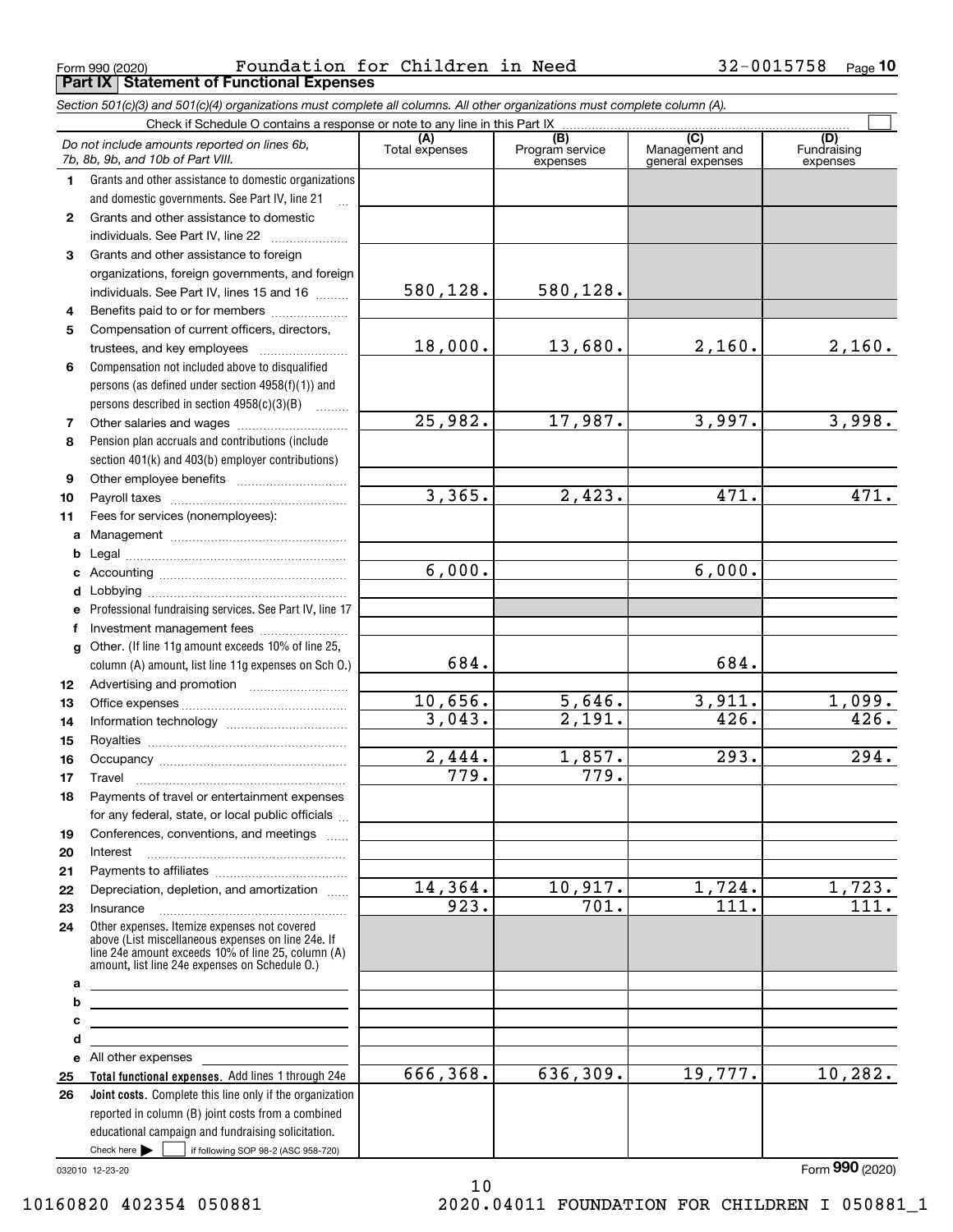**Part X Balance Sheet**

Form (2020) **990**

|                             |    |                                                                                                                                                                                                                                |          |                                         | (A)<br>Beginning of year |                 | (B)<br>End of year |
|-----------------------------|----|--------------------------------------------------------------------------------------------------------------------------------------------------------------------------------------------------------------------------------|----------|-----------------------------------------|--------------------------|-----------------|--------------------|
|                             | 1  |                                                                                                                                                                                                                                |          |                                         | 551,395.                 | $\mathbf{1}$    | 805,001.           |
|                             | 2  |                                                                                                                                                                                                                                |          |                                         | $\mathbf{2}$             |                 |                    |
|                             | з  |                                                                                                                                                                                                                                |          |                                         |                          | 3               | 37,639.            |
|                             | 4  |                                                                                                                                                                                                                                |          |                                         |                          | 4               |                    |
|                             | 5  | Loans and other receivables from any current or former officer, director,                                                                                                                                                      |          |                                         |                          |                 |                    |
|                             |    | trustee, key employee, creator or founder, substantial contributor, or 35%                                                                                                                                                     |          |                                         |                          |                 |                    |
|                             |    | controlled entity or family member of any of these persons                                                                                                                                                                     |          |                                         |                          | 5               |                    |
|                             | 6  | Loans and other receivables from other disqualified persons (as defined                                                                                                                                                        |          |                                         |                          |                 |                    |
|                             |    | under section $4958(f)(1)$ , and persons described in section $4958(c)(3)(B)$                                                                                                                                                  |          |                                         |                          | 6               |                    |
|                             | 7  |                                                                                                                                                                                                                                |          |                                         |                          | $\overline{7}$  |                    |
| Assets                      | 8  |                                                                                                                                                                                                                                |          |                                         |                          | 8               |                    |
|                             | 9  | Prepaid expenses and deferred charges                                                                                                                                                                                          |          |                                         |                          | 9               |                    |
|                             |    | <b>10a</b> Land, buildings, and equipment: cost or other                                                                                                                                                                       |          |                                         |                          |                 |                    |
|                             |    | basis. Complete Part VI of Schedule D  10a                                                                                                                                                                                     |          | <u>404,444.</u>                         |                          |                 |                    |
|                             |    | <b>b</b> Less: accumulated depreciation                                                                                                                                                                                        |          | $\overline{51,178.}$<br>10 <sub>b</sub> | 367,630.                 | 10 <sub>c</sub> | 353,266.           |
|                             | 11 |                                                                                                                                                                                                                                |          |                                         |                          | 11              |                    |
|                             | 12 |                                                                                                                                                                                                                                |          |                                         |                          | 12              |                    |
|                             | 13 |                                                                                                                                                                                                                                |          |                                         | 13                       |                 |                    |
|                             | 14 |                                                                                                                                                                                                                                |          |                                         |                          | 14              |                    |
|                             | 15 |                                                                                                                                                                                                                                |          | 15                                      |                          |                 |                    |
|                             | 16 |                                                                                                                                                                                                                                | 919,025. | 16                                      | 1, 195, 906.             |                 |                    |
|                             | 17 |                                                                                                                                                                                                                                |          | 17                                      |                          |                 |                    |
|                             | 18 |                                                                                                                                                                                                                                |          |                                         |                          | 18              |                    |
|                             | 19 | Deferred revenue manual contracts and contracts are all the manual contracts and contracts are contracted and contracts are contracted and contract are contracted and contract are contracted and contract are contracted and |          |                                         |                          | 19              |                    |
|                             | 20 |                                                                                                                                                                                                                                |          |                                         |                          | 20              |                    |
|                             | 21 | Escrow or custodial account liability. Complete Part IV of Schedule D                                                                                                                                                          |          |                                         |                          | 21              |                    |
|                             | 22 | Loans and other payables to any current or former officer, director,                                                                                                                                                           |          |                                         |                          |                 |                    |
| Liabilities                 |    | trustee, key employee, creator or founder, substantial contributor, or 35%                                                                                                                                                     |          |                                         |                          |                 |                    |
|                             |    | controlled entity or family member of any of these persons                                                                                                                                                                     |          |                                         |                          | 22              |                    |
|                             | 23 |                                                                                                                                                                                                                                |          |                                         |                          | 23              |                    |
|                             | 24 |                                                                                                                                                                                                                                |          |                                         |                          | 24              |                    |
|                             | 25 | Other liabilities (including federal income tax, payables to related third                                                                                                                                                     |          |                                         |                          |                 |                    |
|                             |    | parties, and other liabilities not included on lines 17-24). Complete Part X                                                                                                                                                   |          |                                         |                          |                 |                    |
|                             |    |                                                                                                                                                                                                                                |          |                                         |                          | 25              |                    |
|                             | 26 |                                                                                                                                                                                                                                |          |                                         | $\overline{0}$ .         | 26              | $\overline{0}$ .   |
|                             |    | Organizations that follow FASB ASC 958, check here $\blacktriangleright \lfloor X \rfloor$                                                                                                                                     |          |                                         |                          |                 |                    |
|                             |    | and complete lines 27, 28, 32, and 33.                                                                                                                                                                                         |          |                                         |                          |                 |                    |
|                             | 27 |                                                                                                                                                                                                                                |          |                                         | 919,025.                 | 27              | 1,195,906.         |
|                             | 28 |                                                                                                                                                                                                                                |          |                                         |                          | 28              |                    |
|                             |    | Organizations that do not follow FASB ASC 958, check here $\blacktriangleright$                                                                                                                                                |          |                                         |                          |                 |                    |
|                             |    | and complete lines 29 through 33.                                                                                                                                                                                              |          |                                         |                          |                 |                    |
|                             | 29 |                                                                                                                                                                                                                                |          |                                         |                          | 29              |                    |
| Net Assets or Fund Balances | 30 | Paid-in or capital surplus, or land, building, or equipment fund                                                                                                                                                               |          |                                         |                          | 30              |                    |
|                             | 31 | Retained earnings, endowment, accumulated income, or other funds                                                                                                                                                               |          |                                         |                          | 31              |                    |
|                             | 32 |                                                                                                                                                                                                                                |          |                                         | 919,025.                 | 32              | 1,195,906.         |
|                             | 33 |                                                                                                                                                                                                                                |          |                                         | 919,025.                 | 33              | 1,195,906.         |

Form 990 (2020) Foundation for Children in Need 32-0015758  $\,$  Page

**11**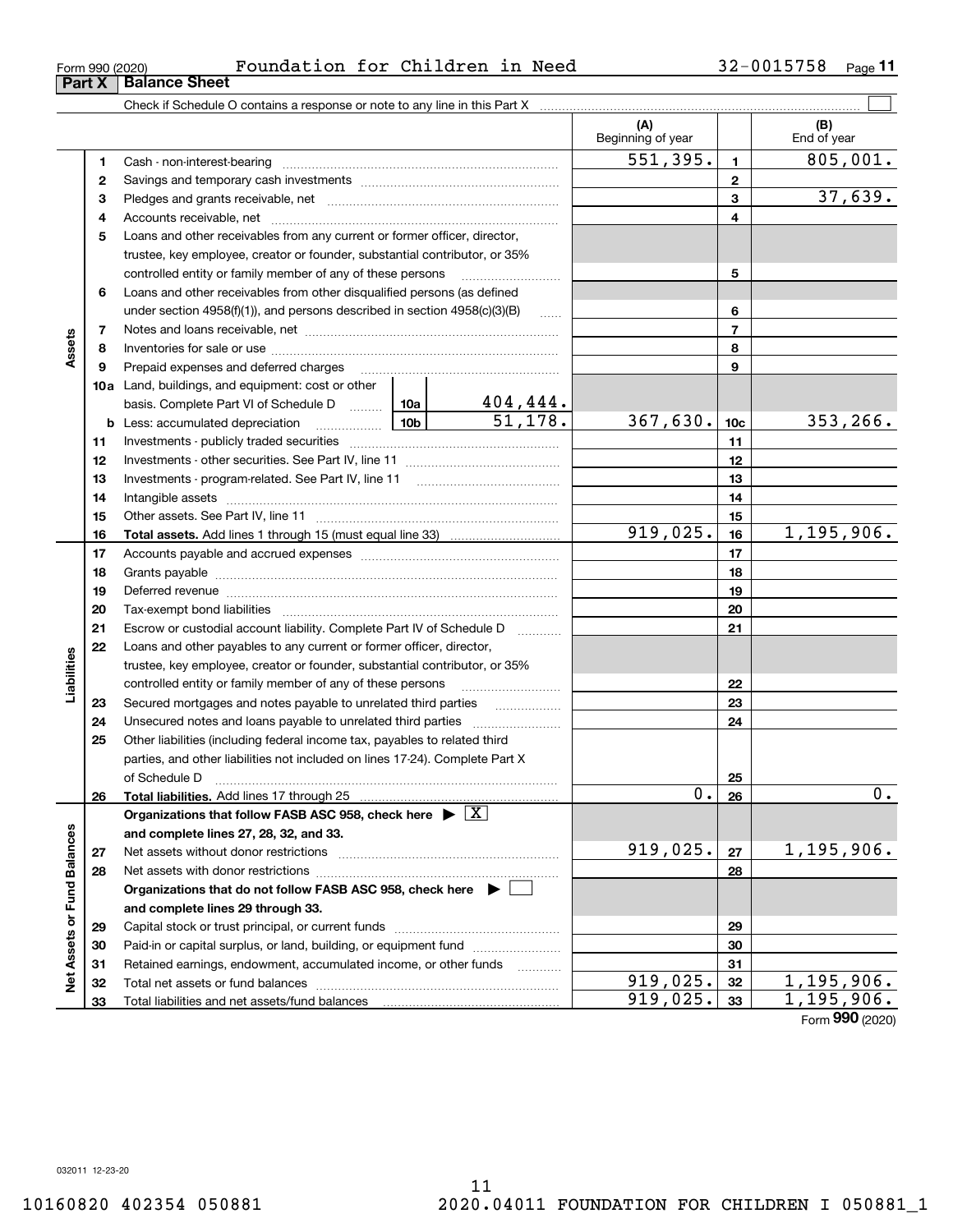|    | Foundation for Children in Need<br>Form 990 (2020)                                                                                                                                                                             |                | 32-0015758     |     | Page 12   |
|----|--------------------------------------------------------------------------------------------------------------------------------------------------------------------------------------------------------------------------------|----------------|----------------|-----|-----------|
|    | <b>Reconciliation of Net Assets</b><br>Part XI                                                                                                                                                                                 |                |                |     |           |
|    |                                                                                                                                                                                                                                |                |                |     |           |
|    |                                                                                                                                                                                                                                |                |                |     |           |
| 1  | Total revenue (must equal Part VIII, column (A), line 12)                                                                                                                                                                      | 1.             | 943,249.       |     |           |
| 2  |                                                                                                                                                                                                                                | $\mathbf{2}$   | 666, 368.      |     |           |
| 3  | Revenue less expenses. Subtract line 2 from line 1                                                                                                                                                                             | 3              | 276,881.       |     |           |
| 4  |                                                                                                                                                                                                                                | $\overline{4}$ | 919,025.       |     |           |
| 5  |                                                                                                                                                                                                                                | 5              |                |     |           |
| 6  | Donated services and use of facilities [111] matter contracts and the service of facilities [11] matter contracts and use of facilities [11] matter contracts and the service of facilities [11] matter contracts and the serv | 6              |                |     |           |
| 7  |                                                                                                                                                                                                                                | $\overline{7}$ |                |     |           |
| 8  | Prior period adjustments                                                                                                                                                                                                       | 8              |                |     |           |
| 9  | Other changes in net assets or fund balances (explain on Schedule O)                                                                                                                                                           | 9              |                |     | 0.        |
| 10 | Net assets or fund balances at end of year. Combine lines 3 through 9 (must equal Part X, line 32,                                                                                                                             |                |                |     |           |
|    |                                                                                                                                                                                                                                | 10             | 1, 195, 906.   |     |           |
|    | Part XII Financial Statements and Reporting                                                                                                                                                                                    |                |                |     |           |
|    |                                                                                                                                                                                                                                |                |                |     | x         |
|    |                                                                                                                                                                                                                                |                |                | Yes | <b>No</b> |
| 1  | $\boxed{\mathbf{X}}$ Accrual<br>Accounting method used to prepare the Form 990: <u>June</u> Cash<br>Other                                                                                                                      |                |                |     |           |
|    | If the organization changed its method of accounting from a prior year or checked "Other," explain in Schedule O.                                                                                                              |                |                |     |           |
|    | 2a Were the organization's financial statements compiled or reviewed by an independent accountant?                                                                                                                             |                | 2a             |     | X         |
|    | If "Yes," check a box below to indicate whether the financial statements for the year were compiled or reviewed on a                                                                                                           |                |                |     |           |
|    | separate basis, consolidated basis, or both:                                                                                                                                                                                   |                |                |     |           |
|    | <b>Consolidated basis</b><br>Both consolidated and separate basis<br>Separate basis                                                                                                                                            |                |                |     |           |
|    | <b>b</b> Were the organization's financial statements audited by an independent accountant?                                                                                                                                    |                | 2 <sub>b</sub> | х   |           |
|    | If "Yes," check a box below to indicate whether the financial statements for the year were audited on a separate basis,                                                                                                        |                |                |     |           |
|    | consolidated basis, or both:                                                                                                                                                                                                   |                |                |     |           |
|    | $\lfloor x \rfloor$ Separate basis<br><b>Consolidated basis</b><br>Both consolidated and separate basis                                                                                                                        |                |                |     |           |
|    | c If "Yes" to line 2a or 2b, does the organization have a committee that assumes responsibility for oversight of the audit,                                                                                                    |                |                |     |           |
|    | review, or compilation of its financial statements and selection of an independent accountant?                                                                                                                                 |                | 2c             | x   |           |
|    | If the organization changed either its oversight process or selection process during the tax year, explain on Schedule O.                                                                                                      |                |                |     |           |
|    | 3a As a result of a federal award, was the organization required to undergo an audit or audits as set forth in the Single Audit                                                                                                |                |                |     |           |
|    |                                                                                                                                                                                                                                |                | 3a             |     | x         |
|    | b If "Yes," did the organization undergo the required audit or audits? If the organization did not undergo the required audit                                                                                                  |                |                |     |           |
|    | or audits, explain why on Schedule O and describe any steps taken to undergo such audits [11] our manuscription why on Schedule O and describe any steps taken to undergo such audits                                          |                | 3 <sub>b</sub> | nnn |           |

Form (2020) **990**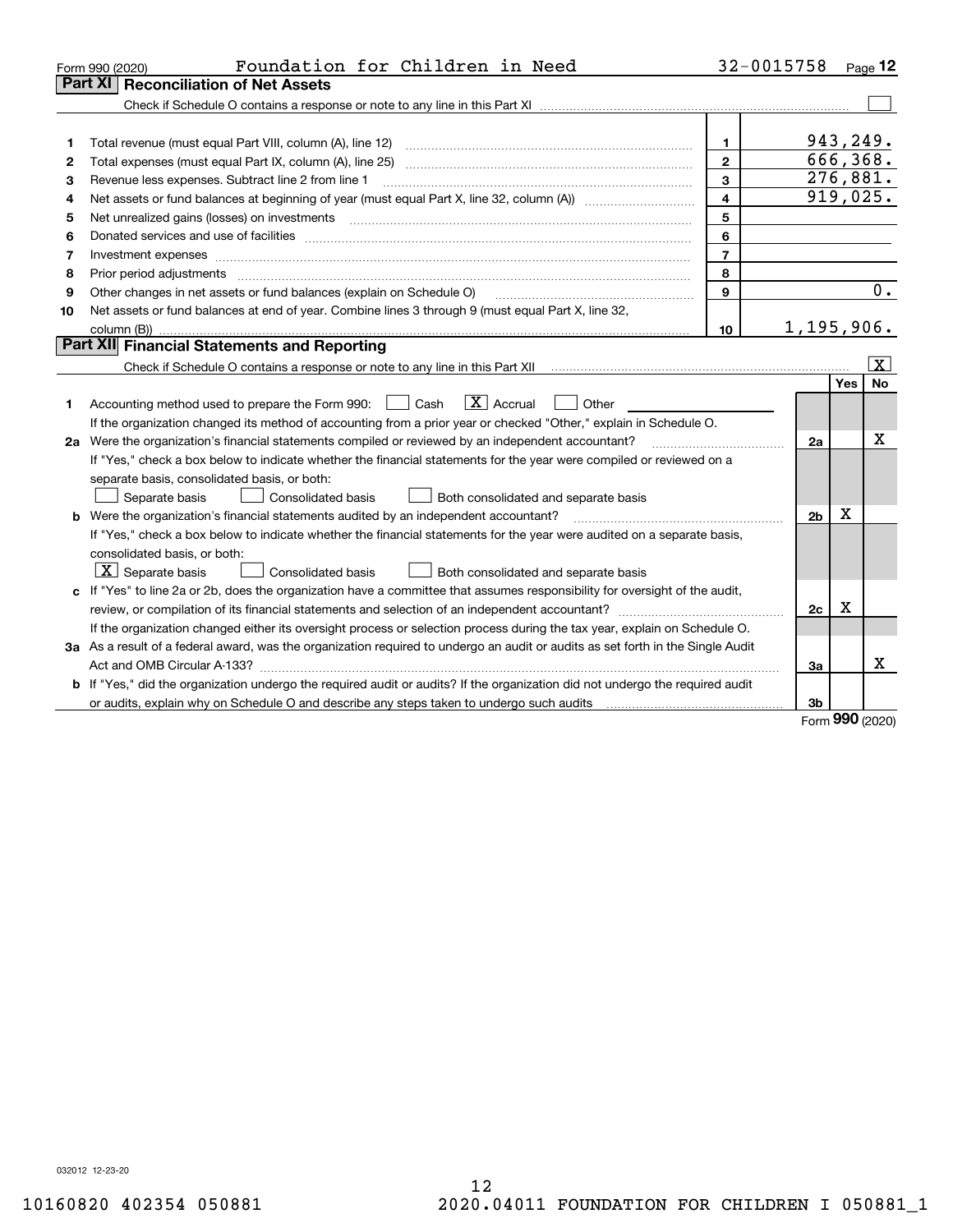| <b>SCHEDULE A</b> |  |
|-------------------|--|
|-------------------|--|

Department of the Treasury Internal Revenue Service

|  |  |  | (Form 990 or 990-EZ) |  |
|--|--|--|----------------------|--|
|--|--|--|----------------------|--|

## **Public Charity Status and Public Support**

**Complete if the organization is a section 501(c)(3) organization or a section 4947(a)(1) nonexempt charitable trust. | Attach to Form 990 or Form 990-EZ.** 

| Go to www.irs.gov/Form990 for instructions and the latest information. |  |  |
|------------------------------------------------------------------------|--|--|

| OMB No. 1545-0047                   |
|-------------------------------------|
|                                     |
| <b>Open to Public</b><br>Inspection |

|               |                     | Name of the organization                                                                                                                                                                                                                             |          |                                                        |                             |                                 |                            |  | <b>Employer identification number</b> |  |  |
|---------------|---------------------|------------------------------------------------------------------------------------------------------------------------------------------------------------------------------------------------------------------------------------------------------|----------|--------------------------------------------------------|-----------------------------|---------------------------------|----------------------------|--|---------------------------------------|--|--|
|               |                     |                                                                                                                                                                                                                                                      |          | Foundation for Children in Need                        |                             |                                 |                            |  | 32-0015758                            |  |  |
| <b>Part I</b> |                     | Reason for Public Charity Status. (All organizations must complete this part.) See instructions.                                                                                                                                                     |          |                                                        |                             |                                 |                            |  |                                       |  |  |
|               |                     | The organization is not a private foundation because it is: (For lines 1 through 12, check only one box.)                                                                                                                                            |          |                                                        |                             |                                 |                            |  |                                       |  |  |
| 1             |                     | A church, convention of churches, or association of churches described in section 170(b)(1)(A)(i).                                                                                                                                                   |          |                                                        |                             |                                 |                            |  |                                       |  |  |
| 2             |                     | A school described in section 170(b)(1)(A)(ii). (Attach Schedule E (Form 990 or 990-EZ).)                                                                                                                                                            |          |                                                        |                             |                                 |                            |  |                                       |  |  |
| З             |                     | A hospital or a cooperative hospital service organization described in section 170(b)(1)(A)(iii).                                                                                                                                                    |          |                                                        |                             |                                 |                            |  |                                       |  |  |
|               |                     | A medical research organization operated in conjunction with a hospital described in section 170(b)(1)(A)(iii). Enter the hospital's name,                                                                                                           |          |                                                        |                             |                                 |                            |  |                                       |  |  |
|               |                     | city, and state:                                                                                                                                                                                                                                     |          |                                                        |                             |                                 |                            |  |                                       |  |  |
| 5             |                     | An organization operated for the benefit of a college or university owned or operated by a governmental unit described in                                                                                                                            |          |                                                        |                             |                                 |                            |  |                                       |  |  |
|               |                     | section 170(b)(1)(A)(iv). (Complete Part II.)                                                                                                                                                                                                        |          |                                                        |                             |                                 |                            |  |                                       |  |  |
| 6             |                     | A federal, state, or local government or governmental unit described in section 170(b)(1)(A)(v).                                                                                                                                                     |          |                                                        |                             |                                 |                            |  |                                       |  |  |
| 7             | $\lfloor x \rfloor$ | An organization that normally receives a substantial part of its support from a governmental unit or from the general public described in                                                                                                            |          |                                                        |                             |                                 |                            |  |                                       |  |  |
|               |                     | section 170(b)(1)(A)(vi). (Complete Part II.)                                                                                                                                                                                                        |          |                                                        |                             |                                 |                            |  |                                       |  |  |
| 8             |                     | A community trust described in section 170(b)(1)(A)(vi). (Complete Part II.)                                                                                                                                                                         |          |                                                        |                             |                                 |                            |  |                                       |  |  |
| 9             |                     | An agricultural research organization described in section 170(b)(1)(A)(ix) operated in conjunction with a land-grant college                                                                                                                        |          |                                                        |                             |                                 |                            |  |                                       |  |  |
|               |                     | or university or a non-land-grant college of agriculture (see instructions). Enter the name, city, and state of the college or                                                                                                                       |          |                                                        |                             |                                 |                            |  |                                       |  |  |
|               |                     | university:                                                                                                                                                                                                                                          |          |                                                        |                             |                                 |                            |  |                                       |  |  |
| 10            |                     | An organization that normally receives (1) more than 33 1/3% of its support from contributions, membership fees, and gross receipts from                                                                                                             |          |                                                        |                             |                                 |                            |  |                                       |  |  |
|               |                     | activities related to its exempt functions, subject to certain exceptions; and (2) no more than 33 1/3% of its support from gross investment                                                                                                         |          |                                                        |                             |                                 |                            |  |                                       |  |  |
|               |                     | income and unrelated business taxable income (less section 511 tax) from businesses acquired by the organization after June 30, 1975.                                                                                                                |          |                                                        |                             |                                 |                            |  |                                       |  |  |
|               |                     | See section 509(a)(2). (Complete Part III.)                                                                                                                                                                                                          |          |                                                        |                             |                                 |                            |  |                                       |  |  |
| 11            |                     | An organization organized and operated exclusively to test for public safety. See section 509(a)(4).                                                                                                                                                 |          |                                                        |                             |                                 |                            |  |                                       |  |  |
| 12            |                     | An organization organized and operated exclusively for the benefit of, to perform the functions of, or to carry out the purposes of one or                                                                                                           |          |                                                        |                             |                                 |                            |  |                                       |  |  |
|               |                     | more publicly supported organizations described in section 509(a)(1) or section 509(a)(2). See section 509(a)(3). Check the box in<br>lines 12a through 12d that describes the type of supporting organization and complete lines 12e, 12f, and 12g. |          |                                                        |                             |                                 |                            |  |                                       |  |  |
|               |                     | Type I. A supporting organization operated, supervised, or controlled by its supported organization(s), typically by giving                                                                                                                          |          |                                                        |                             |                                 |                            |  |                                       |  |  |
| а             |                     | the supported organization(s) the power to regularly appoint or elect a majority of the directors or trustees of the supporting                                                                                                                      |          |                                                        |                             |                                 |                            |  |                                       |  |  |
|               |                     | organization. You must complete Part IV, Sections A and B.                                                                                                                                                                                           |          |                                                        |                             |                                 |                            |  |                                       |  |  |
| b             |                     | Type II. A supporting organization supervised or controlled in connection with its supported organization(s), by having                                                                                                                              |          |                                                        |                             |                                 |                            |  |                                       |  |  |
|               |                     | control or management of the supporting organization vested in the same persons that control or manage the supported                                                                                                                                 |          |                                                        |                             |                                 |                            |  |                                       |  |  |
|               |                     | organization(s). You must complete Part IV, Sections A and C.                                                                                                                                                                                        |          |                                                        |                             |                                 |                            |  |                                       |  |  |
| c             |                     | Type III functionally integrated. A supporting organization operated in connection with, and functionally integrated with,                                                                                                                           |          |                                                        |                             |                                 |                            |  |                                       |  |  |
|               |                     | its supported organization(s) (see instructions). You must complete Part IV, Sections A, D, and E.                                                                                                                                                   |          |                                                        |                             |                                 |                            |  |                                       |  |  |
| d             |                     | Type III non-functionally integrated. A supporting organization operated in connection with its supported organization(s)                                                                                                                            |          |                                                        |                             |                                 |                            |  |                                       |  |  |
|               |                     | that is not functionally integrated. The organization generally must satisfy a distribution requirement and an attentiveness                                                                                                                         |          |                                                        |                             |                                 |                            |  |                                       |  |  |
|               |                     | requirement (see instructions). You must complete Part IV, Sections A and D, and Part V.                                                                                                                                                             |          |                                                        |                             |                                 |                            |  |                                       |  |  |
| е             |                     | Check this box if the organization received a written determination from the IRS that it is a Type I, Type II, Type III                                                                                                                              |          |                                                        |                             |                                 |                            |  |                                       |  |  |
|               |                     | functionally integrated, or Type III non-functionally integrated supporting organization.                                                                                                                                                            |          |                                                        |                             |                                 |                            |  |                                       |  |  |
|               |                     | f Enter the number of supported organizations                                                                                                                                                                                                        |          |                                                        |                             |                                 |                            |  |                                       |  |  |
|               |                     | Provide the following information about the supported organization(s).                                                                                                                                                                               |          |                                                        |                             |                                 |                            |  |                                       |  |  |
|               |                     | (i) Name of supported                                                                                                                                                                                                                                | (ii) EIN | (iii) Type of organization<br>(described on lines 1-10 | in your governing document? | (iv) Is the organization listed | (v) Amount of monetary     |  | (vi) Amount of other                  |  |  |
|               |                     | organization                                                                                                                                                                                                                                         |          | above (see instructions))                              | Yes                         | No.                             | support (see instructions) |  | support (see instructions)            |  |  |
|               |                     |                                                                                                                                                                                                                                                      |          |                                                        |                             |                                 |                            |  |                                       |  |  |
|               |                     |                                                                                                                                                                                                                                                      |          |                                                        |                             |                                 |                            |  |                                       |  |  |
|               |                     |                                                                                                                                                                                                                                                      |          |                                                        |                             |                                 |                            |  |                                       |  |  |
|               |                     |                                                                                                                                                                                                                                                      |          |                                                        |                             |                                 |                            |  |                                       |  |  |
|               |                     |                                                                                                                                                                                                                                                      |          |                                                        |                             |                                 |                            |  |                                       |  |  |
|               |                     |                                                                                                                                                                                                                                                      |          |                                                        |                             |                                 |                            |  |                                       |  |  |
|               |                     |                                                                                                                                                                                                                                                      |          |                                                        |                             |                                 |                            |  |                                       |  |  |
|               |                     |                                                                                                                                                                                                                                                      |          |                                                        |                             |                                 |                            |  |                                       |  |  |
|               |                     |                                                                                                                                                                                                                                                      |          |                                                        |                             |                                 |                            |  |                                       |  |  |
|               |                     |                                                                                                                                                                                                                                                      |          |                                                        |                             |                                 |                            |  |                                       |  |  |
| Total         |                     |                                                                                                                                                                                                                                                      |          |                                                        |                             |                                 |                            |  |                                       |  |  |

LHA For Paperwork Reduction Act Notice, see the Instructions for Form 990 or 990-EZ. <sub>032021</sub> o1-25-21 Schedule A (Form 990 or 990-EZ) 2020 13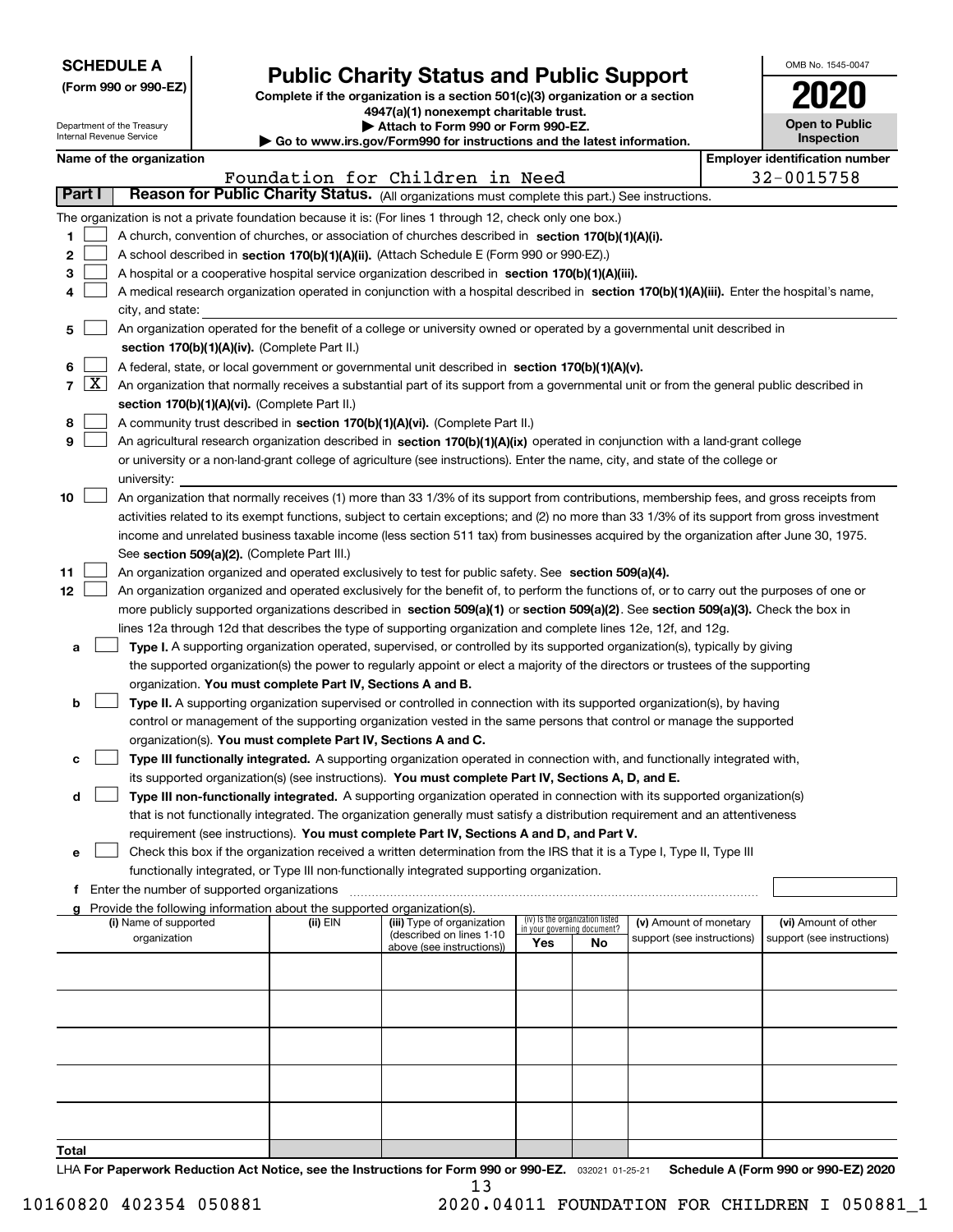#### Schedule A (Form 990 or 990-EZ) 2020 Page Foundation for Children in Need 32-0015758 **Part II Support Schedule for Organizations Described in Sections 170(b)(1)(A)(iv) and 170(b)(1)(A)(vi)**

**2**

(Complete only if you checked the box on line 5, 7, or 8 of Part I or if the organization failed to qualify under Part III. If the organization fails to qualify under the tests listed below, please complete Part III.)

|     | <b>Section A. Public Support</b>                                                                                                                                                                                               |          |          |            |            |                                      |                                         |
|-----|--------------------------------------------------------------------------------------------------------------------------------------------------------------------------------------------------------------------------------|----------|----------|------------|------------|--------------------------------------|-----------------------------------------|
|     | Calendar year (or fiscal year beginning in) $\blacktriangleright$                                                                                                                                                              | (a) 2016 | (b) 2017 | $(c)$ 2018 | $(d)$ 2019 | (e) 2020                             | (f) Total                               |
|     | 1 Gifts, grants, contributions, and                                                                                                                                                                                            |          |          |            |            |                                      |                                         |
|     | membership fees received. (Do not                                                                                                                                                                                              |          |          |            |            |                                      |                                         |
|     | include any "unusual grants.")                                                                                                                                                                                                 | 1398213. | 1330052. | 1351578.   | 1230134.   | 943,249.                             | 6253226.                                |
|     | 2 Tax revenues levied for the organ-                                                                                                                                                                                           |          |          |            |            |                                      |                                         |
|     | ization's benefit and either paid to                                                                                                                                                                                           |          |          |            |            |                                      |                                         |
|     | or expended on its behalf                                                                                                                                                                                                      |          |          |            |            |                                      |                                         |
|     | 3 The value of services or facilities                                                                                                                                                                                          |          |          |            |            |                                      |                                         |
|     | furnished by a governmental unit to                                                                                                                                                                                            |          |          |            |            |                                      |                                         |
|     | the organization without charge                                                                                                                                                                                                |          |          |            |            |                                      |                                         |
|     | 4 Total. Add lines 1 through 3                                                                                                                                                                                                 | 1398213. | 1330052. | 1351578.   | 1230134.   | 943, 249.                            | 6253226.                                |
|     | 5 The portion of total contributions                                                                                                                                                                                           |          |          |            |            |                                      |                                         |
|     | by each person (other than a                                                                                                                                                                                                   |          |          |            |            |                                      |                                         |
|     | governmental unit or publicly                                                                                                                                                                                                  |          |          |            |            |                                      |                                         |
|     | supported organization) included                                                                                                                                                                                               |          |          |            |            |                                      |                                         |
|     | on line 1 that exceeds 2% of the                                                                                                                                                                                               |          |          |            |            |                                      |                                         |
|     | amount shown on line 11,                                                                                                                                                                                                       |          |          |            |            |                                      |                                         |
|     | column (f)                                                                                                                                                                                                                     |          |          |            |            |                                      | $\frac{95,190.}{6158036.}$              |
|     | 6 Public support. Subtract line 5 from line 4.                                                                                                                                                                                 |          |          |            |            |                                      |                                         |
|     | <b>Section B. Total Support</b>                                                                                                                                                                                                |          |          |            |            |                                      |                                         |
|     | Calendar year (or fiscal year beginning in)                                                                                                                                                                                    | (a) 2016 | (b) 2017 | $(c)$ 2018 | $(d)$ 2019 | (e) 2020                             | (f) Total                               |
|     | <b>7</b> Amounts from line 4                                                                                                                                                                                                   | 1398213. | 1330052. | 1351578.   | 1230134.   | 943, 249.                            | 6253226.                                |
| 8   | Gross income from interest,                                                                                                                                                                                                    |          |          |            |            |                                      |                                         |
|     | dividends, payments received on                                                                                                                                                                                                |          |          |            |            |                                      |                                         |
|     | securities loans, rents, royalties,                                                                                                                                                                                            |          |          |            |            |                                      |                                         |
|     | and income from similar sources                                                                                                                                                                                                | 1,008.   | 908.     |            |            |                                      | 1,916.                                  |
|     | <b>9</b> Net income from unrelated business                                                                                                                                                                                    |          |          |            |            |                                      |                                         |
|     | activities, whether or not the                                                                                                                                                                                                 |          |          |            |            |                                      |                                         |
|     | business is regularly carried on                                                                                                                                                                                               |          |          |            |            |                                      |                                         |
|     | 10 Other income. Do not include gain                                                                                                                                                                                           |          |          |            |            |                                      |                                         |
|     | or loss from the sale of capital                                                                                                                                                                                               |          |          |            |            |                                      |                                         |
|     | assets (Explain in Part VI.)                                                                                                                                                                                                   |          | 1,105.   |            |            |                                      | 1,105.                                  |
|     | 11 Total support. Add lines 7 through 10                                                                                                                                                                                       |          |          |            |            |                                      | 6256247.                                |
|     | 12 Gross receipts from related activities, etc. (see instructions)                                                                                                                                                             |          |          |            |            | 12                                   |                                         |
|     | 13 First 5 years. If the Form 990 is for the organization's first, second, third, fourth, or fifth tax year as a section 501(c)(3)                                                                                             |          |          |            |            |                                      |                                         |
|     | organization, check this box and stop here manufactured and according to the state of the state of the state of the state of the state of the state of the state of the state of the state of the state of the state of the st |          |          |            |            |                                      |                                         |
|     | <b>Section C. Computation of Public Support Percentage</b>                                                                                                                                                                     |          |          |            |            |                                      |                                         |
|     |                                                                                                                                                                                                                                |          |          |            |            | 14                                   | 98.43<br>$\frac{9}{6}$                  |
|     |                                                                                                                                                                                                                                |          |          |            |            | 15                                   | 98.68<br>%                              |
|     | 16a 33 1/3% support test - 2020. If the organization did not check the box on line 13, and line 14 is 33 1/3% or more, check this box and                                                                                      |          |          |            |            |                                      |                                         |
|     | stop here. The organization qualifies as a publicly supported organization                                                                                                                                                     |          |          |            |            |                                      | $\blacktriangleright$ $\vert$ X $\vert$ |
|     | b 33 1/3% support test - 2019. If the organization did not check a box on line 13 or 16a, and line 15 is 33 1/3% or more, check this box                                                                                       |          |          |            |            |                                      |                                         |
|     | and stop here. The organization qualifies as a publicly supported organization                                                                                                                                                 |          |          |            |            |                                      |                                         |
|     | 17a 10% -facts-and-circumstances test - 2020. If the organization did not check a box on line 13, 16a, or 16b, and line 14 is 10% or more,                                                                                     |          |          |            |            |                                      |                                         |
|     | and if the organization meets the facts-and-circumstances test, check this box and stop here. Explain in Part VI how the organization                                                                                          |          |          |            |            |                                      |                                         |
|     | meets the facts-and-circumstances test. The organization qualifies as a publicly supported organization                                                                                                                        |          |          |            |            |                                      |                                         |
|     | <b>b 10% -facts-and-circumstances test - 2019.</b> If the organization did not check a box on line 13, 16a, 16b, or 17a, and line 15 is 10% or                                                                                 |          |          |            |            |                                      |                                         |
|     | more, and if the organization meets the facts-and-circumstances test, check this box and stop here. Explain in Part VI how the                                                                                                 |          |          |            |            |                                      |                                         |
|     | organization meets the facts-and-circumstances test. The organization qualifies as a publicly supported organization                                                                                                           |          |          |            |            |                                      |                                         |
| 18. | Private foundation. If the organization did not check a box on line 13, 16a, 16b, 17a, or 17b, check this box and see instructions                                                                                             |          |          |            |            |                                      |                                         |
|     |                                                                                                                                                                                                                                |          |          |            |            | Schedule A (Form 990 or 990-EZ) 2020 |                                         |

**Schedule A (Form 990 or 990-EZ) 2020**

032022 01-25-21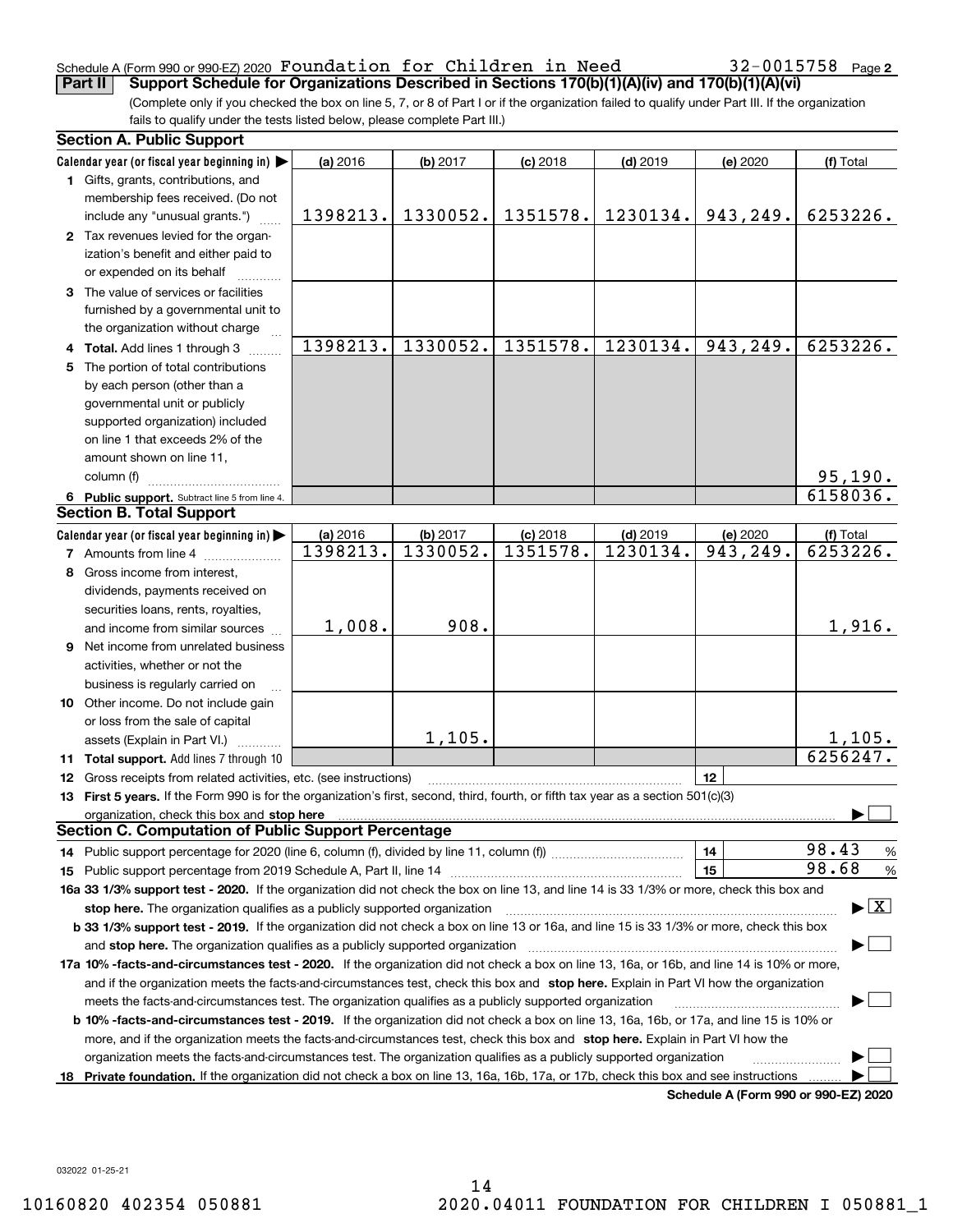#### Schedule A (Form 990 or 990-EZ) 2020 Page Foundation for Children in Need 32-0015758 **Part III Support Schedule for Organizations Described in Section 509(a)(2)**

(Complete only if you checked the box on line 10 of Part I or if the organization failed to qualify under Part II. If the organization fails to qualify under the tests listed below, please complete Part II.)

| <b>Section A. Public Support</b>                                                                                                                                                                                                     |          |          |            |            |          |                                      |
|--------------------------------------------------------------------------------------------------------------------------------------------------------------------------------------------------------------------------------------|----------|----------|------------|------------|----------|--------------------------------------|
| Calendar year (or fiscal year beginning in) $\blacktriangleright$                                                                                                                                                                    | (a) 2016 | (b) 2017 | $(c)$ 2018 | $(d)$ 2019 | (e) 2020 | (f) Total                            |
| 1 Gifts, grants, contributions, and                                                                                                                                                                                                  |          |          |            |            |          |                                      |
| membership fees received. (Do not                                                                                                                                                                                                    |          |          |            |            |          |                                      |
| include any "unusual grants.")                                                                                                                                                                                                       |          |          |            |            |          |                                      |
| 2 Gross receipts from admissions,<br>merchandise sold or services per-<br>formed, or facilities furnished in<br>any activity that is related to the<br>organization's tax-exempt purpose                                             |          |          |            |            |          |                                      |
| 3 Gross receipts from activities that<br>are not an unrelated trade or bus-                                                                                                                                                          |          |          |            |            |          |                                      |
| iness under section 513                                                                                                                                                                                                              |          |          |            |            |          |                                      |
| 4 Tax revenues levied for the organ-<br>ization's benefit and either paid to<br>or expended on its behalf                                                                                                                            |          |          |            |            |          |                                      |
| .<br>5 The value of services or facilities<br>furnished by a governmental unit to                                                                                                                                                    |          |          |            |            |          |                                      |
| the organization without charge                                                                                                                                                                                                      |          |          |            |            |          |                                      |
| <b>6 Total.</b> Add lines 1 through 5                                                                                                                                                                                                |          |          |            |            |          |                                      |
| 7a Amounts included on lines 1, 2, and<br>3 received from disqualified persons                                                                                                                                                       |          |          |            |            |          |                                      |
| <b>b</b> Amounts included on lines 2 and 3 received<br>from other than disqualified persons that<br>exceed the greater of \$5,000 or 1% of the<br>amount on line 13 for the year                                                     |          |          |            |            |          |                                      |
| c Add lines 7a and 7b                                                                                                                                                                                                                |          |          |            |            |          |                                      |
| 8 Public support. (Subtract line 7c from line 6.)<br><b>Section B. Total Support</b>                                                                                                                                                 |          |          |            |            |          |                                      |
| Calendar year (or fiscal year beginning in)                                                                                                                                                                                          | (a) 2016 | (b) 2017 | $(c)$ 2018 | $(d)$ 2019 | (e) 2020 | (f) Total                            |
| 9 Amounts from line 6                                                                                                                                                                                                                |          |          |            |            |          |                                      |
| 10a Gross income from interest,<br>dividends, payments received on<br>securities loans, rents, royalties,<br>and income from similar sources                                                                                         |          |          |            |            |          |                                      |
| <b>b</b> Unrelated business taxable income<br>(less section 511 taxes) from businesses<br>acquired after June 30, 1975                                                                                                               |          |          |            |            |          |                                      |
| c Add lines 10a and 10b                                                                                                                                                                                                              |          |          |            |            |          |                                      |
| <b>11</b> Net income from unrelated business<br>activities not included in line 10b,<br>whether or not the business is<br>regularly carried on                                                                                       |          |          |            |            |          |                                      |
| <b>12</b> Other income. Do not include gain<br>or loss from the sale of capital<br>assets (Explain in Part VI.)                                                                                                                      |          |          |            |            |          |                                      |
| <b>13 Total support.</b> (Add lines 9, 10c, 11, and 12.)                                                                                                                                                                             |          |          |            |            |          |                                      |
| 14 First 5 years. If the Form 990 is for the organization's first, second, third, fourth, or fifth tax year as a section 501(c)(3) organization,                                                                                     |          |          |            |            |          |                                      |
| check this box and stop here <b>contract the contract of the contract of the state of the state of the state of the state of the state of the state of the state of the state of the state of the state of the state of the stat</b> |          |          |            |            |          |                                      |
| <b>Section C. Computation of Public Support Percentage</b>                                                                                                                                                                           |          |          |            |            |          |                                      |
|                                                                                                                                                                                                                                      |          |          |            |            | 15       | %                                    |
| 16 Public support percentage from 2019 Schedule A, Part III, line 15                                                                                                                                                                 |          |          |            |            | 16       | %                                    |
| <b>Section D. Computation of Investment Income Percentage</b>                                                                                                                                                                        |          |          |            |            |          |                                      |
| 17 Investment income percentage for 2020 (line 10c, column (f), divided by line 13, column (f))<br>18 Investment income percentage from 2019 Schedule A, Part III, line 17                                                           |          |          |            |            | 17<br>18 | %<br>%                               |
| 19a 33 1/3% support tests - 2020. If the organization did not check the box on line 14, and line 15 is more than 33 1/3%, and line 17 is not                                                                                         |          |          |            |            |          |                                      |
| more than 33 1/3%, check this box and stop here. The organization qualifies as a publicly supported organization                                                                                                                     |          |          |            |            |          | ▶                                    |
| b 33 1/3% support tests - 2019. If the organization did not check a box on line 14 or line 19a, and line 16 is more than 33 1/3%, and                                                                                                |          |          |            |            |          |                                      |
| line 18 is not more than 33 1/3%, check this box and stop here. The organization qualifies as a publicly supported organization                                                                                                      |          |          |            |            |          |                                      |
| 20 Private foundation. If the organization did not check a box on line 14, 19a, or 19b, check this box and see instructions                                                                                                          |          |          |            |            |          |                                      |
| 032023 01-25-21                                                                                                                                                                                                                      |          | 15       |            |            |          | Schedule A (Form 990 or 990-EZ) 2020 |

10160820 402354 050881 2020.04011 FOUNDATION FOR CHILDREN I 050881\_1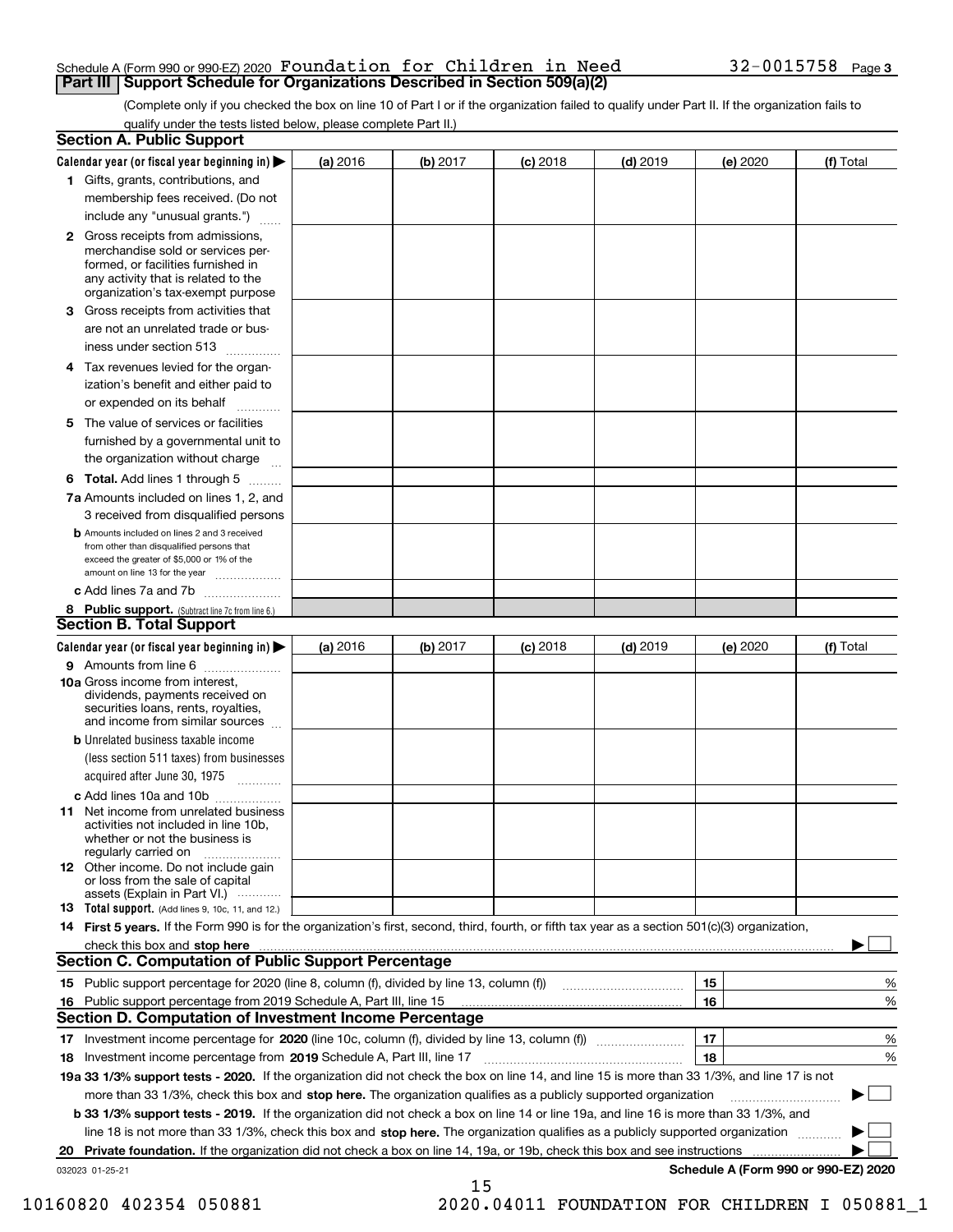## Schedule A (Form 990 or 990-EZ) 2020 Page Foundation for Children in Need 32-0015758

## **Part IV Supporting Organizations**

(Complete only if you checked a box in line 12 on Part I. If you checked box 12a, Part I, complete Sections A and B. If you checked box 12b, Part I, complete Sections A and C. If you checked box 12c, Part I, complete Sections A, D, and E. If you checked box 12d, Part I, complete Sections A and D, and complete Part V.)

## **Section A. All Supporting Organizations**

- **1** Are all of the organization's supported organizations listed by name in the organization's governing documents? If "No," describe in **Part VI** how the supported organizations are designated. If designated by *class or purpose, describe the designation. If historic and continuing relationship, explain.*
- **2** Did the organization have any supported organization that does not have an IRS determination of status under section 509(a)(1) or (2)? If "Yes," explain in Part VI how the organization determined that the supported *organization was described in section 509(a)(1) or (2).*
- **3a** Did the organization have a supported organization described in section 501(c)(4), (5), or (6)? If "Yes," answer *lines 3b and 3c below.*
- **b** Did the organization confirm that each supported organization qualified under section 501(c)(4), (5), or (6) and satisfied the public support tests under section 509(a)(2)? If "Yes," describe in **Part VI** when and how the *organization made the determination.*
- **c**Did the organization ensure that all support to such organizations was used exclusively for section 170(c)(2)(B) purposes? If "Yes," explain in **Part VI** what controls the organization put in place to ensure such use.
- **4a***If* Was any supported organization not organized in the United States ("foreign supported organization")? *"Yes," and if you checked box 12a or 12b in Part I, answer lines 4b and 4c below.*
- **b** Did the organization have ultimate control and discretion in deciding whether to make grants to the foreign supported organization? If "Yes," describe in **Part VI** how the organization had such control and discretion *despite being controlled or supervised by or in connection with its supported organizations.*
- **c** Did the organization support any foreign supported organization that does not have an IRS determination under sections 501(c)(3) and 509(a)(1) or (2)? If "Yes," explain in **Part VI** what controls the organization used *to ensure that all support to the foreign supported organization was used exclusively for section 170(c)(2)(B) purposes.*
- **5a***If "Yes,"* Did the organization add, substitute, or remove any supported organizations during the tax year? answer lines 5b and 5c below (if applicable). Also, provide detail in **Part VI,** including (i) the names and EIN *numbers of the supported organizations added, substituted, or removed; (ii) the reasons for each such action; (iii) the authority under the organization's organizing document authorizing such action; and (iv) how the action was accomplished (such as by amendment to the organizing document).*
- **b** Type I or Type II only. Was any added or substituted supported organization part of a class already designated in the organization's organizing document?
- **cSubstitutions only.**  Was the substitution the result of an event beyond the organization's control?
- **6** Did the organization provide support (whether in the form of grants or the provision of services or facilities) to **Part VI.** *If "Yes," provide detail in* support or benefit one or more of the filing organization's supported organizations? anyone other than (i) its supported organizations, (ii) individuals that are part of the charitable class benefited by one or more of its supported organizations, or (iii) other supporting organizations that also
- **7**Did the organization provide a grant, loan, compensation, or other similar payment to a substantial contributor *If "Yes," complete Part I of Schedule L (Form 990 or 990-EZ).* regard to a substantial contributor? (as defined in section 4958(c)(3)(C)), a family member of a substantial contributor, or a 35% controlled entity with
- **8** Did the organization make a loan to a disqualified person (as defined in section 4958) not described in line 7? *If "Yes," complete Part I of Schedule L (Form 990 or 990-EZ).*
- **9a** Was the organization controlled directly or indirectly at any time during the tax year by one or more in section 509(a)(1) or (2))? If "Yes," *provide detail in* <code>Part VI.</code> disqualified persons, as defined in section 4946 (other than foundation managers and organizations described
- **b**the supporting organization had an interest? If "Yes," provide detail in P**art VI**. Did one or more disqualified persons (as defined in line 9a) hold a controlling interest in any entity in which
- **c**Did a disqualified person (as defined in line 9a) have an ownership interest in, or derive any personal benefit from, assets in which the supporting organization also had an interest? If "Yes," provide detail in P**art VI.**
- **10a** Was the organization subject to the excess business holdings rules of section 4943 because of section supporting organizations)? If "Yes," answer line 10b below. 4943(f) (regarding certain Type II supporting organizations, and all Type III non-functionally integrated
- **b** Did the organization have any excess business holdings in the tax year? (Use Schedule C, Form 4720, to *determine whether the organization had excess business holdings.)*

16

032024 01-25-21

**Schedule A (F** 

| 4c                      |  |
|-------------------------|--|
|                         |  |
| <u>5a</u>               |  |
|                         |  |
| <u>5b</u>               |  |
| <u>5c</u>               |  |
|                         |  |
| $6 \overline{}$         |  |
|                         |  |
| $\overline{1}$          |  |
|                         |  |
| 8                       |  |
|                         |  |
| <u>9a</u>               |  |
|                         |  |
| <u>9b</u>               |  |
|                         |  |
| 9c                      |  |
|                         |  |
| 10a                     |  |
|                         |  |
| 10 <sub>b</sub>         |  |
| orm 990 or 990-EZ) 2020 |  |
|                         |  |
| LLDREN I 050881         |  |

**1**

**2**

**3a**

**3b**

**3c**

**4a**

**4b**

**YesNo**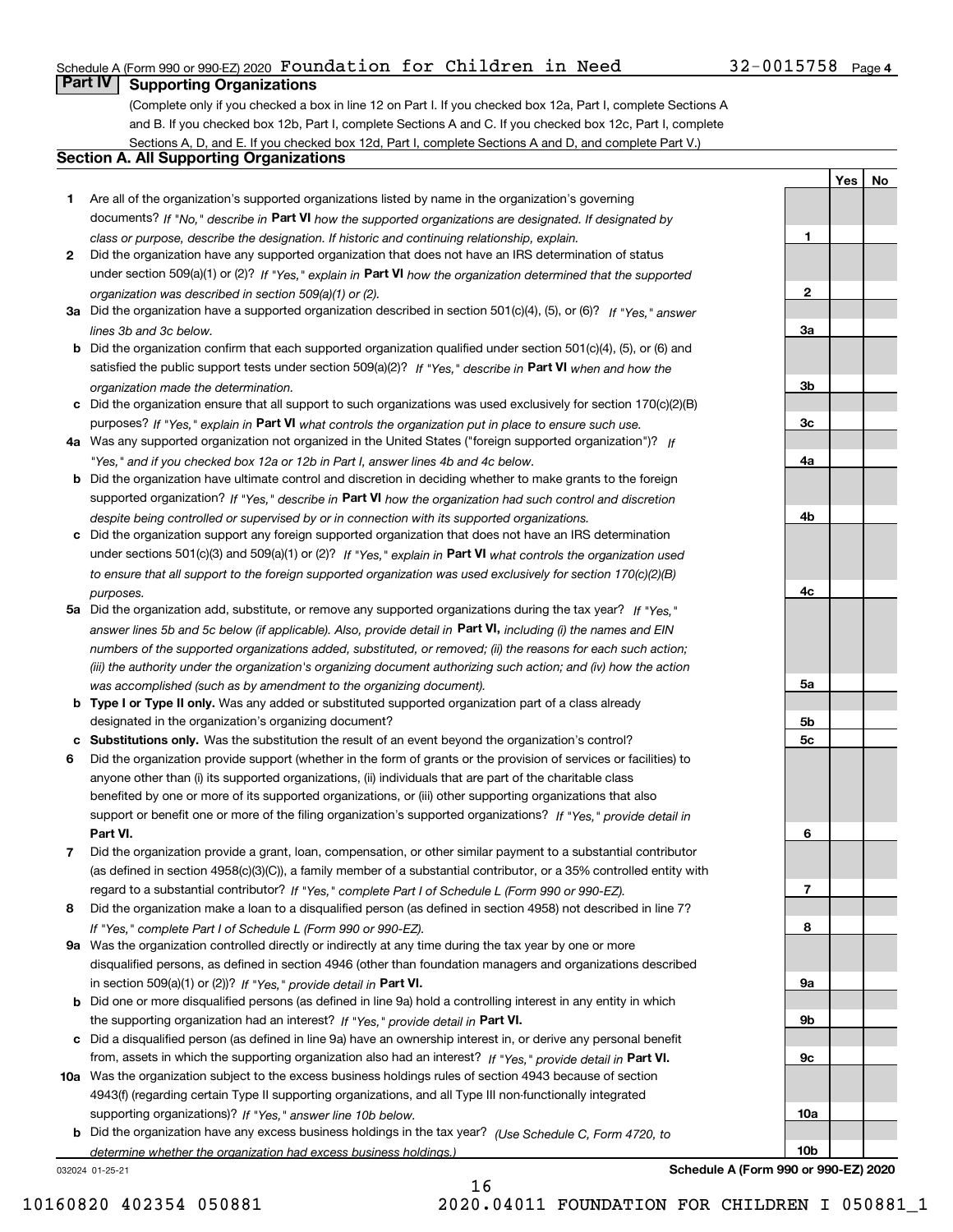## Schedule A (Form 990 or 990-EZ) 2020 Page Foundation for Children in Need 32-0015758 **Part IV Supporting Organizations** *(continued)*

|              |                                                                                                                                                                                                                                              |              | Yes   No |    |
|--------------|----------------------------------------------------------------------------------------------------------------------------------------------------------------------------------------------------------------------------------------------|--------------|----------|----|
| 11           | Has the organization accepted a gift or contribution from any of the following persons?                                                                                                                                                      |              |          |    |
|              | a A person who directly or indirectly controls, either alone or together with persons described in lines 11b and                                                                                                                             |              |          |    |
|              | 11c below, the governing body of a supported organization?                                                                                                                                                                                   | 11a          |          |    |
|              | <b>b</b> A family member of a person described in line 11a above?                                                                                                                                                                            | 11b          |          |    |
|              | c A 35% controlled entity of a person described in line 11a or 11b above? If "Yes" to line 11a, 11b, or 11c, provide                                                                                                                         |              |          |    |
|              | detail in Part VI.                                                                                                                                                                                                                           | 11c          |          |    |
|              | <b>Section B. Type I Supporting Organizations</b>                                                                                                                                                                                            |              |          |    |
|              |                                                                                                                                                                                                                                              |              | Yes      | No |
| 1.           | Did the governing body, members of the governing body, officers acting in their official capacity, or membership of one or                                                                                                                   |              |          |    |
|              | more supported organizations have the power to regularly appoint or elect at least a majority of the organization's officers,                                                                                                                |              |          |    |
|              | directors, or trustees at all times during the tax year? If "No," describe in Part VI how the supported organization(s)                                                                                                                      |              |          |    |
|              | effectively operated, supervised, or controlled the organization's activities. If the organization had more than one supported                                                                                                               |              |          |    |
|              | organization, describe how the powers to appoint and/or remove officers, directors, or trustees were allocated among the<br>supported organizations and what conditions or restrictions, if any, applied to such powers during the tax year. | 1            |          |    |
| $\mathbf{2}$ | Did the organization operate for the benefit of any supported organization other than the supported                                                                                                                                          |              |          |    |
|              | organization(s) that operated, supervised, or controlled the supporting organization? If "Yes," explain in                                                                                                                                   |              |          |    |
|              | Part VI how providing such benefit carried out the purposes of the supported organization(s) that operated,                                                                                                                                  |              |          |    |
|              | supervised, or controlled the supporting organization.                                                                                                                                                                                       | $\mathbf{2}$ |          |    |
|              | <b>Section C. Type II Supporting Organizations</b>                                                                                                                                                                                           |              |          |    |
|              |                                                                                                                                                                                                                                              |              | Yes      | No |
| 1.           | Were a majority of the organization's directors or trustees during the tax year also a majority of the directors                                                                                                                             |              |          |    |
|              | or trustees of each of the organization's supported organization(s)? If "No." describe in Part VI how control                                                                                                                                |              |          |    |
|              |                                                                                                                                                                                                                                              |              |          |    |
|              | or management of the supporting organization was vested in the same persons that controlled or managed                                                                                                                                       | 1            |          |    |
|              | the supported organization(s).<br><b>Section D. All Type III Supporting Organizations</b>                                                                                                                                                    |              |          |    |
|              |                                                                                                                                                                                                                                              |              | Yes      | No |
| 1            | Did the organization provide to each of its supported organizations, by the last day of the fifth month of the                                                                                                                               |              |          |    |
|              | organization's tax year, (i) a written notice describing the type and amount of support provided during the prior tax                                                                                                                        |              |          |    |
|              | year, (ii) a copy of the Form 990 that was most recently filed as of the date of notification, and (iii) copies of the                                                                                                                       |              |          |    |
|              | organization's governing documents in effect on the date of notification, to the extent not previously provided?                                                                                                                             | 1            |          |    |
| 2            | Were any of the organization's officers, directors, or trustees either (i) appointed or elected by the supported                                                                                                                             |              |          |    |
|              | organization(s) or (ii) serving on the governing body of a supported organization? If "No," explain in Part VI how                                                                                                                           |              |          |    |
|              |                                                                                                                                                                                                                                              | $\mathbf{2}$ |          |    |
| 3            | the organization maintained a close and continuous working relationship with the supported organization(s).<br>By reason of the relationship described in line 2, above, did the organization's supported organizations have a               |              |          |    |
|              |                                                                                                                                                                                                                                              |              |          |    |
|              | significant voice in the organization's investment policies and in directing the use of the organization's                                                                                                                                   |              |          |    |
|              | income or assets at all times during the tax year? If "Yes," describe in Part VI the role the organization's                                                                                                                                 | з            |          |    |
|              | supported organizations played in this regard.<br>Section E. Type III Functionally Integrated Supporting Organizations                                                                                                                       |              |          |    |
| 1            |                                                                                                                                                                                                                                              |              |          |    |
| a            | Check the box next to the method that the organization used to satisfy the Integral Part Test during the year (see instructions).<br>The organization satisfied the Activities Test. Complete line 2 below.                                  |              |          |    |
| b            | The organization is the parent of each of its supported organizations. Complete line 3 below.                                                                                                                                                |              |          |    |
| c            | The organization supported a governmental entity. Describe in Part VI how you supported a governmental entity (see instructions)                                                                                                             |              |          |    |
| 2            | Activities Test. Answer lines 2a and 2b below.                                                                                                                                                                                               |              | Yes      | No |
| a            | Did substantially all of the organization's activities during the tax year directly further the exempt purposes of                                                                                                                           |              |          |    |
|              | the supported organization(s) to which the organization was responsive? If "Yes." then in Part VI identify                                                                                                                                   |              |          |    |
|              | those supported organizations and explain how these activities directly furthered their exempt purposes,                                                                                                                                     |              |          |    |
|              |                                                                                                                                                                                                                                              |              |          |    |
|              | how the organization was responsive to those supported organizations, and how the organization determined                                                                                                                                    | 2a           |          |    |
|              | that these activities constituted substantially all of its activities.<br><b>b</b> Did the activities described in line 2a, above, constitute activities that, but for the organization's involvement,                                       |              |          |    |
|              |                                                                                                                                                                                                                                              |              |          |    |
|              | one or more of the organization's supported organization(s) would have been engaged in? If "Yes," explain in                                                                                                                                 |              |          |    |
|              | Part VI the reasons for the organization's position that its supported organization(s) would have engaged in                                                                                                                                 |              |          |    |
|              | these activities but for the organization's involvement.                                                                                                                                                                                     | 2b           |          |    |
| з            | Parent of Supported Organizations. Answer lines 3a and 3b below.                                                                                                                                                                             |              |          |    |
|              | a Did the organization have the power to regularly appoint or elect a majority of the officers, directors, or                                                                                                                                |              |          |    |
|              | trustees of each of the supported organizations? If "Yes" or "No" provide details in Part VI.                                                                                                                                                | За           |          |    |
|              | <b>b</b> Did the organization exercise a substantial degree of direction over the policies, programs, and activities of each                                                                                                                 |              |          |    |

032025 01-25-21 of its supported organizations? If "Yes," describe in Part VI the role played by the organization in this regard.

17

**Schedule A (Form 990 or 990-EZ) 2020**

**3b**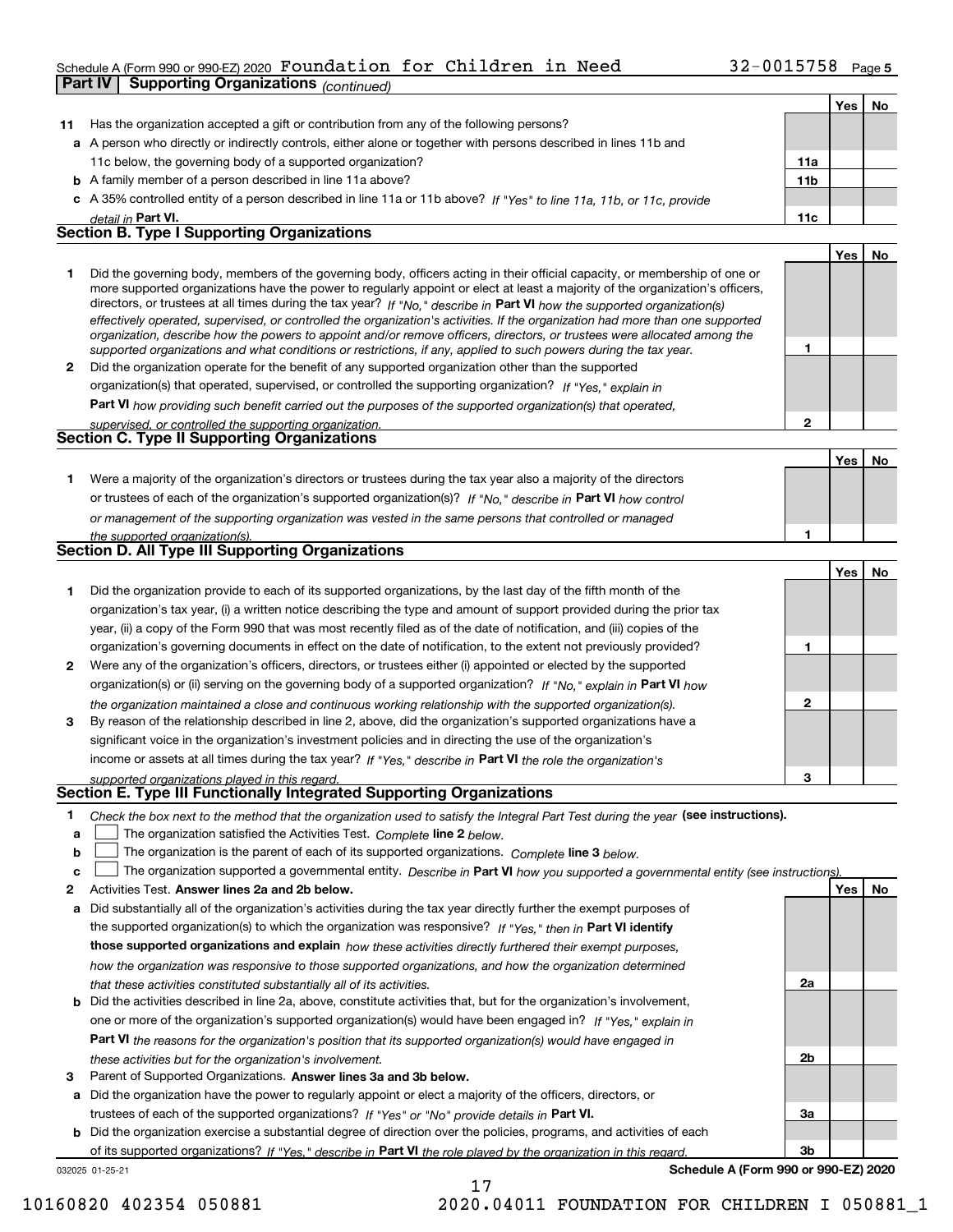| Schedule A (Form 990 or 990-EZ) 2020 Foundation for Children in Need                    |  |  | $32 - 0015758$ Page 6 |  |
|-----------------------------------------------------------------------------------------|--|--|-----------------------|--|
| <b>Part V</b>   Type III Non-Functionally Integrated 509(a)(3) Supporting Organizations |  |  |                       |  |

| 1 Check here if the organization satisfied the Integral Part Test as a qualifying trust on Nov. 20, 1970 (explain in Part VI). See instructions |
|-------------------------------------------------------------------------------------------------------------------------------------------------|
| All other Type III non-functionally integrated supporting organizations must complete Sections A through E.                                     |

|              | Section A - Adjusted Net Income                                             | (A) Prior Year | (B) Current Year<br>(optional) |                                |
|--------------|-----------------------------------------------------------------------------|----------------|--------------------------------|--------------------------------|
| 1            | Net short-term capital gain                                                 | 1              |                                |                                |
| 2            | Recoveries of prior-year distributions                                      | $\mathbf{2}$   |                                |                                |
| 3            | Other gross income (see instructions)                                       | 3              |                                |                                |
| 4            | Add lines 1 through 3.                                                      | 4              |                                |                                |
| 5            | Depreciation and depletion                                                  | 5              |                                |                                |
| 6            | Portion of operating expenses paid or incurred for production or            |                |                                |                                |
|              | collection of gross income or for management, conservation, or              |                |                                |                                |
|              | maintenance of property held for production of income (see instructions)    | 6              |                                |                                |
| 7            | Other expenses (see instructions)                                           | $\overline{7}$ |                                |                                |
| 8            | Adjusted Net Income (subtract lines 5, 6, and 7 from line 4)                | 8              |                                |                                |
|              | <b>Section B - Minimum Asset Amount</b>                                     |                | (A) Prior Year                 | (B) Current Year<br>(optional) |
| 1.           | Aggregate fair market value of all non-exempt-use assets (see               |                |                                |                                |
|              | instructions for short tax year or assets held for part of year):           |                |                                |                                |
|              | a Average monthly value of securities                                       | 1a             |                                |                                |
|              | <b>b</b> Average monthly cash balances                                      | 1 <sub>b</sub> |                                |                                |
|              | c Fair market value of other non-exempt-use assets                          | 1c             |                                |                                |
|              | d Total (add lines 1a, 1b, and 1c)                                          | 1d             |                                |                                |
|              | e Discount claimed for blockage or other factors                            |                |                                |                                |
|              | (explain in detail in Part VI):                                             |                |                                |                                |
| 2            | Acquisition indebtedness applicable to non-exempt-use assets                | $\mathbf{2}$   |                                |                                |
| 3            | Subtract line 2 from line 1d.                                               | 3              |                                |                                |
| 4            | Cash deemed held for exempt use. Enter 0.015 of line 3 (for greater amount, |                |                                |                                |
|              | see instructions).                                                          | 4              |                                |                                |
| 5            | Net value of non-exempt-use assets (subtract line 4 from line 3)            | 5              |                                |                                |
| 6            | Multiply line 5 by 0.035.                                                   | 6              |                                |                                |
| 7            | Recoveries of prior-year distributions                                      | $\overline{7}$ |                                |                                |
| 8            | Minimum Asset Amount (add line 7 to line 6)                                 | 8              |                                |                                |
|              | <b>Section C - Distributable Amount</b>                                     |                |                                | <b>Current Year</b>            |
| 1            | Adjusted net income for prior year (from Section A, line 8, column A)       | 1              |                                |                                |
| $\mathbf{2}$ | Enter 0.85 of line 1.                                                       | $\overline{2}$ |                                |                                |
| 3            | Minimum asset amount for prior year (from Section B, line 8, column A)      | 3              |                                |                                |
| 4            | Enter greater of line 2 or line 3.                                          | 4              |                                |                                |
| 5            | Income tax imposed in prior year                                            | 5              |                                |                                |
| 6            | <b>Distributable Amount.</b> Subtract line 5 from line 4, unless subject to |                |                                |                                |
|              | emergency temporary reduction (see instructions).                           | 6              |                                |                                |
|              |                                                                             |                |                                |                                |

**7** Check here if the current year is the organization's first as a non-functionally integrated Type III supporting organization (see instructions).

**Schedule A (Form 990 or 990-EZ) 2020**

032026 01-25-21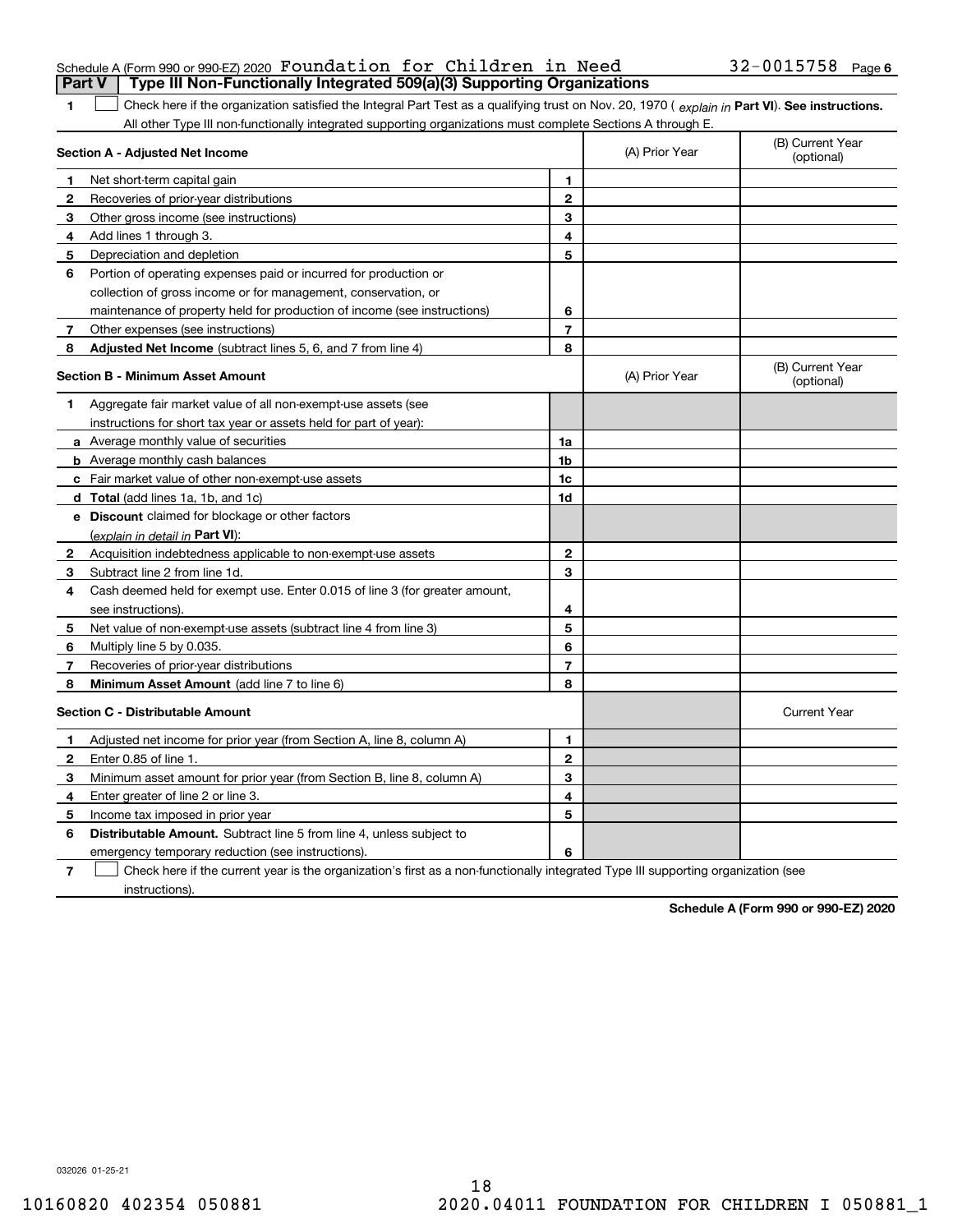## Schedule A (Form 990 or 990-EZ) 2020 Page Foundation for Children in Need 32-0015758

|    | Type III Non-Functionally Integrated 509(a)(3) Supporting Organizations<br>Part V<br>(continued) |                             |                                       |    |                                         |  |  |
|----|--------------------------------------------------------------------------------------------------|-----------------------------|---------------------------------------|----|-----------------------------------------|--|--|
|    | <b>Section D - Distributions</b>                                                                 |                             |                                       |    | <b>Current Year</b>                     |  |  |
|    | Amounts paid to supported organizations to accomplish exempt purposes                            |                             | 1                                     |    |                                         |  |  |
| 2  | Amounts paid to perform activity that directly furthers exempt purposes of supported             |                             |                                       |    |                                         |  |  |
|    | organizations, in excess of income from activity                                                 |                             | $\mathbf{2}$                          |    |                                         |  |  |
| 3  | Administrative expenses paid to accomplish exempt purposes of supported organizations            |                             | 3                                     |    |                                         |  |  |
| 4  | Amounts paid to acquire exempt-use assets                                                        |                             |                                       | 4  |                                         |  |  |
| 5  | Qualified set-aside amounts (prior IRS approval required - <i>provide details in</i> Part VI)    |                             |                                       | 5  |                                         |  |  |
| 6  | Other distributions ( <i>describe in</i> Part VI). See instructions.                             |                             |                                       | 6  |                                         |  |  |
| 7  | Total annual distributions. Add lines 1 through 6.                                               |                             |                                       | 7  |                                         |  |  |
| 8  | Distributions to attentive supported organizations to which the organization is responsive       |                             |                                       |    |                                         |  |  |
|    | (provide details in Part VI). See instructions.                                                  |                             |                                       | 8  |                                         |  |  |
| 9  | Distributable amount for 2020 from Section C, line 6                                             |                             |                                       | 9  |                                         |  |  |
| 10 | Line 8 amount divided by line 9 amount                                                           |                             |                                       | 10 |                                         |  |  |
|    |                                                                                                  | (i)                         | (ii)                                  |    | (iii)                                   |  |  |
|    | <b>Section E - Distribution Allocations</b> (see instructions)                                   | <b>Excess Distributions</b> | <b>Underdistributions</b><br>Pre-2020 |    | <b>Distributable</b><br>Amount for 2020 |  |  |
| 1  | Distributable amount for 2020 from Section C, line 6                                             |                             |                                       |    |                                         |  |  |
| 2  | Underdistributions, if any, for years prior to 2020 (reason-                                     |                             |                                       |    |                                         |  |  |
|    | able cause required - explain in Part VI). See instructions.                                     |                             |                                       |    |                                         |  |  |
| 3  | Excess distributions carryover, if any, to 2020                                                  |                             |                                       |    |                                         |  |  |
|    | a From 2015                                                                                      |                             |                                       |    |                                         |  |  |
|    | $b$ From 2016                                                                                    |                             |                                       |    |                                         |  |  |
|    | $c$ From 2017                                                                                    |                             |                                       |    |                                         |  |  |
|    | <b>d</b> From 2018                                                                               |                             |                                       |    |                                         |  |  |
|    | e From 2019                                                                                      |                             |                                       |    |                                         |  |  |
|    | f Total of lines 3a through 3e                                                                   |                             |                                       |    |                                         |  |  |
|    | g Applied to underdistributions of prior years                                                   |                             |                                       |    |                                         |  |  |
|    | h Applied to 2020 distributable amount                                                           |                             |                                       |    |                                         |  |  |
|    | Carryover from 2015 not applied (see instructions)                                               |                             |                                       |    |                                         |  |  |
|    | Remainder. Subtract lines 3g, 3h, and 3i from line 3f.                                           |                             |                                       |    |                                         |  |  |
| 4  | Distributions for 2020 from Section D,                                                           |                             |                                       |    |                                         |  |  |
|    | line $7:$                                                                                        |                             |                                       |    |                                         |  |  |
|    | a Applied to underdistributions of prior years                                                   |                             |                                       |    |                                         |  |  |
|    | <b>b</b> Applied to 2020 distributable amount                                                    |                             |                                       |    |                                         |  |  |
|    | c Remainder. Subtract lines 4a and 4b from line 4.                                               |                             |                                       |    |                                         |  |  |
| 5  | Remaining underdistributions for years prior to 2020, if                                         |                             |                                       |    |                                         |  |  |
|    | any. Subtract lines 3g and 4a from line 2. For result greater                                    |                             |                                       |    |                                         |  |  |
|    | than zero, explain in Part VI. See instructions.                                                 |                             |                                       |    |                                         |  |  |
| 6  | Remaining underdistributions for 2020. Subtract lines 3h                                         |                             |                                       |    |                                         |  |  |
|    | and 4b from line 1. For result greater than zero, explain in                                     |                             |                                       |    |                                         |  |  |
|    | Part VI. See instructions.                                                                       |                             |                                       |    |                                         |  |  |
| 7  | Excess distributions carryover to 2021. Add lines 3j                                             |                             |                                       |    |                                         |  |  |
|    | and 4c.                                                                                          |                             |                                       |    |                                         |  |  |
| 8  | Breakdown of line 7:                                                                             |                             |                                       |    |                                         |  |  |
|    | a Excess from 2016                                                                               |                             |                                       |    |                                         |  |  |
|    | <b>b</b> Excess from 2017                                                                        |                             |                                       |    |                                         |  |  |
|    | c Excess from 2018                                                                               |                             |                                       |    |                                         |  |  |
|    | d Excess from 2019                                                                               |                             |                                       |    |                                         |  |  |
|    | e Excess from 2020                                                                               |                             |                                       |    |                                         |  |  |

**Schedule A (Form 990 or 990-EZ) 2020**

032027 01-25-21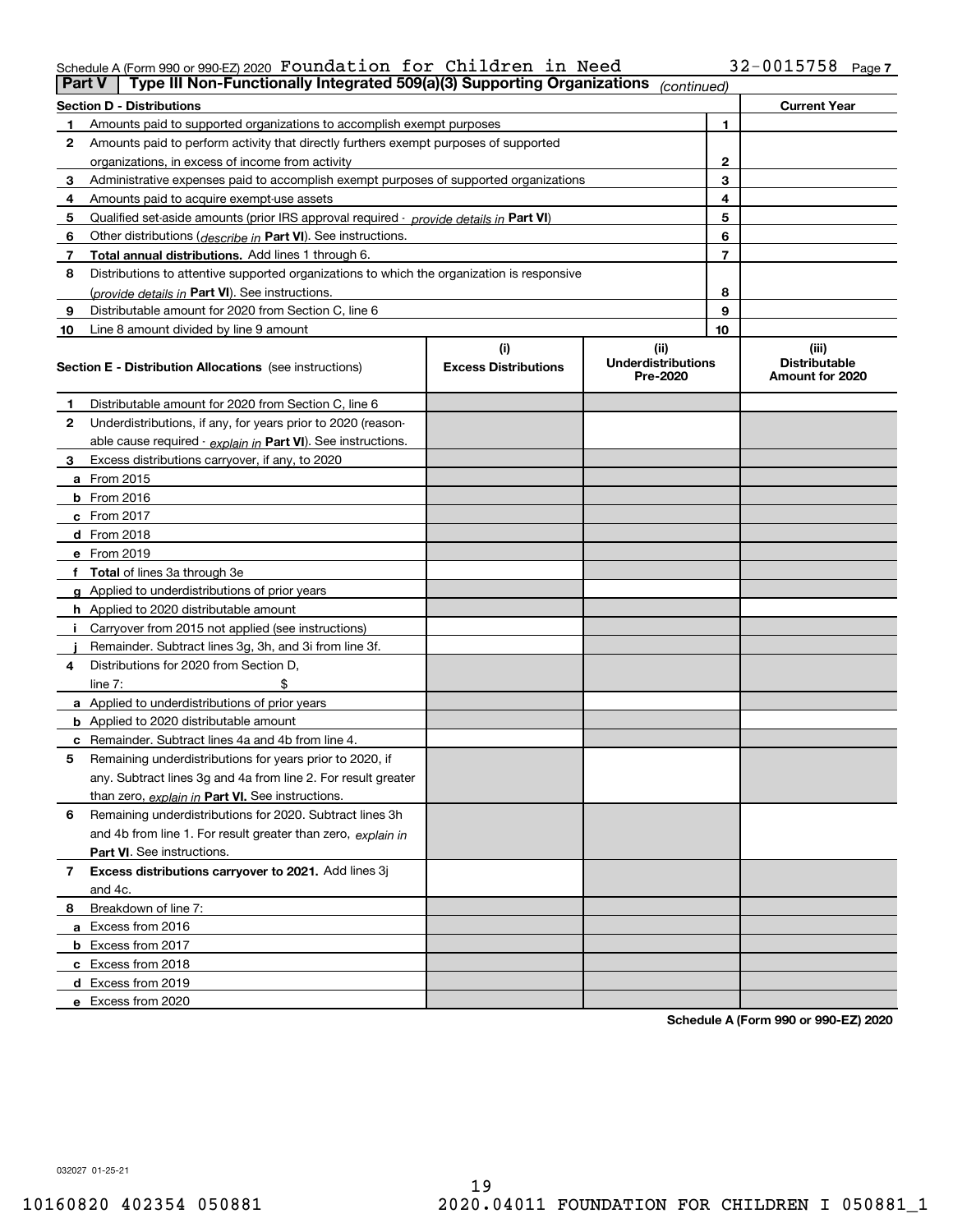|                 | Schedule A (Form 990 or 990-EZ) 2020 Foundation for Children in Need                                                                                                                                                                                                                                                                                                                                                              |  |    |  | $32 - 0015758$ Page 8                |  |
|-----------------|-----------------------------------------------------------------------------------------------------------------------------------------------------------------------------------------------------------------------------------------------------------------------------------------------------------------------------------------------------------------------------------------------------------------------------------|--|----|--|--------------------------------------|--|
| Part VI         | Supplemental Information. Provide the explanations required by Part II, line 10; Part II, line 17a or 17b; Part III, line 12;<br>Part IV, Section A, lines 1, 2, 3b, 3c, 4b, 4c, 5a, 6, 9a, 9b, 9c, 11a, 11b, and 11c; Part IV, Section B, lines 1 and 2; Part IV, Section C,<br>line 1; Part IV, Section D, lines 2 and 3; Part IV, Section E, lines 1c, 2a, 2b, 3a, and 3b; Part V, line 1; Part V, Section B, line 1e; Part V, |  |    |  |                                      |  |
|                 | Section D, lines 5, 6, and 8; and Part V, Section E, lines 2, 5, and 6. Also complete this part for any additional information.<br>(See instructions.)                                                                                                                                                                                                                                                                            |  |    |  |                                      |  |
|                 |                                                                                                                                                                                                                                                                                                                                                                                                                                   |  |    |  |                                      |  |
|                 |                                                                                                                                                                                                                                                                                                                                                                                                                                   |  |    |  |                                      |  |
|                 |                                                                                                                                                                                                                                                                                                                                                                                                                                   |  |    |  |                                      |  |
|                 |                                                                                                                                                                                                                                                                                                                                                                                                                                   |  |    |  |                                      |  |
|                 |                                                                                                                                                                                                                                                                                                                                                                                                                                   |  |    |  |                                      |  |
|                 |                                                                                                                                                                                                                                                                                                                                                                                                                                   |  |    |  |                                      |  |
|                 |                                                                                                                                                                                                                                                                                                                                                                                                                                   |  |    |  |                                      |  |
|                 |                                                                                                                                                                                                                                                                                                                                                                                                                                   |  |    |  |                                      |  |
|                 |                                                                                                                                                                                                                                                                                                                                                                                                                                   |  |    |  |                                      |  |
|                 |                                                                                                                                                                                                                                                                                                                                                                                                                                   |  |    |  |                                      |  |
|                 |                                                                                                                                                                                                                                                                                                                                                                                                                                   |  |    |  |                                      |  |
|                 |                                                                                                                                                                                                                                                                                                                                                                                                                                   |  |    |  |                                      |  |
|                 |                                                                                                                                                                                                                                                                                                                                                                                                                                   |  |    |  |                                      |  |
|                 |                                                                                                                                                                                                                                                                                                                                                                                                                                   |  |    |  |                                      |  |
|                 |                                                                                                                                                                                                                                                                                                                                                                                                                                   |  |    |  |                                      |  |
|                 |                                                                                                                                                                                                                                                                                                                                                                                                                                   |  |    |  |                                      |  |
|                 |                                                                                                                                                                                                                                                                                                                                                                                                                                   |  |    |  |                                      |  |
|                 |                                                                                                                                                                                                                                                                                                                                                                                                                                   |  |    |  |                                      |  |
|                 |                                                                                                                                                                                                                                                                                                                                                                                                                                   |  |    |  |                                      |  |
|                 |                                                                                                                                                                                                                                                                                                                                                                                                                                   |  |    |  |                                      |  |
|                 |                                                                                                                                                                                                                                                                                                                                                                                                                                   |  |    |  |                                      |  |
|                 |                                                                                                                                                                                                                                                                                                                                                                                                                                   |  |    |  |                                      |  |
|                 |                                                                                                                                                                                                                                                                                                                                                                                                                                   |  |    |  |                                      |  |
|                 |                                                                                                                                                                                                                                                                                                                                                                                                                                   |  |    |  |                                      |  |
|                 |                                                                                                                                                                                                                                                                                                                                                                                                                                   |  |    |  |                                      |  |
|                 |                                                                                                                                                                                                                                                                                                                                                                                                                                   |  |    |  |                                      |  |
|                 |                                                                                                                                                                                                                                                                                                                                                                                                                                   |  |    |  |                                      |  |
|                 |                                                                                                                                                                                                                                                                                                                                                                                                                                   |  |    |  |                                      |  |
|                 |                                                                                                                                                                                                                                                                                                                                                                                                                                   |  |    |  |                                      |  |
|                 |                                                                                                                                                                                                                                                                                                                                                                                                                                   |  |    |  |                                      |  |
|                 |                                                                                                                                                                                                                                                                                                                                                                                                                                   |  |    |  |                                      |  |
|                 |                                                                                                                                                                                                                                                                                                                                                                                                                                   |  |    |  |                                      |  |
| 032028 01-25-21 |                                                                                                                                                                                                                                                                                                                                                                                                                                   |  |    |  | Schedule A (Form 990 or 990-EZ) 2020 |  |
|                 |                                                                                                                                                                                                                                                                                                                                                                                                                                   |  | 20 |  |                                      |  |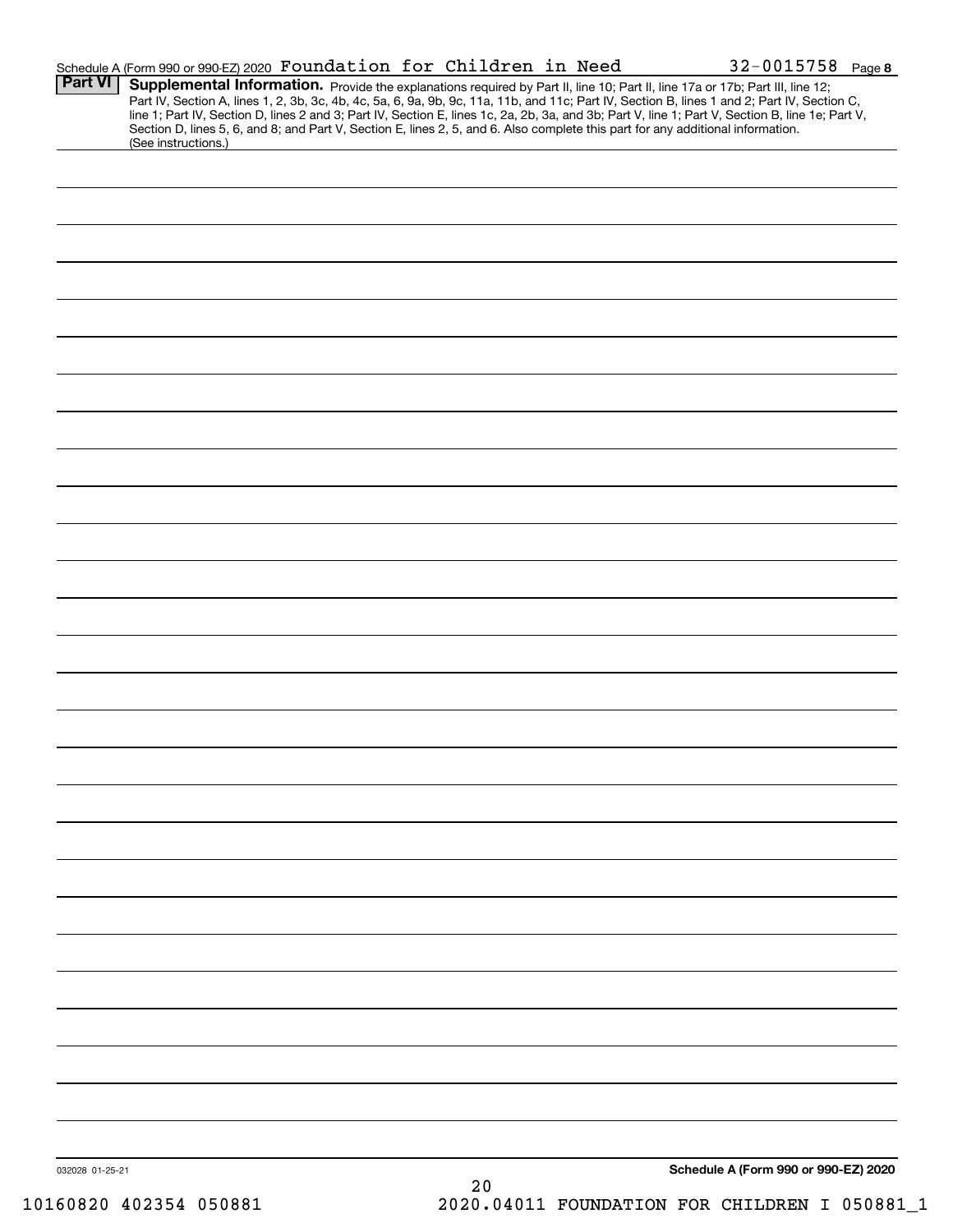|  | <b>SCHEDULE D</b> |  |  |  |
|--|-------------------|--|--|--|
|--|-------------------|--|--|--|

# **Supplemental Financial Statements**

**(Form 990) | Complete if the organization answered "Yes" on Form 990,**



|         | וטכפ ווויט<br>Department of the Treasury<br>Internal Revenue Service |                                                                                                                | $\sim$ Complete in the organization answered freshorn complete $\sim$<br>Part IV, line 6, 7, 8, 9, 10, 11a, 11b, 11c, 11d, 11e, 11f, 12a, or 12b.<br>Attach to Form 990.<br>Go to www.irs.gov/Form990 for instructions and the latest information. |    | LULU<br>Open to Public<br>Inspection                |    |
|---------|----------------------------------------------------------------------|----------------------------------------------------------------------------------------------------------------|----------------------------------------------------------------------------------------------------------------------------------------------------------------------------------------------------------------------------------------------------|----|-----------------------------------------------------|----|
|         | Name of the organization                                             | Foundation for Children in Need                                                                                |                                                                                                                                                                                                                                                    |    | <b>Employer identification number</b><br>32-0015758 |    |
| Part I  |                                                                      |                                                                                                                | Organizations Maintaining Donor Advised Funds or Other Similar Funds or Accounts. Complete if the                                                                                                                                                  |    |                                                     |    |
|         |                                                                      | organization answered "Yes" on Form 990, Part IV, line 6.                                                      |                                                                                                                                                                                                                                                    |    |                                                     |    |
|         |                                                                      |                                                                                                                | (a) Donor advised funds                                                                                                                                                                                                                            |    | (b) Funds and other accounts                        |    |
| 1       |                                                                      |                                                                                                                |                                                                                                                                                                                                                                                    |    |                                                     |    |
| 2       |                                                                      | Aggregate value of contributions to (during year)                                                              |                                                                                                                                                                                                                                                    |    |                                                     |    |
| з       |                                                                      | Aggregate value of grants from (during year)                                                                   |                                                                                                                                                                                                                                                    |    |                                                     |    |
| 4       |                                                                      |                                                                                                                |                                                                                                                                                                                                                                                    |    |                                                     |    |
| 5       |                                                                      |                                                                                                                | Did the organization inform all donors and donor advisors in writing that the assets held in donor advised funds                                                                                                                                   |    |                                                     |    |
|         |                                                                      |                                                                                                                |                                                                                                                                                                                                                                                    |    | Yes                                                 | No |
| 6       |                                                                      |                                                                                                                | Did the organization inform all grantees, donors, and donor advisors in writing that grant funds can be used only                                                                                                                                  |    |                                                     |    |
|         |                                                                      |                                                                                                                | for charitable purposes and not for the benefit of the donor or donor advisor, or for any other purpose conferring                                                                                                                                 |    |                                                     |    |
|         | impermissible private benefit?                                       |                                                                                                                |                                                                                                                                                                                                                                                    |    | Yes                                                 | No |
| Part II |                                                                      |                                                                                                                | Conservation Easements. Complete if the organization answered "Yes" on Form 990, Part IV, line 7.                                                                                                                                                  |    |                                                     |    |
| 1       |                                                                      | Purpose(s) of conservation easements held by the organization (check all that apply).                          |                                                                                                                                                                                                                                                    |    |                                                     |    |
|         |                                                                      | Preservation of land for public use (for example, recreation or education)                                     | Preservation of a historically important land area                                                                                                                                                                                                 |    |                                                     |    |
|         |                                                                      | Protection of natural habitat                                                                                  | Preservation of a certified historic structure                                                                                                                                                                                                     |    |                                                     |    |
|         |                                                                      | Preservation of open space                                                                                     |                                                                                                                                                                                                                                                    |    |                                                     |    |
| 2       |                                                                      |                                                                                                                | Complete lines 2a through 2d if the organization held a qualified conservation contribution in the form of a conservation easement on the last                                                                                                     |    |                                                     |    |
|         | day of the tax year.                                                 |                                                                                                                |                                                                                                                                                                                                                                                    |    | Held at the End of the Tax Year                     |    |
|         |                                                                      | <b>a</b> Total number of conservation easements                                                                |                                                                                                                                                                                                                                                    | 2a |                                                     |    |
|         |                                                                      | <b>b</b> Total acreage restricted by conservation easements                                                    |                                                                                                                                                                                                                                                    | 2b |                                                     |    |
|         |                                                                      |                                                                                                                | c Number of conservation easements on a certified historic structure included in (a) manufacture included in (a)                                                                                                                                   | 2c |                                                     |    |
|         |                                                                      | d Number of conservation easements included in (c) acquired after 7/25/06, and not on a historic structure     |                                                                                                                                                                                                                                                    |    |                                                     |    |
|         |                                                                      |                                                                                                                | listed in the National Register [111] Marshall Register [11] Marshall Register [11] Marshall Register [11] Marshall Register [11] Marshall Register [11] Marshall Register [11] Marshall Register [11] Marshall Register [11]                      | 2d |                                                     |    |
| 3       | $year \blacktriangleright$                                           |                                                                                                                | Number of conservation easements modified, transferred, released, extinguished, or terminated by the organization during the tax                                                                                                                   |    |                                                     |    |
| 4       |                                                                      | Number of states where property subject to conservation easement is located >                                  |                                                                                                                                                                                                                                                    |    |                                                     |    |
| 5       |                                                                      | Does the organization have a written policy regarding the periodic monitoring, inspection, handling of         |                                                                                                                                                                                                                                                    |    |                                                     |    |
|         |                                                                      | violations, and enforcement of the conservation easements it holds?                                            |                                                                                                                                                                                                                                                    |    | Yes                                                 | No |
| 6       |                                                                      |                                                                                                                | Staff and volunteer hours devoted to monitoring, inspecting, handling of violations, and enforcing conservation easements during the year                                                                                                          |    |                                                     |    |
|         |                                                                      |                                                                                                                |                                                                                                                                                                                                                                                    |    |                                                     |    |
| 7       |                                                                      |                                                                                                                | Amount of expenses incurred in monitoring, inspecting, handling of violations, and enforcing conservation easements during the year                                                                                                                |    |                                                     |    |
|         | ▶\$                                                                  |                                                                                                                |                                                                                                                                                                                                                                                    |    |                                                     |    |
| 8       |                                                                      |                                                                                                                | Does each conservation easement reported on line 2(d) above satisfy the requirements of section 170(h)(4)(B)(i)                                                                                                                                    |    |                                                     |    |
|         | and section $170(h)(4)(B)(ii)?$                                      |                                                                                                                |                                                                                                                                                                                                                                                    |    | Yes                                                 | No |
| 9       |                                                                      |                                                                                                                | In Part XIII, describe how the organization reports conservation easements in its revenue and expense statement and                                                                                                                                |    |                                                     |    |
|         |                                                                      |                                                                                                                | balance sheet, and include, if applicable, the text of the footnote to the organization's financial statements that describes the                                                                                                                  |    |                                                     |    |
|         |                                                                      | organization's accounting for conservation easements.                                                          |                                                                                                                                                                                                                                                    |    |                                                     |    |
|         | Part III                                                             | Complete if the organization answered "Yes" on Form 990, Part IV, line 8.                                      | Organizations Maintaining Collections of Art, Historical Treasures, or Other Similar Assets.                                                                                                                                                       |    |                                                     |    |
|         |                                                                      |                                                                                                                | 1a If the organization elected, as permitted under FASB ASC 958, not to report in its revenue statement and balance sheet works                                                                                                                    |    |                                                     |    |
|         |                                                                      |                                                                                                                | of art, historical treasures, or other similar assets held for public exhibition, education, or research in furtherance of public                                                                                                                  |    |                                                     |    |
|         |                                                                      | service, provide in Part XIII the text of the footnote to its financial statements that describes these items. |                                                                                                                                                                                                                                                    |    |                                                     |    |
|         |                                                                      |                                                                                                                |                                                                                                                                                                                                                                                    |    |                                                     |    |

| <b>b</b> If the organization elected, as permitted under FASB ASC 958, to report in its revenue statement and balance sheet works of    |     |
|-----------------------------------------------------------------------------------------------------------------------------------------|-----|
| art, historical treasures, or other similar assets held for public exhibition, education, or research in furtherance of public service, |     |
| provide the following amounts relating to these items:                                                                                  |     |
| (i) Revenue included on Form 000 Part VIII line 1                                                                                       | ► ⊄ |

|   | (i)                                                                                                                                                                                                                            |                            |
|---|--------------------------------------------------------------------------------------------------------------------------------------------------------------------------------------------------------------------------------|----------------------------|
|   | (ii) Assets included in Form 990, Part X [11] matter contracts and a set of the set of the set of the set of the set of the set of the set of the set of the set of the set of the set of the set of the set of the set of the |                            |
| 2 | If the organization received or held works of art, historical treasures, or other similar assets for financial gain, provide                                                                                                   |                            |
|   | the following amounts required to be reported under FASB ASC 958 relating to these items:                                                                                                                                      |                            |
|   | $\blacktriangleright$ s                                                                                                                                                                                                        |                            |
|   |                                                                                                                                                                                                                                |                            |
|   | LHA For Paperwork Reduction Act Notice, see the Instructions for Form 990.                                                                                                                                                     | Schedule D (Form 990) 2020 |

032051 12-01-20

| 21        |                  |
|-----------|------------------|
| 0. 0.1011 | <b>DOIDIDIDI</b> |

10160820 402354 050881 2020.04011 FOUNDATION FOR CHILDREN I 050881\_1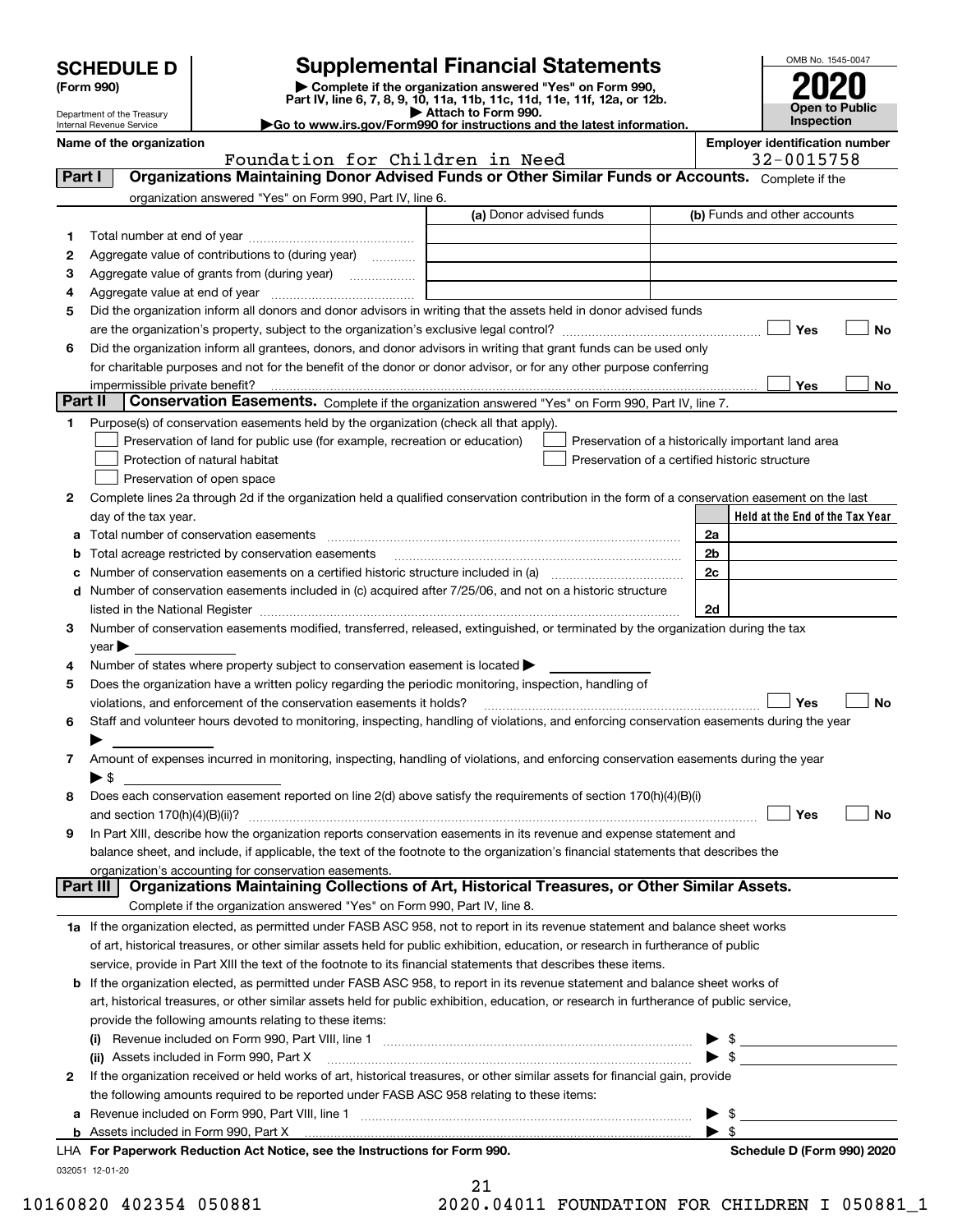|        | Schedule D (Form 990) 2020                                                                                                                                                                                                            | Foundation for Children in Need         |   |                |                                                                                                                                                                                                                               |                                 |   | 32-0015758             |          | Page 2 |
|--------|---------------------------------------------------------------------------------------------------------------------------------------------------------------------------------------------------------------------------------------|-----------------------------------------|---|----------------|-------------------------------------------------------------------------------------------------------------------------------------------------------------------------------------------------------------------------------|---------------------------------|---|------------------------|----------|--------|
|        | Part III<br>Organizations Maintaining Collections of Art, Historical Treasures, or Other Similar Assets (continued)                                                                                                                   |                                         |   |                |                                                                                                                                                                                                                               |                                 |   |                        |          |        |
| 3      | Using the organization's acquisition, accession, and other records, check any of the following that make significant use of its                                                                                                       |                                         |   |                |                                                                                                                                                                                                                               |                                 |   |                        |          |        |
|        | collection items (check all that apply):                                                                                                                                                                                              |                                         |   |                |                                                                                                                                                                                                                               |                                 |   |                        |          |        |
| a      | Public exhibition                                                                                                                                                                                                                     |                                         |   |                | Loan or exchange program                                                                                                                                                                                                      |                                 |   |                        |          |        |
| b      | Scholarly research                                                                                                                                                                                                                    |                                         |   |                | Other and the contract of the contract of the contract of the contract of the contract of the contract of the contract of the contract of the contract of the contract of the contract of the contract of the contract of the |                                 |   |                        |          |        |
| с      | Preservation for future generations                                                                                                                                                                                                   |                                         |   |                |                                                                                                                                                                                                                               |                                 |   |                        |          |        |
| 4      | Provide a description of the organization's collections and explain how they further the organization's exempt purpose in Part XIII.                                                                                                  |                                         |   |                |                                                                                                                                                                                                                               |                                 |   |                        |          |        |
| 5      | During the year, did the organization solicit or receive donations of art, historical treasures, or other similar assets                                                                                                              |                                         |   |                |                                                                                                                                                                                                                               |                                 |   |                        |          |        |
|        | to be sold to raise funds rather than to be maintained as part of the organization's collection?<br>Escrow and Custodial Arrangements. Complete if the organization answered "Yes" on Form 990, Part IV, line 9, or<br><b>Part IV</b> |                                         |   |                |                                                                                                                                                                                                                               |                                 |   | Yes                    |          | No     |
|        | reported an amount on Form 990, Part X, line 21.                                                                                                                                                                                      |                                         |   |                |                                                                                                                                                                                                                               |                                 |   |                        |          |        |
|        | 1a Is the organization an agent, trustee, custodian or other intermediary for contributions or other assets not included                                                                                                              |                                         |   |                |                                                                                                                                                                                                                               |                                 |   |                        |          |        |
|        | on Form 990, Part X? [11] matter contracts and contracts and contracts are contracted as a form 990, Part X?                                                                                                                          |                                         |   |                |                                                                                                                                                                                                                               |                                 |   | Yes                    |          | No     |
|        | <b>b</b> If "Yes," explain the arrangement in Part XIII and complete the following table:                                                                                                                                             |                                         |   |                |                                                                                                                                                                                                                               |                                 |   |                        |          |        |
|        |                                                                                                                                                                                                                                       |                                         |   |                |                                                                                                                                                                                                                               |                                 |   | Amount                 |          |        |
| c      | Beginning balance <u>www.maren.communication.communication.communication.communication.com</u>                                                                                                                                        |                                         |   |                |                                                                                                                                                                                                                               | 1c                              |   |                        |          |        |
|        | d Additions during the year manufactured and an account of a state of the year manufactured and a state of the                                                                                                                        |                                         |   |                |                                                                                                                                                                                                                               | 1d                              |   |                        |          |        |
|        | e Distributions during the year manufactured and contain an account of the state of the state of the state of                                                                                                                         |                                         |   |                |                                                                                                                                                                                                                               | 1e                              |   |                        |          |        |
|        |                                                                                                                                                                                                                                       |                                         |   |                |                                                                                                                                                                                                                               | 1f                              |   |                        |          |        |
|        | 2a Did the organization include an amount on Form 990, Part X, line 21, for escrow or custodial account liability?                                                                                                                    |                                         |   |                |                                                                                                                                                                                                                               |                                 | . | Yes                    |          | No     |
|        | <b>b</b> If "Yes," explain the arrangement in Part XIII. Check here if the explanation has been provided on Part XIII                                                                                                                 |                                         |   |                |                                                                                                                                                                                                                               |                                 |   |                        |          |        |
| Part V | Endowment Funds. Complete if the organization answered "Yes" on Form 990, Part IV, line 10.                                                                                                                                           |                                         |   |                |                                                                                                                                                                                                                               |                                 |   |                        |          |        |
|        |                                                                                                                                                                                                                                       | (a) Current year                        |   | (b) Prior year | (c) Two years back $\vert$ (d) Three years back $\vert$                                                                                                                                                                       |                                 |   | (e) Four years back    |          |        |
|        | 1a Beginning of year balance                                                                                                                                                                                                          |                                         |   |                |                                                                                                                                                                                                                               |                                 |   |                        |          |        |
| b      |                                                                                                                                                                                                                                       |                                         |   |                |                                                                                                                                                                                                                               |                                 |   |                        |          |        |
|        | Net investment earnings, gains, and losses                                                                                                                                                                                            |                                         |   |                |                                                                                                                                                                                                                               |                                 |   |                        |          |        |
|        |                                                                                                                                                                                                                                       |                                         |   |                |                                                                                                                                                                                                                               |                                 |   |                        |          |        |
|        | e Other expenditures for facilities                                                                                                                                                                                                   |                                         |   |                |                                                                                                                                                                                                                               |                                 |   |                        |          |        |
|        |                                                                                                                                                                                                                                       |                                         |   |                |                                                                                                                                                                                                                               |                                 |   |                        |          |        |
|        | f Administrative expenses                                                                                                                                                                                                             |                                         |   |                |                                                                                                                                                                                                                               |                                 |   |                        |          |        |
| g      | End of year balance <i>manually contained</i>                                                                                                                                                                                         |                                         |   |                |                                                                                                                                                                                                                               |                                 |   |                        |          |        |
| 2      | Provide the estimated percentage of the current year end balance (line 1g, column (a)) held as:                                                                                                                                       |                                         | % |                |                                                                                                                                                                                                                               |                                 |   |                        |          |        |
| а<br>b | Board designated or quasi-endowment<br>Permanent endowment >                                                                                                                                                                          | %                                       |   |                |                                                                                                                                                                                                                               |                                 |   |                        |          |        |
|        | $\mathbf c$ Term endowment $\blacktriangleright$                                                                                                                                                                                      | %                                       |   |                |                                                                                                                                                                                                                               |                                 |   |                        |          |        |
|        | The percentages on lines 2a, 2b, and 2c should equal 100%.                                                                                                                                                                            |                                         |   |                |                                                                                                                                                                                                                               |                                 |   |                        |          |        |
|        | 3a Are there endowment funds not in the possession of the organization that are held and administered for the organization                                                                                                            |                                         |   |                |                                                                                                                                                                                                                               |                                 |   |                        |          |        |
|        | by:                                                                                                                                                                                                                                   |                                         |   |                |                                                                                                                                                                                                                               |                                 |   |                        | Yes      | No     |
|        | (i)                                                                                                                                                                                                                                   |                                         |   |                |                                                                                                                                                                                                                               |                                 |   | 3a(i)                  |          |        |
|        |                                                                                                                                                                                                                                       |                                         |   |                |                                                                                                                                                                                                                               |                                 |   | 3a(ii)                 |          |        |
|        |                                                                                                                                                                                                                                       |                                         |   |                |                                                                                                                                                                                                                               |                                 |   | 3b                     |          |        |
|        | Describe in Part XIII the intended uses of the organization's endowment funds.                                                                                                                                                        |                                         |   |                |                                                                                                                                                                                                                               |                                 |   |                        |          |        |
|        | Land, Buildings, and Equipment.<br><b>Part VI</b>                                                                                                                                                                                     |                                         |   |                |                                                                                                                                                                                                                               |                                 |   |                        |          |        |
|        | Complete if the organization answered "Yes" on Form 990, Part IV, line 11a. See Form 990, Part X, line 10.                                                                                                                            |                                         |   |                |                                                                                                                                                                                                                               |                                 |   |                        |          |        |
|        | Description of property                                                                                                                                                                                                               | (a) Cost or other<br>basis (investment) |   |                | (b) Cost or other<br>basis (other)                                                                                                                                                                                            | (c) Accumulated<br>depreciation |   | (d) Book value         |          |        |
|        |                                                                                                                                                                                                                                       |                                         |   |                | 36,300.                                                                                                                                                                                                                       |                                 |   |                        | 36,300.  |        |
| b      |                                                                                                                                                                                                                                       |                                         |   |                | 336,762.                                                                                                                                                                                                                      | 44,900.                         |   | $\overline{291,862}$ . |          |        |
|        |                                                                                                                                                                                                                                       |                                         |   |                |                                                                                                                                                                                                                               |                                 |   |                        |          |        |
|        |                                                                                                                                                                                                                                       |                                         |   |                | 31,382.                                                                                                                                                                                                                       | 6, 278.                         |   |                        | 25, 104. |        |
|        |                                                                                                                                                                                                                                       |                                         |   |                |                                                                                                                                                                                                                               |                                 |   |                        |          |        |
|        |                                                                                                                                                                                                                                       |                                         |   |                |                                                                                                                                                                                                                               |                                 |   | 353,266.               |          |        |

**Schedule D (Form 990) 2020**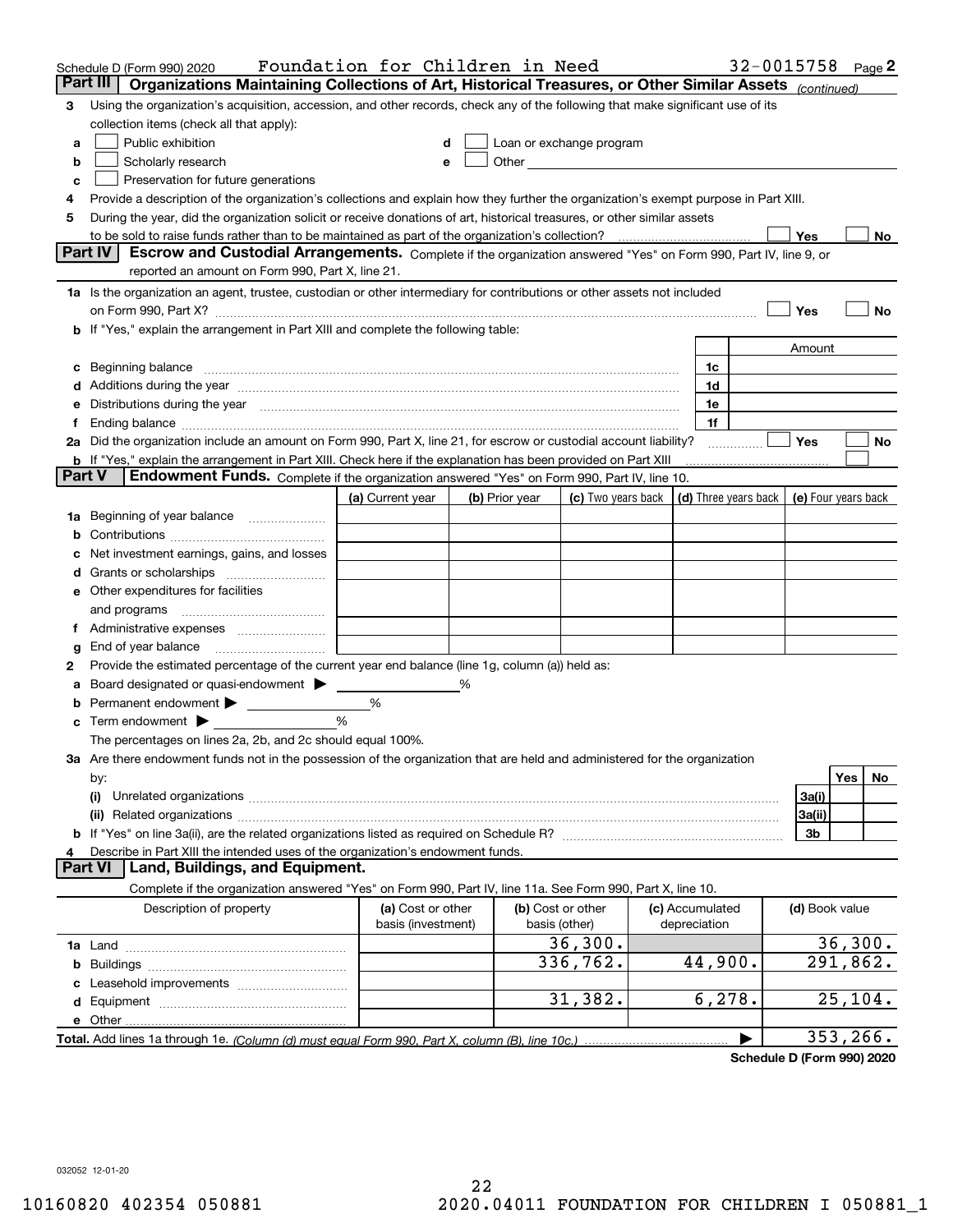| Complete in the organization answered frest on Form 990, Fart IV, line TTD. See Form 990, Fart A, line TZ.                                           |                 |                                                           |                |
|------------------------------------------------------------------------------------------------------------------------------------------------------|-----------------|-----------------------------------------------------------|----------------|
| (a) Description of security or category (including name of security)                                                                                 | (b) Book value  | (c) Method of valuation: Cost or end-of-year market value |                |
| (1) Financial derivatives                                                                                                                            |                 |                                                           |                |
|                                                                                                                                                      |                 |                                                           |                |
| (3) Other                                                                                                                                            |                 |                                                           |                |
| (A)                                                                                                                                                  |                 |                                                           |                |
| (B)                                                                                                                                                  |                 |                                                           |                |
| (C)                                                                                                                                                  |                 |                                                           |                |
| (D)                                                                                                                                                  |                 |                                                           |                |
| (E)                                                                                                                                                  |                 |                                                           |                |
| (F)                                                                                                                                                  |                 |                                                           |                |
| (G)                                                                                                                                                  |                 |                                                           |                |
| (H)                                                                                                                                                  |                 |                                                           |                |
| Total. (Col. (b) must equal Form 990, Part X, col. (B) line 12.)<br>Part VIII Investments - Program Related.                                         |                 |                                                           |                |
|                                                                                                                                                      |                 |                                                           |                |
| Complete if the organization answered "Yes" on Form 990, Part IV, line 11c. See Form 990, Part X, line 13.<br>(a) Description of investment          | (b) Book value  | (c) Method of valuation: Cost or end-of-year market value |                |
|                                                                                                                                                      |                 |                                                           |                |
| (1)                                                                                                                                                  |                 |                                                           |                |
| (2)                                                                                                                                                  |                 |                                                           |                |
| (3)                                                                                                                                                  |                 |                                                           |                |
| (4)                                                                                                                                                  |                 |                                                           |                |
| (5)                                                                                                                                                  |                 |                                                           |                |
| (6)                                                                                                                                                  |                 |                                                           |                |
| (7)                                                                                                                                                  |                 |                                                           |                |
| (8)                                                                                                                                                  |                 |                                                           |                |
| (9)                                                                                                                                                  |                 |                                                           |                |
| Total. (Col. (b) must equal Form 990, Part X, col. (B) line 13.)                                                                                     |                 |                                                           |                |
| <b>Other Assets.</b><br>Part IX                                                                                                                      |                 |                                                           |                |
| Complete if the organization answered "Yes" on Form 990, Part IV, line 11d. See Form 990, Part X, line 15.                                           |                 |                                                           |                |
|                                                                                                                                                      | (a) Description |                                                           | (b) Book value |
| (1)                                                                                                                                                  |                 |                                                           |                |
| (2)                                                                                                                                                  |                 |                                                           |                |
| (3)                                                                                                                                                  |                 |                                                           |                |
| (4)                                                                                                                                                  |                 |                                                           |                |
| (5)                                                                                                                                                  |                 |                                                           |                |
| (6)                                                                                                                                                  |                 |                                                           |                |
| (7)                                                                                                                                                  |                 |                                                           |                |
| (8)                                                                                                                                                  |                 |                                                           |                |
| (9)                                                                                                                                                  |                 |                                                           |                |
|                                                                                                                                                      |                 |                                                           |                |
| <b>Other Liabilities.</b><br>Part X                                                                                                                  |                 |                                                           |                |
| Complete if the organization answered "Yes" on Form 990, Part IV, line 11e or 11f. See Form 990, Part X, line 25.                                    |                 |                                                           |                |
| (a) Description of liability<br><u>1.</u>                                                                                                            |                 |                                                           | (b) Book value |
| (1)<br>Federal income taxes                                                                                                                          |                 |                                                           |                |
| (2)                                                                                                                                                  |                 |                                                           |                |
| (3)                                                                                                                                                  |                 |                                                           |                |
| (4)                                                                                                                                                  |                 |                                                           |                |
| (5)                                                                                                                                                  |                 |                                                           |                |
| (6)                                                                                                                                                  |                 |                                                           |                |
| (7)                                                                                                                                                  |                 |                                                           |                |
| (8)                                                                                                                                                  |                 |                                                           |                |
| (9)                                                                                                                                                  |                 |                                                           |                |
|                                                                                                                                                      |                 |                                                           |                |
| 2. Liability for uncertain tax positions. In Part XIII, provide the text of the footnote to the organization's financial statements that reports the |                 |                                                           |                |
|                                                                                                                                                      |                 |                                                           |                |

organization's liability for uncertain tax positions under FASB ASC 740. Check here if the text of the footnote has been provided in Part XIII  $\,$  ...  $\overline{\rm X}$ 

Complete if the organization answered "Yes" on Form 990, Part IV, line 11b. See Form 990, Part X, line 12.

| (a) Description of security or category (including name of security)      | (b) Book value | (c) Method of valuation: Cost or end-of-year market value |
|---------------------------------------------------------------------------|----------------|-----------------------------------------------------------|
| 1) Financial derivatives                                                  |                |                                                           |
| 2) Closely held equity interests                                          |                |                                                           |
| 3) Other                                                                  |                |                                                           |
| (A)                                                                       |                |                                                           |
| (B)                                                                       |                |                                                           |
| (C)                                                                       |                |                                                           |
| (D)                                                                       |                |                                                           |
| (E)                                                                       |                |                                                           |
| (F)                                                                       |                |                                                           |
| (G)                                                                       |                |                                                           |
| (H)                                                                       |                |                                                           |
| $\text{Total. (Col. (b) must equal Form 990, Part X, col. (B) line 12.)}$ |                |                                                           |
| Part VIII Investments - Program Related.                                  |                |                                                           |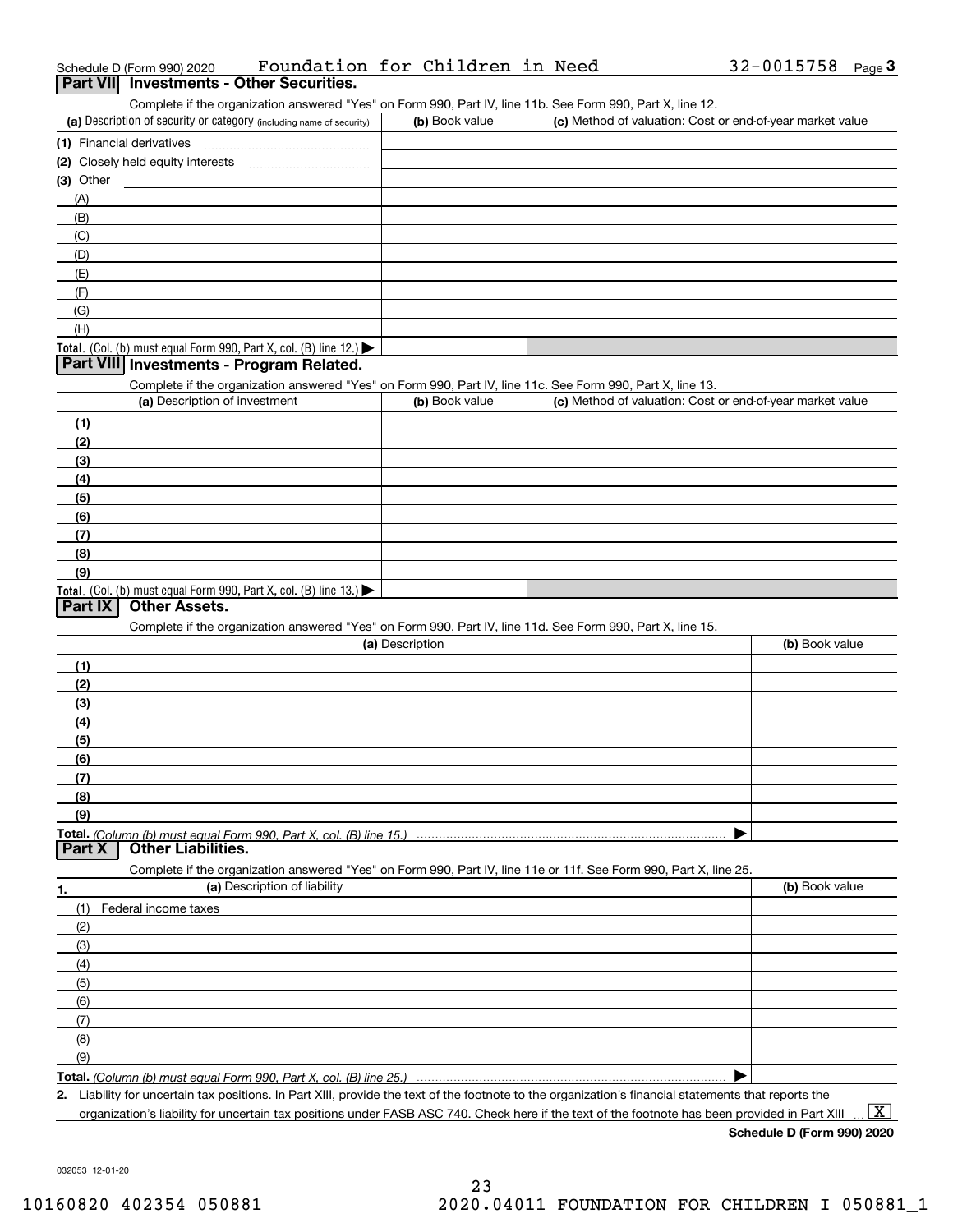| Reconciliation of Revenue per Audited Financial Statements With Revenue per Return.<br><b>Part XI</b><br>Complete if the organization answered "Yes" on Form 990, Part IV, line 12a.<br>943,249.<br>$\blacksquare$<br>Total revenue, gains, and other support per audited financial statements<br>1<br>Amounts included on line 1 but not on Form 990, Part VIII, line 12:<br>2<br>Net unrealized gains (losses) on investments [11] matter contracts and the unrealized gains (losses) on investments<br>2a<br>a<br>2 <sub>b</sub><br>2c<br>2d<br>d<br>υ.<br>Add lines 2a through 2d<br>2e<br>е<br>943, 249.<br>3<br>3.<br>Amounts included on Form 990, Part VIII, line 12, but not on line 1:<br>4<br>4a<br>4 <sub>b</sub><br>υ.<br>c Add lines 4a and 4b<br>4c<br>943, 249.<br>5<br>Part XII   Reconciliation of Expenses per Audited Financial Statements With Expenses per Return.<br>Complete if the organization answered "Yes" on Form 990, Part IV, line 12a.<br>666,368.<br>$\blacksquare$<br>Total expenses and losses per audited financial statements [11] [11] Total expenses and losses per audited financial statements [11] [11] Total expenses and losses per audited financial statements<br>1<br>Amounts included on line 1 but not on Form 990, Part IX, line 25:<br>2<br>2a<br>a<br>2 <sub>b</sub><br>b<br>2c<br>2d<br>d<br>υ.<br>e Add lines 2a through 2d <b>contract and a contract and a contract a</b> contract a contract and a contract a contract a contract a contract a contract a contract a contract a contract a contract a contract a contract a contra<br>2e<br>666, 368.<br>3<br>3<br>Amounts included on Form 990, Part IX, line 25, but not on line 1:<br>4<br>4a<br>a<br>4h<br>Other (Describe in Part XIII.)<br>c Add lines 4a and 4b<br>4c<br>666, 368.<br>5<br>Part XIII Supplemental Information. | Foundation for Children in Need<br>Schedule D (Form 990) 2020 |  | 32-0015758<br>Page 4 |
|-------------------------------------------------------------------------------------------------------------------------------------------------------------------------------------------------------------------------------------------------------------------------------------------------------------------------------------------------------------------------------------------------------------------------------------------------------------------------------------------------------------------------------------------------------------------------------------------------------------------------------------------------------------------------------------------------------------------------------------------------------------------------------------------------------------------------------------------------------------------------------------------------------------------------------------------------------------------------------------------------------------------------------------------------------------------------------------------------------------------------------------------------------------------------------------------------------------------------------------------------------------------------------------------------------------------------------------------------------------------------------------------------------------------------------------------------------------------------------------------------------------------------------------------------------------------------------------------------------------------------------------------------------------------------------------------------------------------------------------------------------------------------------------------------------------------------------------------------|---------------------------------------------------------------|--|----------------------|
|                                                                                                                                                                                                                                                                                                                                                                                                                                                                                                                                                                                                                                                                                                                                                                                                                                                                                                                                                                                                                                                                                                                                                                                                                                                                                                                                                                                                                                                                                                                                                                                                                                                                                                                                                                                                                                                 |                                                               |  |                      |
|                                                                                                                                                                                                                                                                                                                                                                                                                                                                                                                                                                                                                                                                                                                                                                                                                                                                                                                                                                                                                                                                                                                                                                                                                                                                                                                                                                                                                                                                                                                                                                                                                                                                                                                                                                                                                                                 |                                                               |  |                      |
|                                                                                                                                                                                                                                                                                                                                                                                                                                                                                                                                                                                                                                                                                                                                                                                                                                                                                                                                                                                                                                                                                                                                                                                                                                                                                                                                                                                                                                                                                                                                                                                                                                                                                                                                                                                                                                                 |                                                               |  |                      |
|                                                                                                                                                                                                                                                                                                                                                                                                                                                                                                                                                                                                                                                                                                                                                                                                                                                                                                                                                                                                                                                                                                                                                                                                                                                                                                                                                                                                                                                                                                                                                                                                                                                                                                                                                                                                                                                 |                                                               |  |                      |
|                                                                                                                                                                                                                                                                                                                                                                                                                                                                                                                                                                                                                                                                                                                                                                                                                                                                                                                                                                                                                                                                                                                                                                                                                                                                                                                                                                                                                                                                                                                                                                                                                                                                                                                                                                                                                                                 |                                                               |  |                      |
|                                                                                                                                                                                                                                                                                                                                                                                                                                                                                                                                                                                                                                                                                                                                                                                                                                                                                                                                                                                                                                                                                                                                                                                                                                                                                                                                                                                                                                                                                                                                                                                                                                                                                                                                                                                                                                                 |                                                               |  |                      |
|                                                                                                                                                                                                                                                                                                                                                                                                                                                                                                                                                                                                                                                                                                                                                                                                                                                                                                                                                                                                                                                                                                                                                                                                                                                                                                                                                                                                                                                                                                                                                                                                                                                                                                                                                                                                                                                 |                                                               |  |                      |
|                                                                                                                                                                                                                                                                                                                                                                                                                                                                                                                                                                                                                                                                                                                                                                                                                                                                                                                                                                                                                                                                                                                                                                                                                                                                                                                                                                                                                                                                                                                                                                                                                                                                                                                                                                                                                                                 |                                                               |  |                      |
|                                                                                                                                                                                                                                                                                                                                                                                                                                                                                                                                                                                                                                                                                                                                                                                                                                                                                                                                                                                                                                                                                                                                                                                                                                                                                                                                                                                                                                                                                                                                                                                                                                                                                                                                                                                                                                                 |                                                               |  |                      |
|                                                                                                                                                                                                                                                                                                                                                                                                                                                                                                                                                                                                                                                                                                                                                                                                                                                                                                                                                                                                                                                                                                                                                                                                                                                                                                                                                                                                                                                                                                                                                                                                                                                                                                                                                                                                                                                 |                                                               |  |                      |
|                                                                                                                                                                                                                                                                                                                                                                                                                                                                                                                                                                                                                                                                                                                                                                                                                                                                                                                                                                                                                                                                                                                                                                                                                                                                                                                                                                                                                                                                                                                                                                                                                                                                                                                                                                                                                                                 |                                                               |  |                      |
|                                                                                                                                                                                                                                                                                                                                                                                                                                                                                                                                                                                                                                                                                                                                                                                                                                                                                                                                                                                                                                                                                                                                                                                                                                                                                                                                                                                                                                                                                                                                                                                                                                                                                                                                                                                                                                                 |                                                               |  |                      |
|                                                                                                                                                                                                                                                                                                                                                                                                                                                                                                                                                                                                                                                                                                                                                                                                                                                                                                                                                                                                                                                                                                                                                                                                                                                                                                                                                                                                                                                                                                                                                                                                                                                                                                                                                                                                                                                 |                                                               |  |                      |
|                                                                                                                                                                                                                                                                                                                                                                                                                                                                                                                                                                                                                                                                                                                                                                                                                                                                                                                                                                                                                                                                                                                                                                                                                                                                                                                                                                                                                                                                                                                                                                                                                                                                                                                                                                                                                                                 |                                                               |  |                      |
|                                                                                                                                                                                                                                                                                                                                                                                                                                                                                                                                                                                                                                                                                                                                                                                                                                                                                                                                                                                                                                                                                                                                                                                                                                                                                                                                                                                                                                                                                                                                                                                                                                                                                                                                                                                                                                                 |                                                               |  |                      |
|                                                                                                                                                                                                                                                                                                                                                                                                                                                                                                                                                                                                                                                                                                                                                                                                                                                                                                                                                                                                                                                                                                                                                                                                                                                                                                                                                                                                                                                                                                                                                                                                                                                                                                                                                                                                                                                 |                                                               |  |                      |
|                                                                                                                                                                                                                                                                                                                                                                                                                                                                                                                                                                                                                                                                                                                                                                                                                                                                                                                                                                                                                                                                                                                                                                                                                                                                                                                                                                                                                                                                                                                                                                                                                                                                                                                                                                                                                                                 |                                                               |  |                      |
|                                                                                                                                                                                                                                                                                                                                                                                                                                                                                                                                                                                                                                                                                                                                                                                                                                                                                                                                                                                                                                                                                                                                                                                                                                                                                                                                                                                                                                                                                                                                                                                                                                                                                                                                                                                                                                                 |                                                               |  |                      |
|                                                                                                                                                                                                                                                                                                                                                                                                                                                                                                                                                                                                                                                                                                                                                                                                                                                                                                                                                                                                                                                                                                                                                                                                                                                                                                                                                                                                                                                                                                                                                                                                                                                                                                                                                                                                                                                 |                                                               |  |                      |
|                                                                                                                                                                                                                                                                                                                                                                                                                                                                                                                                                                                                                                                                                                                                                                                                                                                                                                                                                                                                                                                                                                                                                                                                                                                                                                                                                                                                                                                                                                                                                                                                                                                                                                                                                                                                                                                 |                                                               |  |                      |
|                                                                                                                                                                                                                                                                                                                                                                                                                                                                                                                                                                                                                                                                                                                                                                                                                                                                                                                                                                                                                                                                                                                                                                                                                                                                                                                                                                                                                                                                                                                                                                                                                                                                                                                                                                                                                                                 |                                                               |  |                      |
|                                                                                                                                                                                                                                                                                                                                                                                                                                                                                                                                                                                                                                                                                                                                                                                                                                                                                                                                                                                                                                                                                                                                                                                                                                                                                                                                                                                                                                                                                                                                                                                                                                                                                                                                                                                                                                                 |                                                               |  |                      |
|                                                                                                                                                                                                                                                                                                                                                                                                                                                                                                                                                                                                                                                                                                                                                                                                                                                                                                                                                                                                                                                                                                                                                                                                                                                                                                                                                                                                                                                                                                                                                                                                                                                                                                                                                                                                                                                 |                                                               |  |                      |
|                                                                                                                                                                                                                                                                                                                                                                                                                                                                                                                                                                                                                                                                                                                                                                                                                                                                                                                                                                                                                                                                                                                                                                                                                                                                                                                                                                                                                                                                                                                                                                                                                                                                                                                                                                                                                                                 |                                                               |  |                      |
|                                                                                                                                                                                                                                                                                                                                                                                                                                                                                                                                                                                                                                                                                                                                                                                                                                                                                                                                                                                                                                                                                                                                                                                                                                                                                                                                                                                                                                                                                                                                                                                                                                                                                                                                                                                                                                                 |                                                               |  |                      |
|                                                                                                                                                                                                                                                                                                                                                                                                                                                                                                                                                                                                                                                                                                                                                                                                                                                                                                                                                                                                                                                                                                                                                                                                                                                                                                                                                                                                                                                                                                                                                                                                                                                                                                                                                                                                                                                 |                                                               |  |                      |
|                                                                                                                                                                                                                                                                                                                                                                                                                                                                                                                                                                                                                                                                                                                                                                                                                                                                                                                                                                                                                                                                                                                                                                                                                                                                                                                                                                                                                                                                                                                                                                                                                                                                                                                                                                                                                                                 |                                                               |  |                      |
|                                                                                                                                                                                                                                                                                                                                                                                                                                                                                                                                                                                                                                                                                                                                                                                                                                                                                                                                                                                                                                                                                                                                                                                                                                                                                                                                                                                                                                                                                                                                                                                                                                                                                                                                                                                                                                                 |                                                               |  |                      |
|                                                                                                                                                                                                                                                                                                                                                                                                                                                                                                                                                                                                                                                                                                                                                                                                                                                                                                                                                                                                                                                                                                                                                                                                                                                                                                                                                                                                                                                                                                                                                                                                                                                                                                                                                                                                                                                 |                                                               |  |                      |
|                                                                                                                                                                                                                                                                                                                                                                                                                                                                                                                                                                                                                                                                                                                                                                                                                                                                                                                                                                                                                                                                                                                                                                                                                                                                                                                                                                                                                                                                                                                                                                                                                                                                                                                                                                                                                                                 |                                                               |  |                      |
|                                                                                                                                                                                                                                                                                                                                                                                                                                                                                                                                                                                                                                                                                                                                                                                                                                                                                                                                                                                                                                                                                                                                                                                                                                                                                                                                                                                                                                                                                                                                                                                                                                                                                                                                                                                                                                                 |                                                               |  |                      |

Provide the descriptions required for Part II, lines 3, 5, and 9; Part III, lines 1a and 4; Part IV, lines 1b and 2b; Part V, line 4; Part X, line 2; Part XI, lines 2d and 4b; and Part XII, lines 2d and 4b. Also complete this part to provide any additional information.

## Part X, Line 2:

FIN 48 Note from Audited Financial Statements.

The Foundation was granted an exemption from federal income taxes by the

Internal Revenue Service pursuant to the provisions of Internal Revenue

Code Section  $501(c)(3)$ . The Foundation qualifies for the charitable

contribution deduction under Section  $170(b)(1)(A)(vi)$  and has been

classified as an organization that is not a private foundation under

Section 509(a)(1). The tax- exempt purpose of the Foundation and the

nature in which it operates is described above. Management believes the

Foundation continues to operate in compliance with its tax-exempt purpose.

The Foundation's annual information and income tax returns filed with the

032054 12-01-20 **Schedule D (Form 990) 2020** federal and state governments are subject to examination for the statutory

24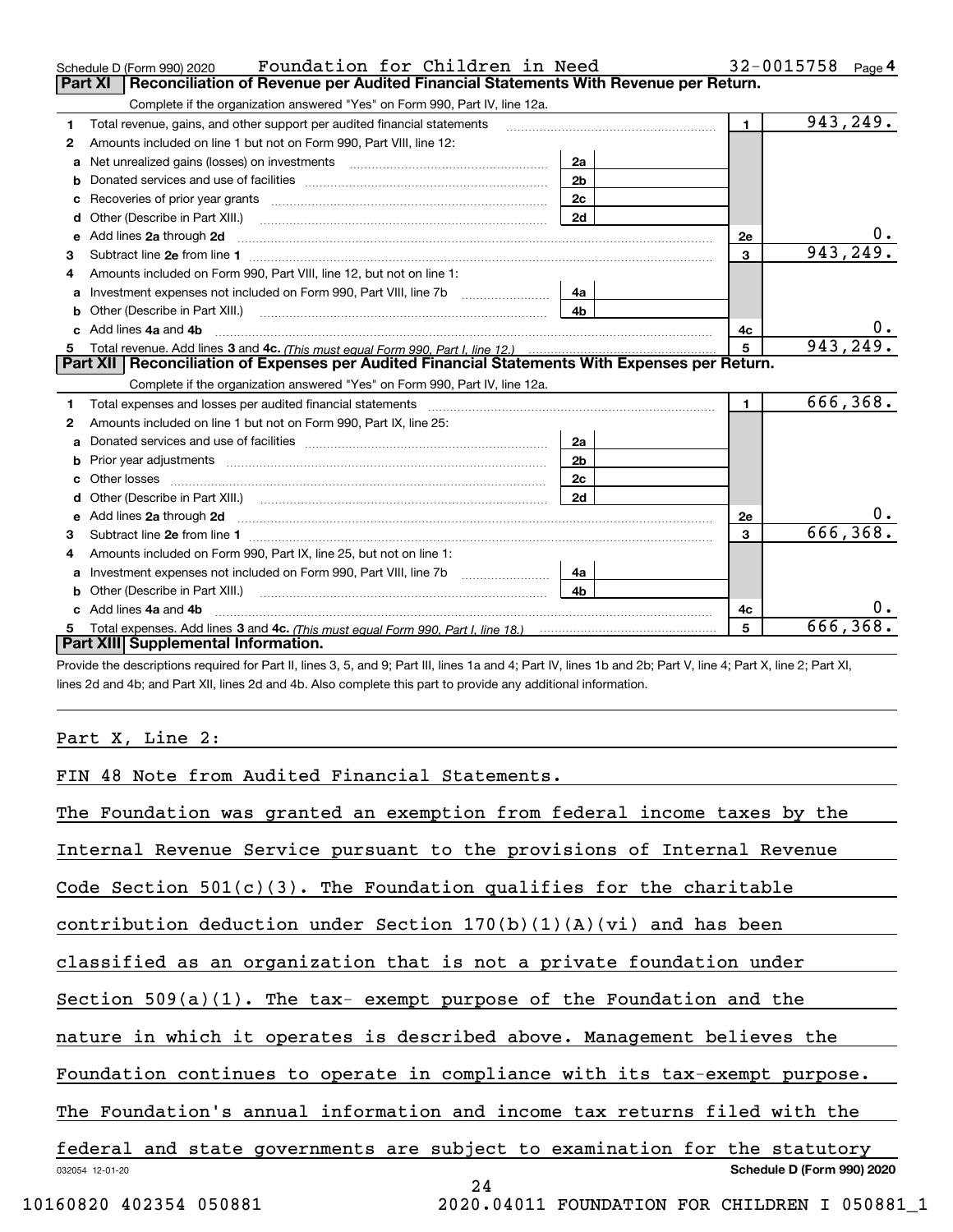| Foundation for Children in Need<br>Schedule D (Form 990) 2020<br><b>Part XIII Supplemental Information</b> (continued)           | $32 - 0015758$ Page 5      |
|----------------------------------------------------------------------------------------------------------------------------------|----------------------------|
| period.<br><u> 1989 - Johann Harry Barn, mars and de Branch and de Branch and de Branch and de Branch and de Branch and de B</u> |                            |
| The Organization has adopted the requirements for accounting for uncertain                                                       |                            |
| tax positions and management has determined that the Organization was not                                                        |                            |
| required to record a liabilty related to uncertain tax positions as of                                                           |                            |
| March 31, 2021 and 2020.                                                                                                         |                            |
|                                                                                                                                  |                            |
|                                                                                                                                  |                            |
|                                                                                                                                  |                            |
|                                                                                                                                  |                            |
|                                                                                                                                  |                            |
|                                                                                                                                  |                            |
|                                                                                                                                  |                            |
|                                                                                                                                  |                            |
|                                                                                                                                  |                            |
|                                                                                                                                  |                            |
|                                                                                                                                  |                            |
|                                                                                                                                  |                            |
|                                                                                                                                  |                            |
|                                                                                                                                  |                            |
|                                                                                                                                  |                            |
|                                                                                                                                  |                            |
|                                                                                                                                  |                            |
|                                                                                                                                  |                            |
|                                                                                                                                  |                            |
|                                                                                                                                  |                            |
|                                                                                                                                  |                            |
|                                                                                                                                  |                            |
|                                                                                                                                  | Schedule D (Form 990) 2020 |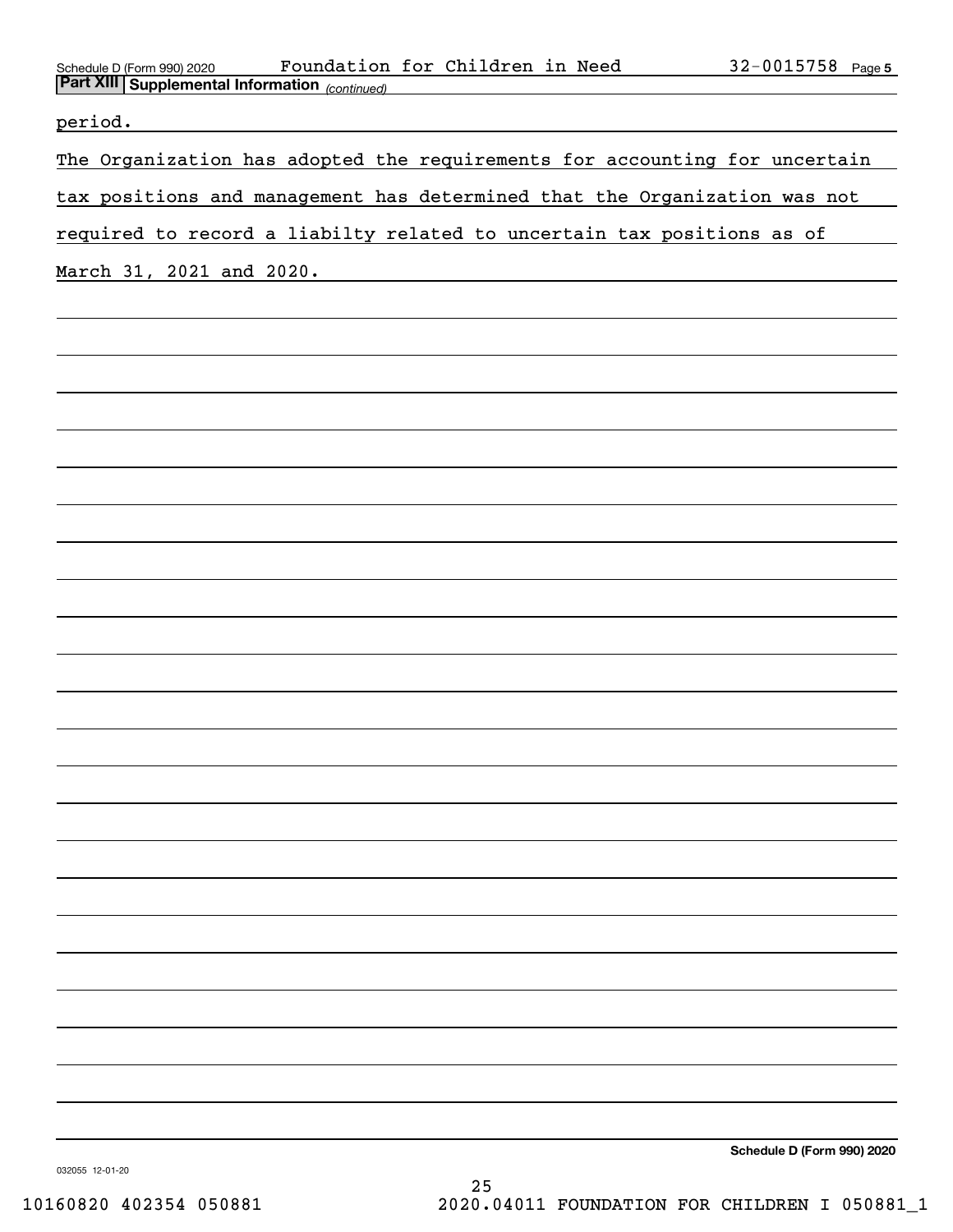|        | Department of the Treasury                           | <b>Open to Public</b>                     |                                                                                           |                                                                                                                                                               |                      |                                                                                                                 |                                                                      |
|--------|------------------------------------------------------|-------------------------------------------|-------------------------------------------------------------------------------------------|---------------------------------------------------------------------------------------------------------------------------------------------------------------|----------------------|-----------------------------------------------------------------------------------------------------------------|----------------------------------------------------------------------|
|        | Internal Revenue Service                             |                                           |                                                                                           | Go to www.irs.gov/Form990 for instructions and the latest information.                                                                                        |                      |                                                                                                                 | <b>Inspection</b>                                                    |
|        | Name of the organization                             |                                           |                                                                                           |                                                                                                                                                               |                      |                                                                                                                 | <b>Employer identification number</b>                                |
|        | Foundation for Children in Need                      |                                           |                                                                                           |                                                                                                                                                               |                      | 32-0015758                                                                                                      |                                                                      |
| Part I | Form 990, Part IV, line 14b.                         |                                           |                                                                                           | General Information on Activities Outside the United States. Complete if the organization answered "Yes" on                                                   |                      |                                                                                                                 |                                                                      |
| 1      |                                                      |                                           |                                                                                           | For grantmakers. Does the organization maintain records to substantiate the amount of its grants and other assistance,                                        |                      |                                                                                                                 |                                                                      |
|        |                                                      |                                           |                                                                                           | the grantees' eligibility for the grants or assistance, and the selection criteria used to award the grants or assistance?                                    |                      |                                                                                                                 | $\overline{X}$ No<br>Yes                                             |
| 2      | United States.                                       |                                           |                                                                                           | For grantmakers. Describe in Part V the organization's procedures for monitoring the use of its grants and other assistance outside the                       |                      |                                                                                                                 |                                                                      |
| З      |                                                      |                                           |                                                                                           | Activities per Region. (The following Part I, line 3 table can be duplicated if additional space is needed.)                                                  |                      |                                                                                                                 |                                                                      |
|        | (a) Region                                           | (b) Number of<br>offices<br>in the region | (c) Number of<br>employees,<br>agents, and<br>independent<br>contractors<br>in the region | (d) Activities conducted in the region<br>(by type) (such as, fundraising, pro-<br>gram services, investments, grants to<br>recipients located in the region) |                      | (e) If activity listed in (d)<br>is a program service,<br>describe specific type<br>of service(s) in the region | (f) Total<br>expenditures<br>for and<br>investments<br>in the region |
|        |                                                      |                                           |                                                                                           |                                                                                                                                                               |                      |                                                                                                                 |                                                                      |
|        | South Asia -                                         |                                           |                                                                                           |                                                                                                                                                               |                      |                                                                                                                 |                                                                      |
|        | Afghanistan,                                         |                                           |                                                                                           | Grants to charitable                                                                                                                                          | Help needy children, |                                                                                                                 |                                                                      |
|        | Bangladesh,                                          | 0                                         | 0                                                                                         | prganizations in the region                                                                                                                                   | students and elderly |                                                                                                                 | 580,128.                                                             |
|        |                                                      |                                           |                                                                                           |                                                                                                                                                               |                      |                                                                                                                 |                                                                      |
|        |                                                      |                                           |                                                                                           |                                                                                                                                                               |                      |                                                                                                                 |                                                                      |
|        |                                                      |                                           |                                                                                           |                                                                                                                                                               |                      |                                                                                                                 |                                                                      |
|        |                                                      |                                           |                                                                                           |                                                                                                                                                               |                      |                                                                                                                 |                                                                      |
|        |                                                      |                                           |                                                                                           |                                                                                                                                                               |                      |                                                                                                                 |                                                                      |
|        |                                                      |                                           |                                                                                           |                                                                                                                                                               |                      |                                                                                                                 |                                                                      |
|        |                                                      |                                           |                                                                                           |                                                                                                                                                               |                      |                                                                                                                 |                                                                      |
|        | 3 a Subtotal                                         | 0                                         | 0                                                                                         |                                                                                                                                                               |                      |                                                                                                                 | 580,128.                                                             |
|        | <b>b</b> Total from continuation<br>sheets to Part I | 0                                         | 0                                                                                         |                                                                                                                                                               |                      |                                                                                                                 | $\mathbf 0$ .                                                        |
|        | c Totals (add lines 3a<br>and 3b)<br>.               | 0                                         | 0                                                                                         |                                                                                                                                                               |                      |                                                                                                                 | 580,128.                                                             |

**| Complete if the organization answered "Yes" on Form 990, Part IV, line 14b, 15, or 16.**

**SCHEDULE F Statement of Activities Outside the United States**

**For Paperwork Reduction Act Notice, see the Instructions for Form 990. Schedule F (Form 990) 2020** LHA

OMB No. 1545-0047

**2020**

032071 12-03-20

**(Form 990)**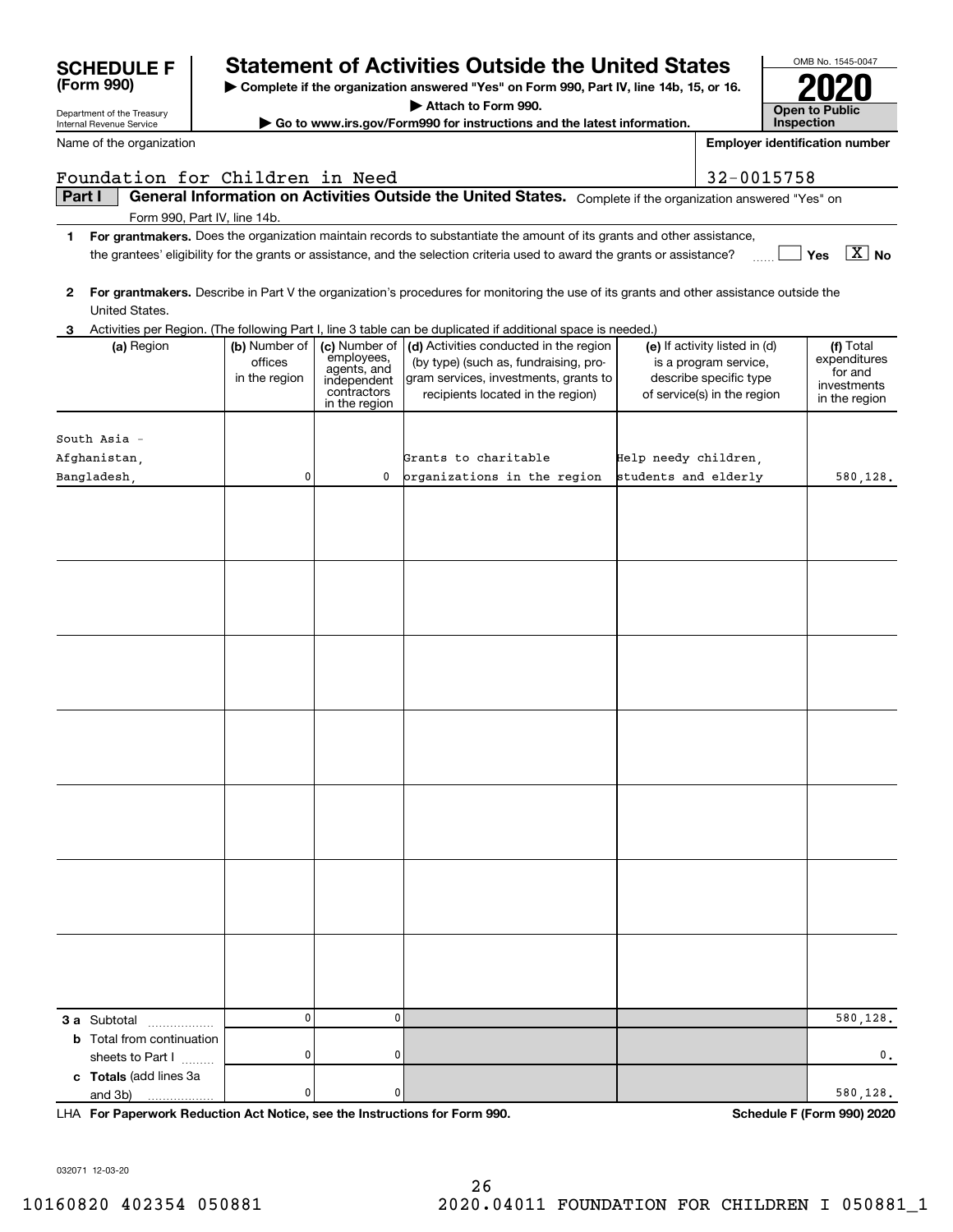Part II | Grants and Other Assistance to Organizations or Entities Outside the United States. Complete if the organization answered "Yes" on Form 990, Part IV, line 15, for any recipient who received more than \$5,000. Part II can be duplicated if additional space is needed.

| (a) Name of organization | (b) IRS code section<br>and EIN (if applicable) | (c) Region     | (d) Purpose of<br>grant                                                                                                                 | (e) Amount<br>of cash grant | (f) Manner of<br>cash disbursement | (g) Amount of<br>noncash<br>assistance | (h) Description<br>of noncash<br>assistance | (i) Method of<br>valuation (book, FMV,<br>appraisal, other) |
|--------------------------|-------------------------------------------------|----------------|-----------------------------------------------------------------------------------------------------------------------------------------|-----------------------------|------------------------------------|----------------------------------------|---------------------------------------------|-------------------------------------------------------------|
|                          |                                                 |                | Aid needy children of                                                                                                                   |                             |                                    |                                        |                                             |                                                             |
|                          |                                                 | South Asia -   | India including Cleft                                                                                                                   |                             |                                    |                                        |                                             |                                                             |
|                          |                                                 | Afghanistan,   | Lip Surgeries,                                                                                                                          |                             |                                    |                                        |                                             |                                                             |
|                          |                                                 | Bangladesh,    | Clothing for Poor,                                                                                                                      |                             | 416, 248. Wire Transfer            | $\mathbf{0}$ .                         |                                             |                                                             |
|                          |                                                 |                | Maintenance of St                                                                                                                       |                             |                                    |                                        |                                             |                                                             |
|                          |                                                 | South Asia -   | Xaviers Home and                                                                                                                        |                             |                                    |                                        |                                             |                                                             |
|                          |                                                 | Afghanistan,   | staff salaries and                                                                                                                      |                             |                                    |                                        |                                             |                                                             |
|                          |                                                 | Bangladesh,    | maintenance of Prema                                                                                                                    |                             | 97,200. Wire Transfer              | $\mathbf{0}$ .                         |                                             |                                                             |
|                          |                                                 |                | Sponsorship help for                                                                                                                    |                             |                                    |                                        |                                             |                                                             |
|                          |                                                 | South Asia -   | the needy children                                                                                                                      |                             |                                    |                                        |                                             |                                                             |
|                          |                                                 | Afghanistan,   | and maintenance of                                                                                                                      |                             |                                    |                                        |                                             |                                                             |
|                          |                                                 | Bangladesh,    | Navjeevan School for                                                                                                                    |                             | 6,480. Wire Transfer               | $\mathbf{0}$ .                         |                                             |                                                             |
|                          |                                                 |                |                                                                                                                                         |                             |                                    |                                        |                                             |                                                             |
|                          |                                                 | South Asia -   |                                                                                                                                         |                             |                                    |                                        |                                             |                                                             |
|                          |                                                 | Afghanistan,   | Sponsorship and                                                                                                                         |                             |                                    |                                        |                                             |                                                             |
|                          |                                                 | Bangladesh,    | school maintenance                                                                                                                      |                             | 21,600. Wire Transfer              | $\mathbf{0}$ .                         |                                             |                                                             |
|                          |                                                 |                |                                                                                                                                         |                             |                                    |                                        |                                             |                                                             |
|                          |                                                 | South Asia $-$ | Sponsorship and                                                                                                                         |                             |                                    |                                        |                                             |                                                             |
|                          |                                                 | Afghanistan,   | maintenance of Asha                                                                                                                     |                             |                                    |                                        |                                             |                                                             |
|                          |                                                 | Bangladesh.    | Nilayam School                                                                                                                          |                             | 10,800. Wire Transfer              | $\mathbf{0}$ .                         |                                             |                                                             |
|                          |                                                 |                |                                                                                                                                         |                             |                                    |                                        |                                             |                                                             |
|                          |                                                 | South Asia -   |                                                                                                                                         |                             |                                    |                                        |                                             |                                                             |
|                          |                                                 | Afghanistan,   | For the activities of                                                                                                                   |                             |                                    |                                        |                                             |                                                             |
|                          |                                                 | Bangladesh.    | the DSS sisters                                                                                                                         |                             | 17,800. Wire Transfer              | $\mathbf{0}$ .                         |                                             |                                                             |
|                          |                                                 |                |                                                                                                                                         |                             |                                    |                                        |                                             |                                                             |
|                          |                                                 | South Asia -   |                                                                                                                                         |                             |                                    |                                        |                                             |                                                             |
|                          |                                                 | Afghanistan,   | Drinking water                                                                                                                          |                             |                                    |                                        |                                             |                                                             |
|                          |                                                 | Bangladesh,    | project                                                                                                                                 |                             | 10,000. Wire Transfer              | $\mathbf{0}$ .                         |                                             |                                                             |
|                          |                                                 |                |                                                                                                                                         |                             |                                    |                                        |                                             |                                                             |
|                          |                                                 |                |                                                                                                                                         |                             |                                    |                                        |                                             |                                                             |
|                          |                                                 |                |                                                                                                                                         |                             |                                    |                                        |                                             |                                                             |
|                          |                                                 |                |                                                                                                                                         |                             |                                    |                                        |                                             |                                                             |
| 2                        |                                                 |                | Enter total number of recipient organizations listed above that are recognized as charities by the foreign country, recognized as a tax |                             |                                    |                                        |                                             |                                                             |
|                          |                                                 |                | exempt 501(c)(3) organization by the IRS, or for which the grantee or counsel has provided a section 501(c)(3) equivalency letter       |                             |                                    | ▶<br>.                                 |                                             |                                                             |

**3**Enter total number of other organizations or entities |

See Part V for Column (d) descriptions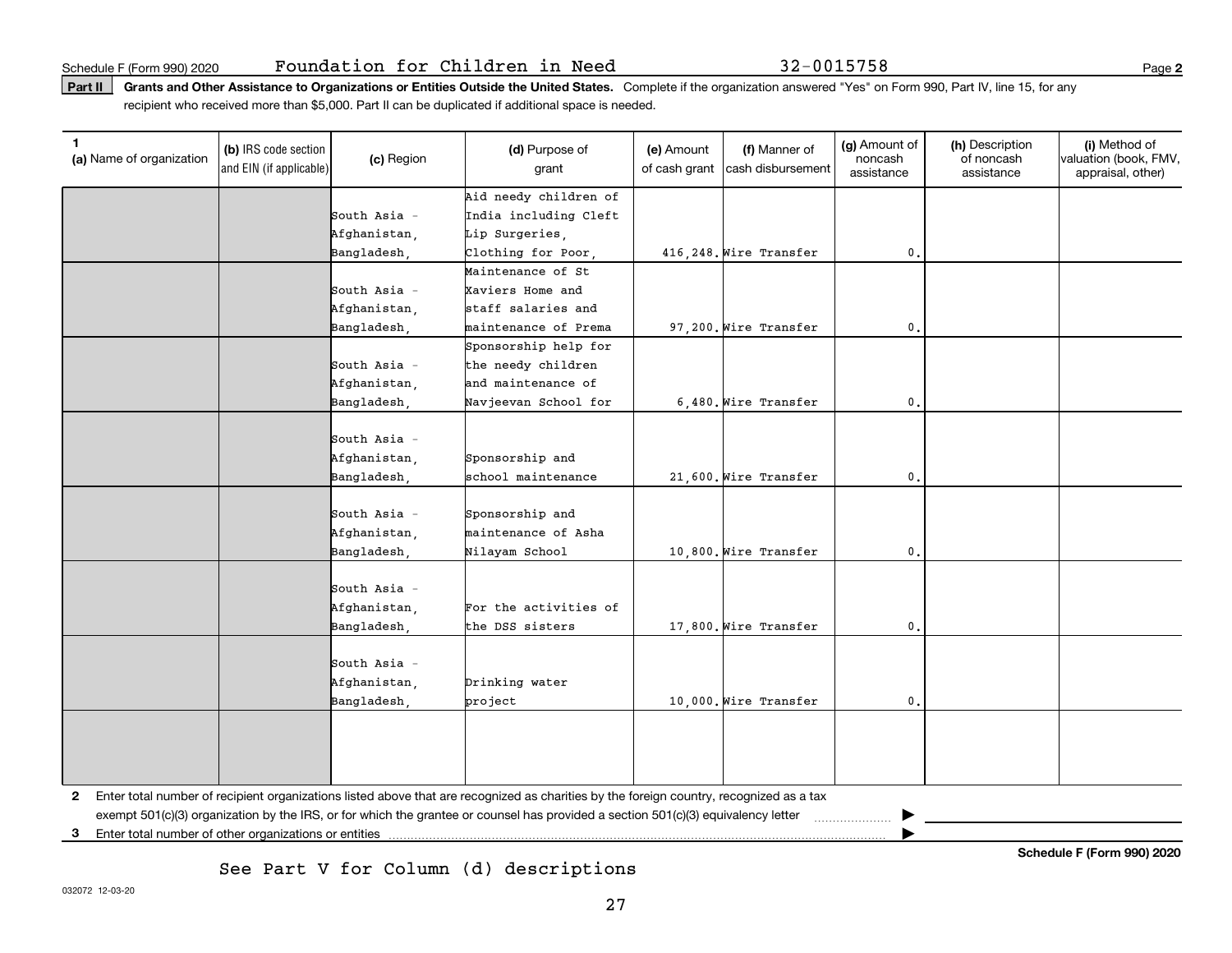Part III Grants and Other Assistance to Individuals Outside the United States. Complete if the organization answered "Yes" on Form 990, Part IV, line 16. Part III can be duplicated if additional space is needed.

| r art in can be adplicated in additional c<br>(a) Type of grant or assistance | (b) Region | (c) Number of<br>recipients | (d) Amount of<br>cash grant | (e) Manner of<br>cash disbursement | (f) Amount of<br>noncash<br>assistance | (g) Description of<br>noncash assistance | (h) Method of<br>valuation<br>(book, FMV,<br>appraisal, other) |
|-------------------------------------------------------------------------------|------------|-----------------------------|-----------------------------|------------------------------------|----------------------------------------|------------------------------------------|----------------------------------------------------------------|
|                                                                               |            |                             |                             |                                    |                                        |                                          |                                                                |
|                                                                               |            |                             |                             |                                    |                                        |                                          |                                                                |
|                                                                               |            |                             |                             |                                    |                                        |                                          |                                                                |
|                                                                               |            |                             |                             |                                    |                                        |                                          |                                                                |
|                                                                               |            |                             |                             |                                    |                                        |                                          |                                                                |
|                                                                               |            |                             |                             |                                    |                                        |                                          |                                                                |
|                                                                               |            |                             |                             |                                    |                                        |                                          |                                                                |
|                                                                               |            |                             |                             |                                    |                                        |                                          |                                                                |
|                                                                               |            |                             |                             |                                    |                                        |                                          |                                                                |
|                                                                               |            |                             |                             |                                    |                                        |                                          |                                                                |
|                                                                               |            |                             |                             |                                    |                                        |                                          |                                                                |
|                                                                               |            |                             |                             |                                    |                                        |                                          |                                                                |

**Schedule F (Form 990) 2020**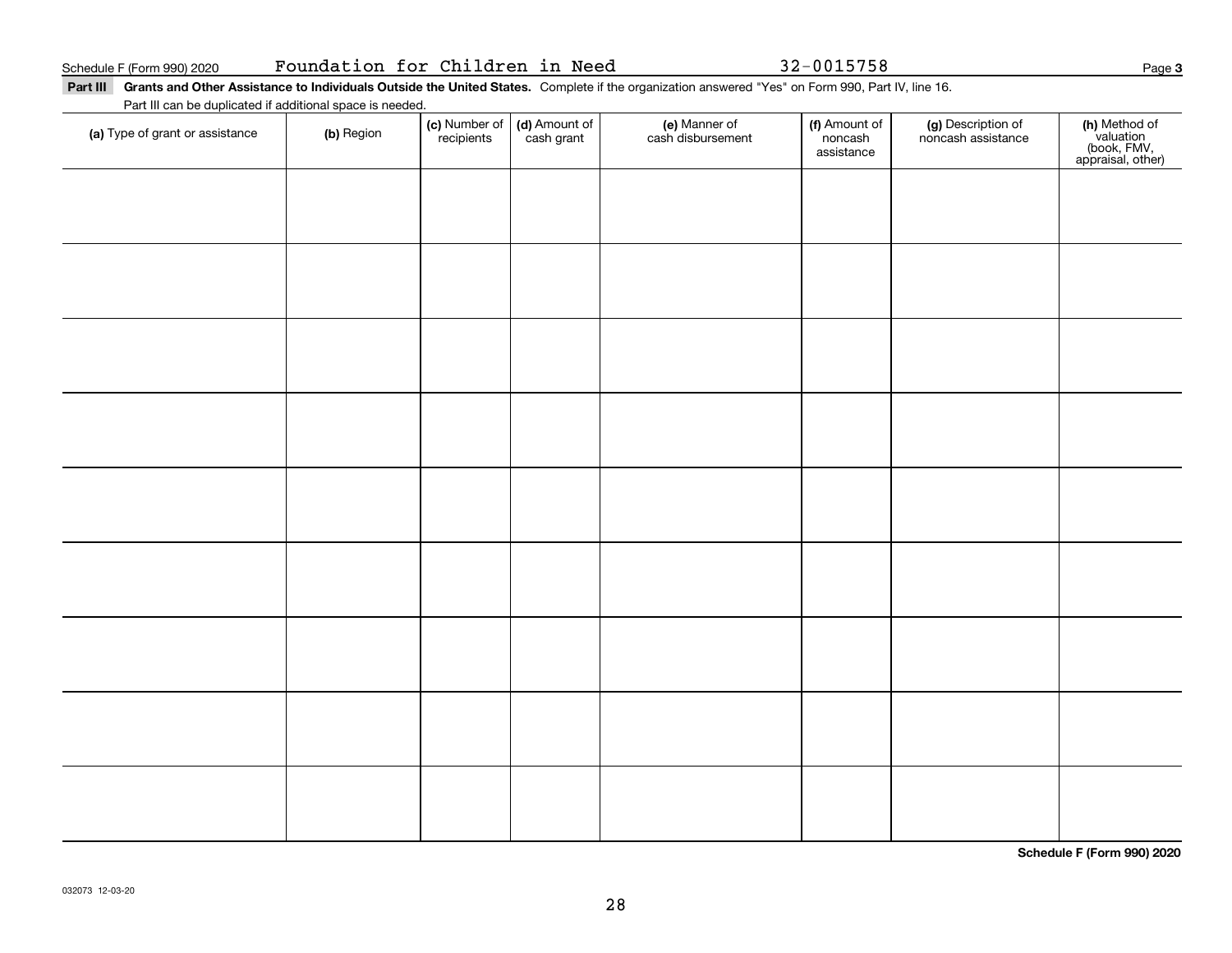| Schedule F (Form 990) 2020     | Foundation for Children in Need |  |  | 32-0015758 | Page |
|--------------------------------|---------------------------------|--|--|------------|------|
| <b>Part IV   Foreign Forms</b> |                                 |  |  |            |      |

| 1            | Was the organization a U.S. transferor of property to a foreign corporation during the tax year? If "Yes."                                          |     |                   |
|--------------|-----------------------------------------------------------------------------------------------------------------------------------------------------|-----|-------------------|
|              | the organization may be required to file Form 926, Return by a U.S. Transferor of Property to a Foreign                                             |     |                   |
|              | Corporation (see Instructions for Form 926) <i>manual content content corporation (see Instructions</i> of Form                                     | Yes | X<br>No.          |
| $\mathbf{2}$ | Did the organization have an interest in a foreign trust during the tax year? If "Yes," the organization may                                        |     |                   |
|              | be required to separately file Form 3520, Annual Return To Report Transactions With Foreign Trusts and                                              |     |                   |
|              | Receipt of Certain Foreign Gifts, and/or Form 3520-A, Annual Information Return of Foreign Trust With a                                             |     |                   |
|              |                                                                                                                                                     | Yes | $X \mid N_{0}$    |
| 3            | Did the organization have an ownership interest in a foreign corporation during the tax year? If "Yes."                                             |     |                   |
|              | the organization may be required to file Form 5471, Information Return of U.S. Persons With Respect to                                              |     |                   |
|              | Certain Foreign Corporations (see Instructions for Form 5471) manufactured contain the content of the Corporations (see Instructions for Form 5471) | Yes | X∣No              |
| 4            | Was the organization a direct or indirect shareholder of a passive foreign investment company or a                                                  |     |                   |
|              | qualified electing fund during the tax year? If "Yes," the organization may be required to file Form 8621,                                          |     |                   |
|              | Information Return by a Shareholder of a Passive Foreign Investment Company or Qualified Electing                                                   |     |                   |
|              |                                                                                                                                                     | Yes | ΧI<br>No          |
| 5            | Did the organization have an ownership interest in a foreign partnership during the tax year? If "Yes."                                             |     |                   |
|              | the organization may be required to file Form 8865, Return of U.S. Persons With Respect to Certain                                                  |     |                   |
|              |                                                                                                                                                     | Yes | -X I<br><b>No</b> |
| 6            | Did the organization have any operations in or related to any boycotting countries during the tax year? If                                          |     |                   |
|              | "Yes," the organization may be reguired to separately file Form 5713, International Boycott Report (see                                             |     |                   |
|              | Instructions for Form 5713; don't file with Form 990) manufactured and the control of the control of the with                                       | Yes | No                |
|              |                                                                                                                                                     |     |                   |

**Schedule F (Form 990) 2020**

032074 12-03-20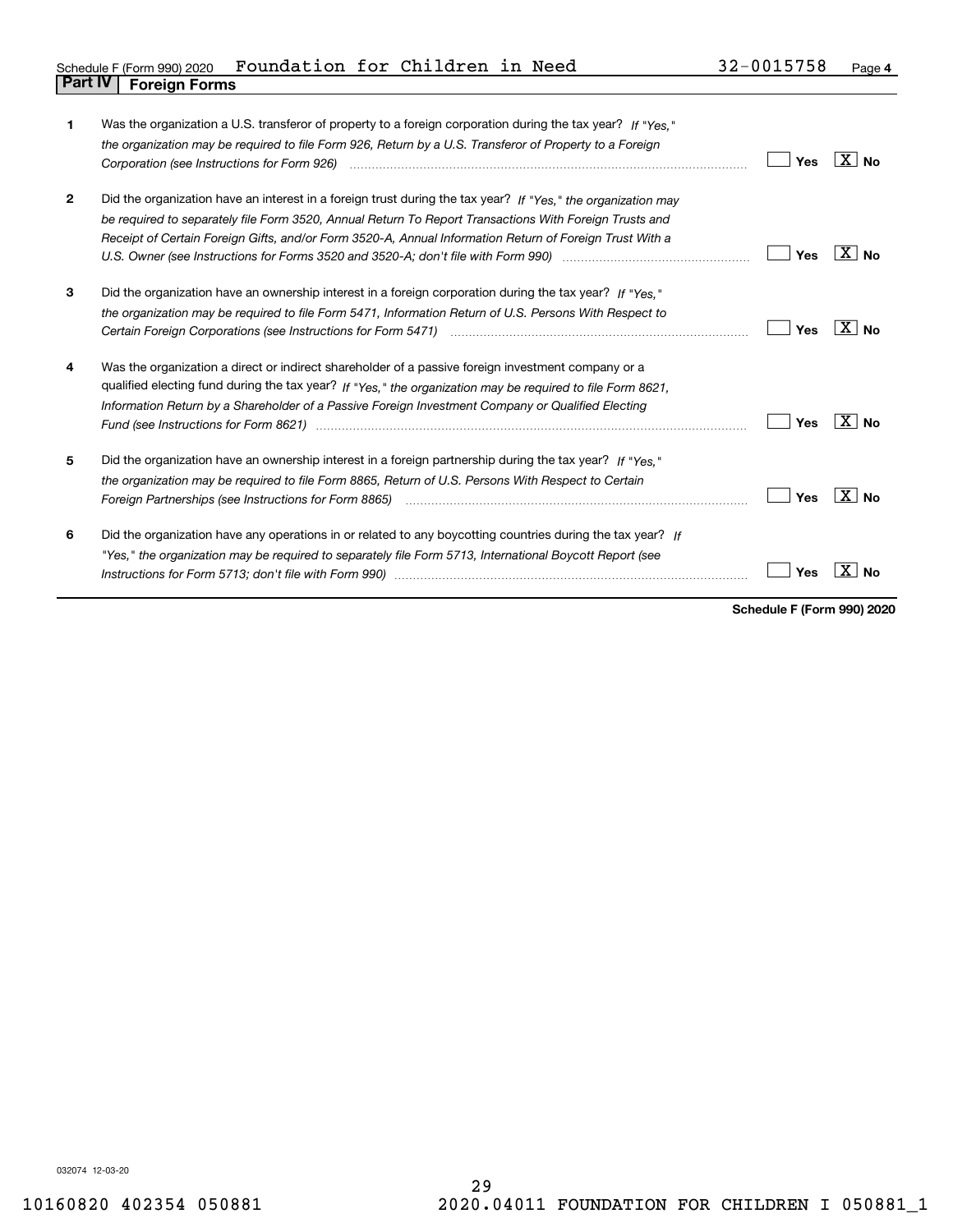Schedule F (Form 990) 2020 **Foundation for Children in Need 32-0015758** Page **Part V Supplemental Information**

Provide the information required by Part I, line 2 (monitoring of funds); Part I, line 3, column (f) (accounting method; amounts of investments vs. expenditures per region); Part II, line 1 (accounting method); Part III (accounting method); and Part III, column (c) (estimated number of recipients), as applicable. Also complete this part to provide any additional information. See instructions.

Part I, Line 2:

All grants are approved by the Board of Directors and documented in minutes. Foundation for Children in Need (FCN) receives acknowledgement from grantee that funds were received. FCN receives a statement from the grantee verifying funds are being properly used and audit reports are sent. FCN employees make annual visits to the projects to over see that the funds are used properly. Each year they bring photos from different projects and constructions and share with the Board members and give a report to the Board.

Part II, Column (d):

Region: South Asia - Afghanistan, Bangladesh,

(d) Purpose of Grant: Aid needy children of India including Cleft Lip

Surgeries, Clothing for Poor, for the construction of Compound wall,

Garage and Sump and Cement Roads, Covid 19 relief work, FCN Home

maintenance, Invertors for FCN Home, Medical Help, New Year Gifts, Masks

and Sanitizers, Physiotherapy Equipment and Water Purification system.

Region: South Asia - Afghanistan, Bangladesh,

(d) Purpose of Grant: Maintenance of St Xaviers Home and staff salaries

and maintenance of Prema Nilayam project

Region: South Asia - Afghanistan, Bangladesh,

(d) Purpose of Grant: Sponsorship help for the needy children and

maintenance of Navjeevan School for the Deaf, teachers' salaries and for

school supplies

032075 12-03-20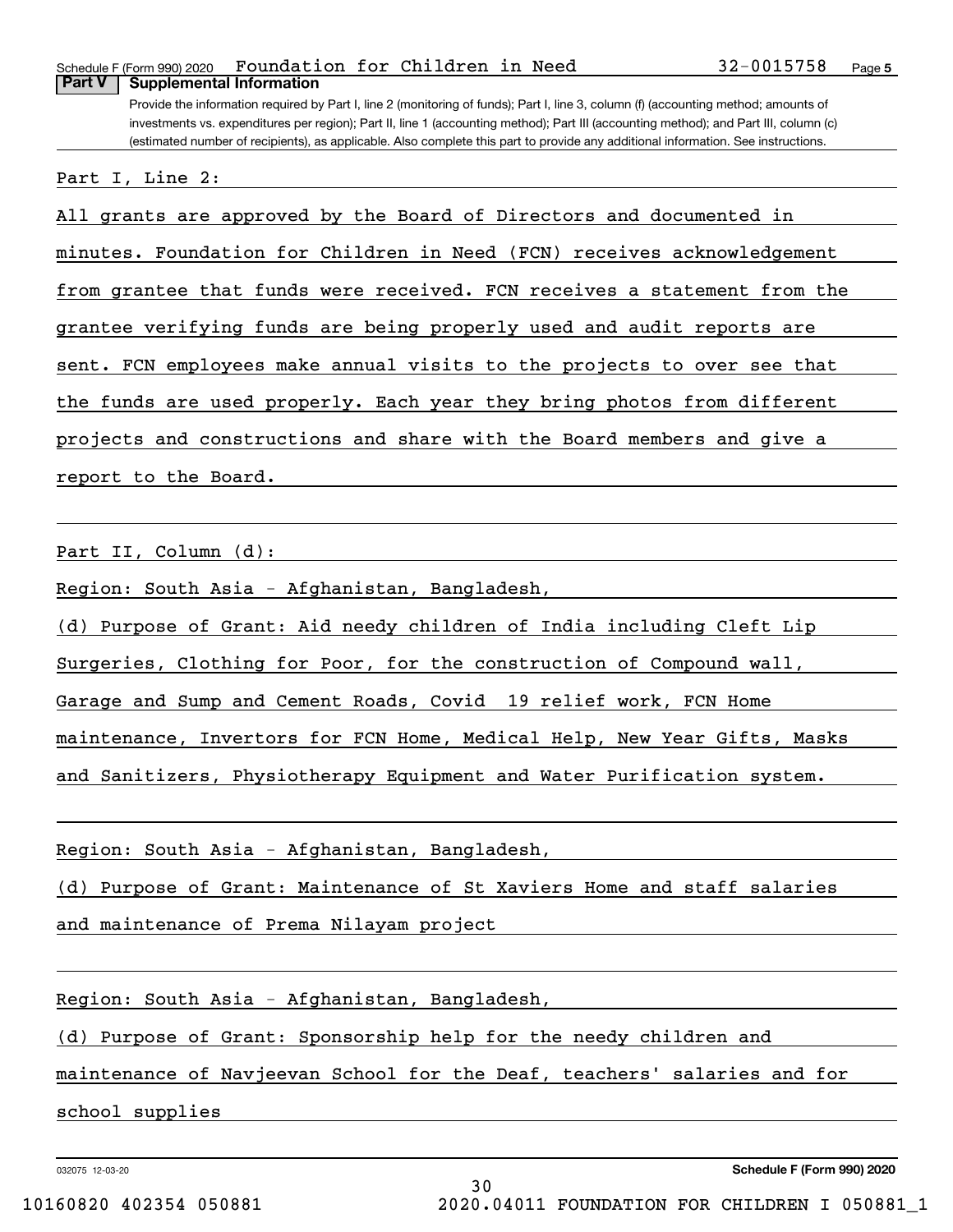| <b>SCHEDULE L</b>                                                                                             |                                                                            |                                                                       |                           | <b>Transactions With Interested Persons</b>                                                                  |                                                                                                                                    |     |                                     |                           | OMB No. 1545-0047            |     |                                       |  |
|---------------------------------------------------------------------------------------------------------------|----------------------------------------------------------------------------|-----------------------------------------------------------------------|---------------------------|--------------------------------------------------------------------------------------------------------------|------------------------------------------------------------------------------------------------------------------------------------|-----|-------------------------------------|---------------------------|------------------------------|-----|---------------------------------------|--|
| (Form 990 or 990-EZ)                                                                                          |                                                                            |                                                                       |                           | 28b, or 28c, or Form 990-EZ, Part V, line 38a or 40b.                                                        | ▶ Complete if the organization answered "Yes" on Form 990, Part IV, line 25a, 25b, 26, 27, 28a,                                    |     |                                     |                           |                              |     |                                       |  |
| Department of the Treasury<br>Internal Revenue Service                                                        |                                                                            |                                                                       |                           | Attach to Form 990 or Form 990-EZ.<br>Go to www.irs.gov/Form990 for instructions and the latest information. |                                                                                                                                    |     | <b>Open To Public</b><br>Inspection |                           |                              |     |                                       |  |
| Name of the organization                                                                                      |                                                                            |                                                                       |                           |                                                                                                              |                                                                                                                                    |     |                                     |                           |                              |     | <b>Employer identification number</b> |  |
| Part I                                                                                                        |                                                                            | Foundation for Children in Need                                       |                           |                                                                                                              | <b>Excess Benefit Transactions</b> (section 501(c)(3), section 501(c)(4), and section 501(c)(29) organizations only).              |     |                                     | 32-0015758                |                              |     |                                       |  |
|                                                                                                               |                                                                            |                                                                       |                           |                                                                                                              | Complete if the organization answered "Yes" on Form 990, Part IV, line 25a or 25b, or Form 990-EZ, Part V, line 40b.               |     |                                     |                           |                              |     |                                       |  |
| (a) Name of disqualified person                                                                               |                                                                            | (b) Relationship between disqualified                                 |                           |                                                                                                              | (c) Description of transaction                                                                                                     |     |                                     |                           |                              |     | (d) Corrected?                        |  |
|                                                                                                               |                                                                            | person and organization                                               |                           |                                                                                                              |                                                                                                                                    |     |                                     |                           |                              | Yes | No.                                   |  |
|                                                                                                               |                                                                            |                                                                       |                           |                                                                                                              |                                                                                                                                    |     |                                     |                           |                              |     |                                       |  |
|                                                                                                               |                                                                            |                                                                       |                           |                                                                                                              |                                                                                                                                    |     |                                     |                           |                              |     |                                       |  |
|                                                                                                               |                                                                            |                                                                       |                           |                                                                                                              |                                                                                                                                    |     |                                     |                           |                              |     |                                       |  |
| 2 Enter the amount of tax incurred by the organization managers or disqualified persons during the year under |                                                                            |                                                                       |                           |                                                                                                              |                                                                                                                                    |     |                                     |                           |                              |     |                                       |  |
| section 4958                                                                                                  |                                                                            |                                                                       |                           |                                                                                                              |                                                                                                                                    |     |                                     |                           |                              |     | $\frac{1}{2}$                         |  |
| 3 Enter the amount of tax, if any, on line 2, above, reimbursed by the organization                           |                                                                            |                                                                       |                           |                                                                                                              |                                                                                                                                    |     | -\$                                 |                           |                              |     |                                       |  |
| Part II                                                                                                       | Loans to and/or From Interested Persons.                                   |                                                                       |                           |                                                                                                              |                                                                                                                                    |     |                                     |                           |                              |     |                                       |  |
|                                                                                                               |                                                                            |                                                                       |                           |                                                                                                              | Complete if the organization answered "Yes" on Form 990-EZ, Part V, line 38a or Form 990, Part IV, line 26; or if the organization |     |                                     |                           |                              |     |                                       |  |
|                                                                                                               | reported an amount on Form 990, Part X, line 5, 6, or 22.                  |                                                                       | (d) Loan to or            |                                                                                                              |                                                                                                                                    |     |                                     | (h) Approved              |                              |     |                                       |  |
| (a) Name of<br>interested person                                                                              | (b) Relationship<br>with organization                                      | (c) Purpose<br>of loan                                                | from the<br>organization? | (e) Original<br>principal amount                                                                             | (f) Balance due                                                                                                                    |     | $(g)$ In<br>default?                | by board or<br>committee? |                              |     | (i) Written<br>agreement?             |  |
|                                                                                                               |                                                                            |                                                                       | To From                   |                                                                                                              |                                                                                                                                    | Yes | No                                  | Yes                       | No.                          | Yes | No.                                   |  |
|                                                                                                               |                                                                            |                                                                       |                           |                                                                                                              |                                                                                                                                    |     |                                     |                           |                              |     |                                       |  |
|                                                                                                               |                                                                            |                                                                       |                           |                                                                                                              |                                                                                                                                    |     |                                     |                           |                              |     |                                       |  |
|                                                                                                               |                                                                            |                                                                       |                           |                                                                                                              |                                                                                                                                    |     |                                     |                           |                              |     |                                       |  |
|                                                                                                               |                                                                            |                                                                       |                           |                                                                                                              |                                                                                                                                    |     |                                     |                           |                              |     |                                       |  |
|                                                                                                               |                                                                            |                                                                       |                           |                                                                                                              |                                                                                                                                    |     |                                     |                           |                              |     |                                       |  |
|                                                                                                               |                                                                            |                                                                       |                           |                                                                                                              |                                                                                                                                    |     |                                     |                           |                              |     |                                       |  |
|                                                                                                               |                                                                            |                                                                       |                           |                                                                                                              |                                                                                                                                    |     |                                     |                           |                              |     |                                       |  |
|                                                                                                               |                                                                            |                                                                       |                           |                                                                                                              |                                                                                                                                    |     |                                     |                           |                              |     |                                       |  |
| Total<br>Part III                                                                                             | <b>Grants or Assistance Benefiting Interested Persons.</b>                 |                                                                       |                           | ► \$                                                                                                         |                                                                                                                                    |     |                                     |                           |                              |     |                                       |  |
|                                                                                                               | Complete if the organization answered "Yes" on Form 990, Part IV, line 27. |                                                                       |                           |                                                                                                              |                                                                                                                                    |     |                                     |                           |                              |     |                                       |  |
| (a) Name of interested person                                                                                 |                                                                            | (b) Relationship between<br>interested person and<br>the organization |                           | (c) Amount of<br>assistance                                                                                  | (d) Type of<br>assistance                                                                                                          |     |                                     |                           | (e) Purpose of<br>assistance |     |                                       |  |
|                                                                                                               |                                                                            |                                                                       |                           |                                                                                                              |                                                                                                                                    |     |                                     |                           |                              |     |                                       |  |
|                                                                                                               |                                                                            |                                                                       |                           |                                                                                                              |                                                                                                                                    |     |                                     |                           |                              |     |                                       |  |
|                                                                                                               |                                                                            |                                                                       |                           |                                                                                                              |                                                                                                                                    |     |                                     |                           |                              |     |                                       |  |
|                                                                                                               |                                                                            |                                                                       |                           |                                                                                                              |                                                                                                                                    |     |                                     |                           |                              |     |                                       |  |
|                                                                                                               |                                                                            |                                                                       |                           |                                                                                                              |                                                                                                                                    |     |                                     |                           |                              |     |                                       |  |
|                                                                                                               |                                                                            |                                                                       |                           |                                                                                                              |                                                                                                                                    |     |                                     |                           |                              |     |                                       |  |
|                                                                                                               |                                                                            |                                                                       |                           |                                                                                                              |                                                                                                                                    |     |                                     |                           |                              |     |                                       |  |
|                                                                                                               |                                                                            |                                                                       |                           |                                                                                                              |                                                                                                                                    |     |                                     |                           |                              |     |                                       |  |

LHA For Paperwork Reduction Act Notice, see the Instructions for Form 990 or 990-EZ. Schedule L (Form 990 or 990-EZ) 2020

032131 12-09-20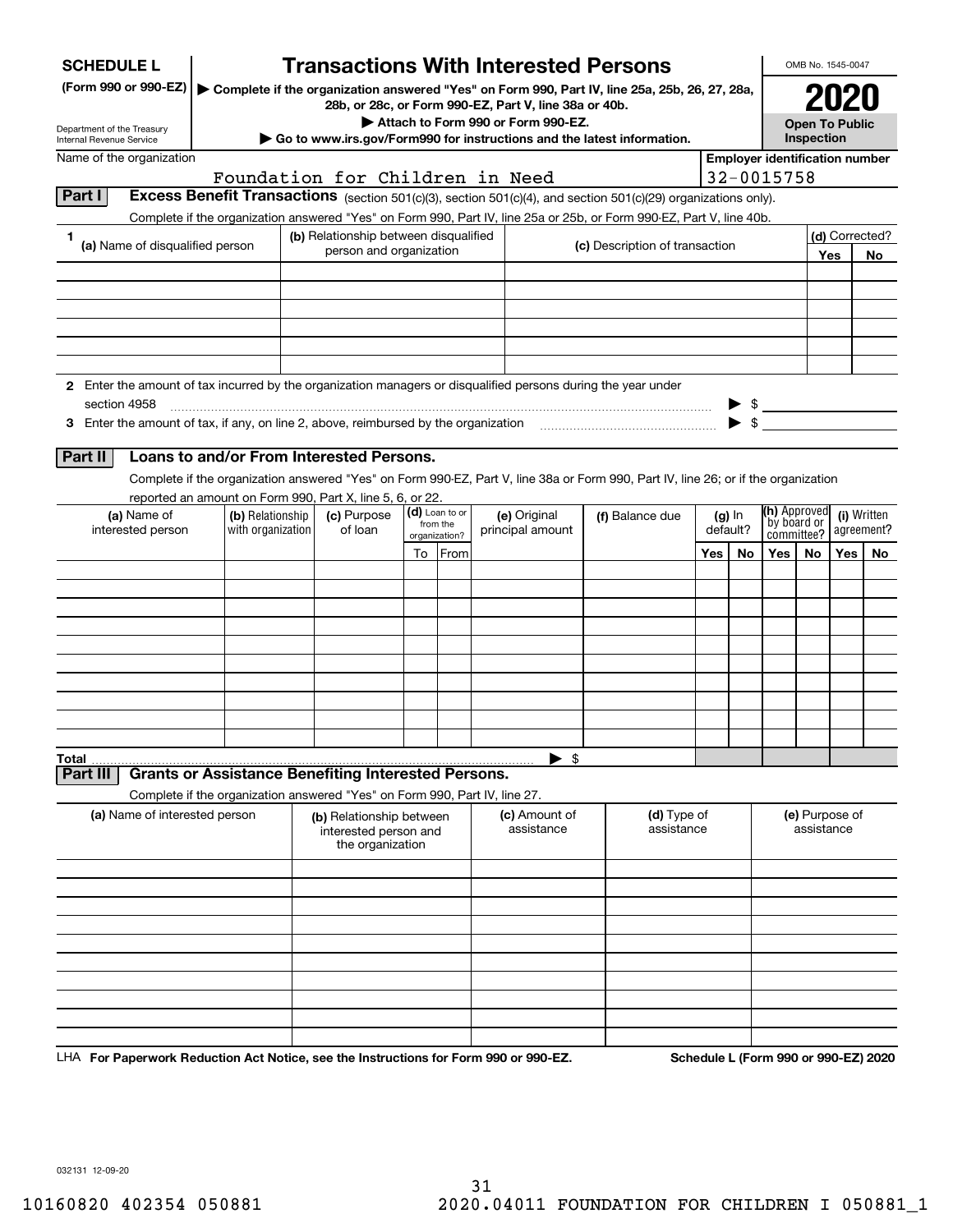#### Schedule L (Form 990 or 990-EZ) 2020 Page Foundation for Children in Need **Part IV** Business Transactions Involving Interested Persons.

Complete if the organization answered "Yes" on Form 990, Part IV, line 28a, 28b, or 28c.

| (a) Name of interested person      | (b) Relationship between interested<br>person and the organization | (c) Amount of<br>transaction | (d) Description of<br>transaction |     | (e) Sharing of<br>organization's<br>revenues? |  |
|------------------------------------|--------------------------------------------------------------------|------------------------------|-----------------------------------|-----|-----------------------------------------------|--|
|                                    |                                                                    |                              |                                   | Yes | No                                            |  |
| Geetha<br>Yeruva                   | President/CEO                                                      |                              | 18,000. Tom Chitta,               |     | X                                             |  |
|                                    |                                                                    |                              |                                   |     |                                               |  |
|                                    |                                                                    |                              |                                   |     |                                               |  |
|                                    |                                                                    |                              |                                   |     |                                               |  |
|                                    |                                                                    |                              |                                   |     |                                               |  |
|                                    |                                                                    |                              |                                   |     |                                               |  |
|                                    |                                                                    |                              |                                   |     |                                               |  |
|                                    |                                                                    |                              |                                   |     |                                               |  |
|                                    |                                                                    |                              |                                   |     |                                               |  |
|                                    |                                                                    |                              |                                   |     |                                               |  |
| Part V<br>Supplemental Information |                                                                    |                              |                                   |     |                                               |  |

**Part V Supplemental Information.**

Provide additional information for responses to questions on Schedule L (see instructions).

Sch L, Part IV, Business Transactions Involving Interested Persons:

(a) Name of Person: Geetha Yeruva

(d) Description of Transaction: Tom Chitta, the husband of President/CEO

Geetha Yeruva, is employed by the Organization as Director of

Sponsorship.

**Schedule L (Form 990 or 990-EZ) 2020**

032132 12-09-20